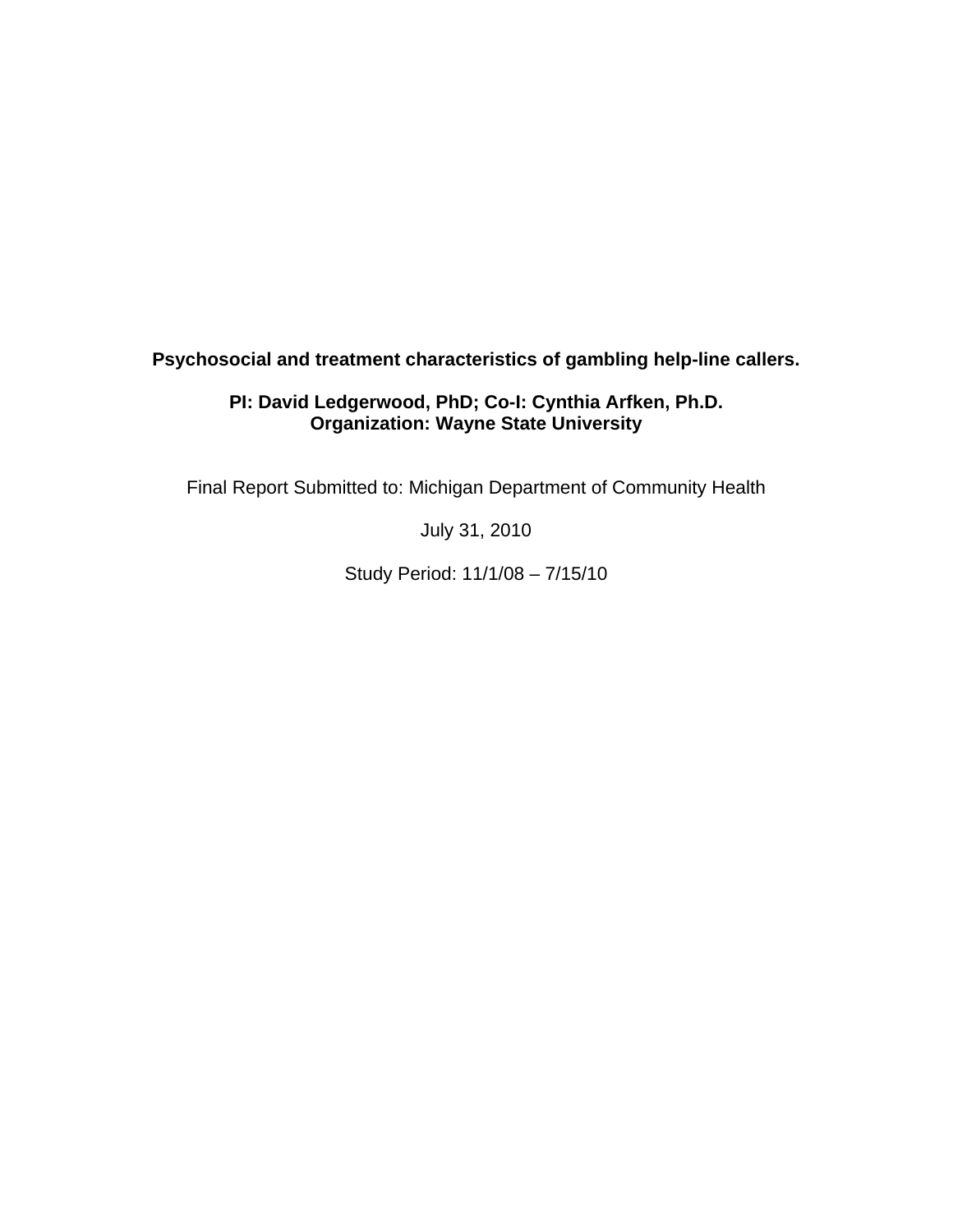# TABLE OF CONTENTS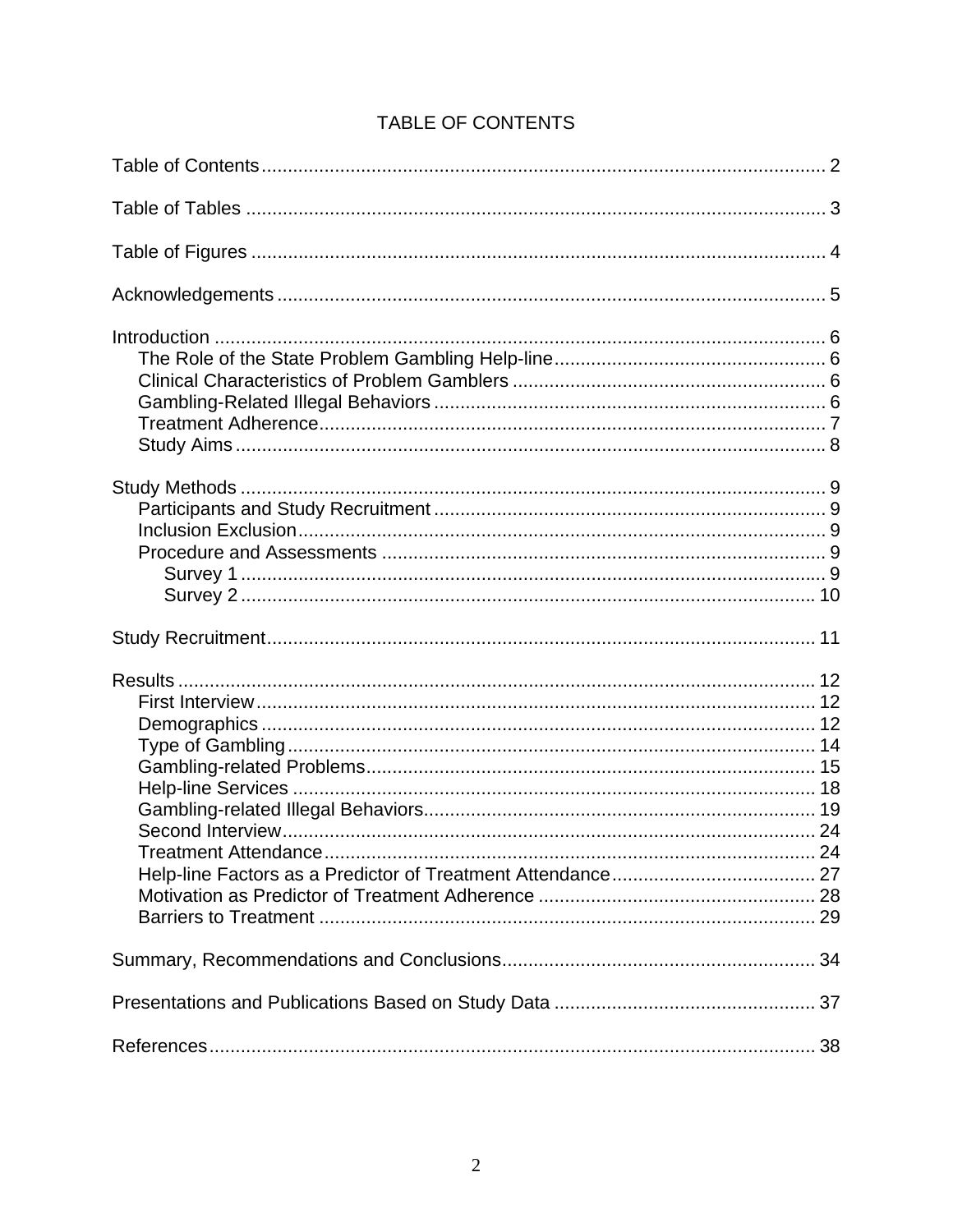# TABLE OF TABLES

| Table 1. Michigan Gambling Help-line study recruitment numbers                                                                                                                                                                   | 11 |
|----------------------------------------------------------------------------------------------------------------------------------------------------------------------------------------------------------------------------------|----|
| Table 2. Baseline demographic and gambling variables and analysis for<br>Men and women who called the Michigan Problem Gambling Help-line                                                                                        | 13 |
| Table 3. Gender differences among callers to the Michigan Problem<br>Gambling Help-line on individual items on the NODS, past year                                                                                               | 14 |
| Table 4. Specific types of problematic gambling and gender differences<br>Among Michigan Problem Gambling Help-line callers                                                                                                      | 15 |
| Table 5. Bivariate logistic regression of gender differences on gambling-<br>Related psychosocial difficulties among callers to the Michigan<br>Problem Gambling Help-line                                                       | 17 |
| Table 6. Baseline demographic and gambling variables and analysis for<br>Problem gamblers with and without a history of engaging in gambling-<br>Related illegal behaviors who called the Michigan Problem Gambling<br>Help-line | 20 |
| Table 7. Differences between callers to the Michigan Problem Gambling<br>Help-line who did and did not report a history of engaging in gambling-<br>Related illegal behaviors on individual items on the NODS, past year         | 21 |
| Table 8. Bivariate logistic regression comparing Michigan Problem<br>Gambling Help-line callers with and without gambling-related illegal<br>Behaviors on gambling-related psychosocial difficulties                             | 23 |
| Table 9. Baseline demographic and gambling variables and analysis for<br>Problem gamblers who did and did not attend treatment following their<br>Call to the Michigan Problem Gambling Help-line                                | 25 |
| Table 10. Bivariate logistic regression comparing Michigan Problem<br>Gambling Help-line callers who did and did not attend treatment<br>Following their Help-line call on gambling-related psychosocial<br><b>Difficulties</b>  | 26 |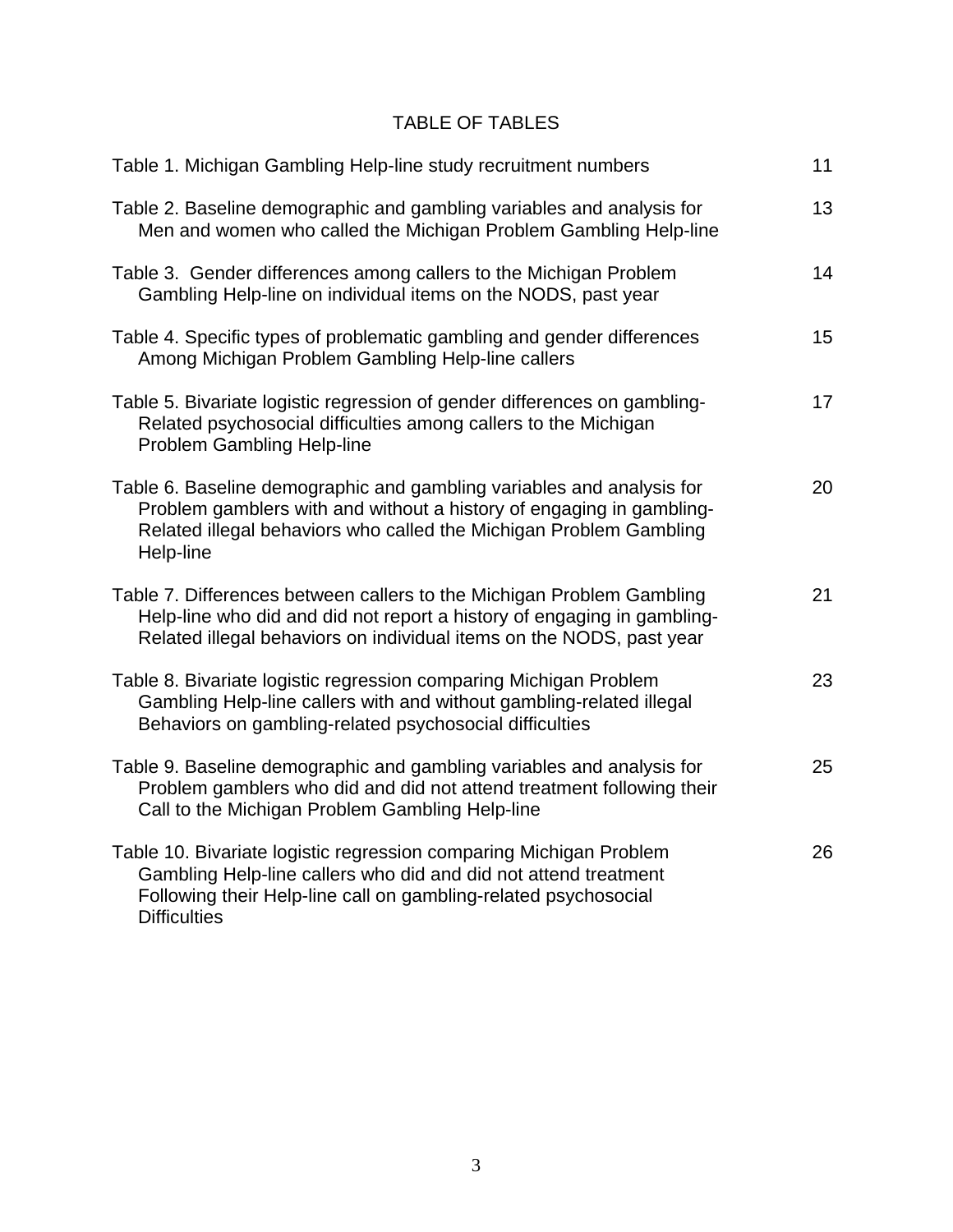# TABLE OF FIGURES

| Figure 1. Callers' ratings of their call to the Michigan Problem Gambling<br>Help-line                                                                                    | 19 |
|---------------------------------------------------------------------------------------------------------------------------------------------------------------------------|----|
| Figure 2. Specific gambling-related illegal behaviors reported by Michigan<br><b>Problem Gambling Help-line Callers</b>                                                   | 22 |
| Figure 3. Caller Help-line ratings of Michigan Problem Gambling Help-line<br>Callers who did and did not attend treatment                                                 | 28 |
| Figure 4. URICA scale average item scores for Michigan Problem<br>Gambling Help-line callers who did and did not attend any treatment                                     | 28 |
| Figure 5. Treatment barriers scale average item scores reported by<br>Michigan Problem Gambling Help-line callers who did and did not<br>Attend any treatment             | 29 |
| Figure 6. Barriers to Treatment Inventory average item scores for<br>Michigan Problem Gambling Help-line callers who did and did not<br>Attend any treatment              | 30 |
| Figure 7. Percent of Michigan Problem Gambling Help-line callers who<br>Reported experiencing no barriers to treatment                                                    | 30 |
| Figure 8. Frequently reported barriers to treatment among Michigan<br>Problem Gambling Help-line callers who did and who did not attend<br><b>Treatment</b>               | 31 |
| Figure 9. Percentage of Michigan Problem Gambling Help-line callers<br>Reporting factors that make attending treatment more likely                                        | 32 |
| Figure 10. Frequently reported reasons for attending treatment by<br>Michigan Problem Gambling Help-line callers who did and who did not<br>Attend any treatment sessions | 33 |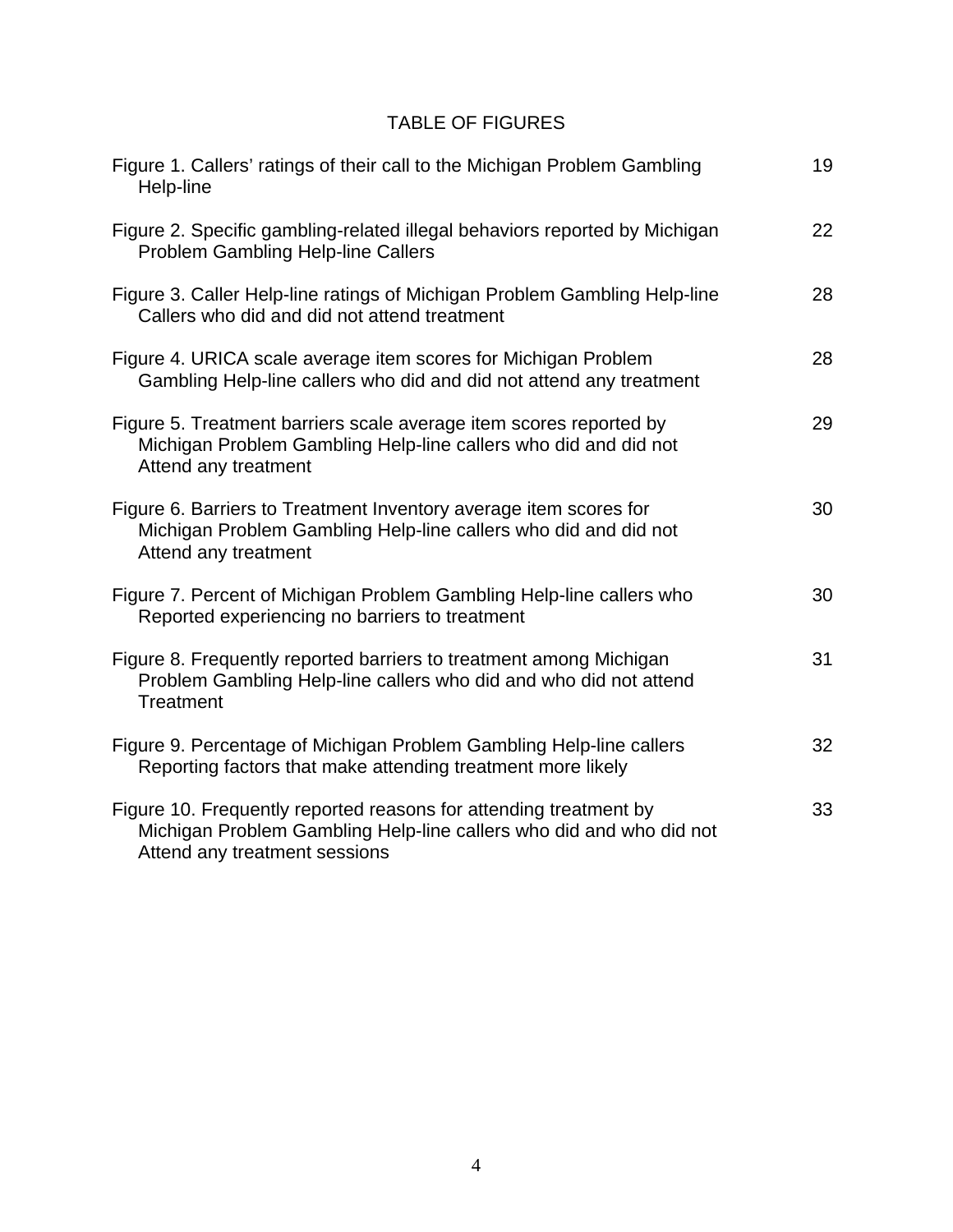#### ACKNOWLEDGEMENTS

This project would not have happened without the support of the following people and organizations: Deborah J. Hollis and the Michigan Department of Community Health Bureau of Substance Abuse and Addiction Services; LaNeice Jones, Donald Holmes, and the Help-line Staff at the Neighborhood Service Organization Problem Gambling Help-line; Kendrich Bates, Joi Moore, Debra Kish, Lisa Sulkowski, Caren Steinmiller, Ashley Weidemann, Megha Patel and other research colleagues and staff at the Wayne State University Department of Psychiatry and Behavioral Neurosciences Substance Abuse Research Division; and all of the Help-line callers who agreed to participate in this study. We also thank the Michigan Department of Community Health Bureau of Substance Abuse and Addiction Services for funding this project.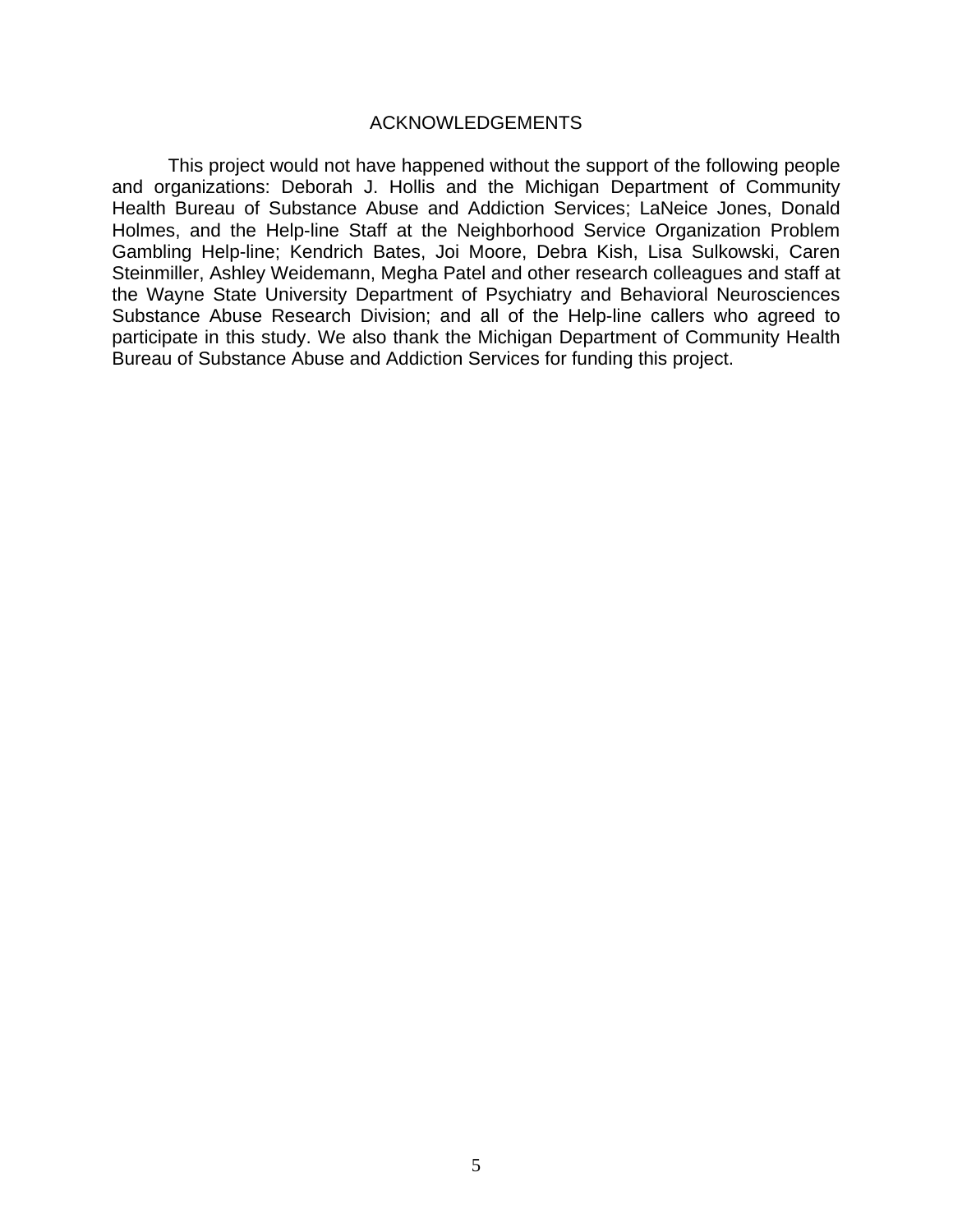#### INTRODUCTION

#### **The Role of the State Problem Gambling Help-line**

 The Michigan Department of Community Health Problem Gambling Help-line is administered by the State Bureau of Substance Abuse and Addiction Services (BSAAS) and managed through a contractual agreement with Neighborhood Service Organization (NSO). The Help-line is a 24-hour service where individuals may receive immediate confidential help for their gambling problems in the form of screening, brief counseling and referral for formal treatment. All problem gamblers receiving assistance from the Help-line receive a referral for formal treatment and are encouraged to see one of many registered therapists throughout the state. In fiscal year 2008-9, 847 callers were referred to formal treatment, and 1097 were referred to peer assistance through Gambler's Anonymous or Gamanon (for concerned family members of problem gamblers) (Personal Communication with NSO).

 In the present study, we re-contacted Help-line callers to ask them additional questions about their gambling, gambling-related difficulties and treatment experience to: 1) understand the specific characteristics and difficulties faced by callers to the Michigan Help-line; and 2) use these data to understand specific barriers to treatment faced by Help-line callers with the intention of making recommendations about how to improve Help-line services.

#### **Clinical Characteristics of Problem Gamblers**

Problem and pathological gambling have the potential to cause enormous problems for the individual gambler and his or her family, including family and social distress, and financial indebtedness (Crockford & el-Guebally, 1998; Petry & Armantano, 1999). In particular, pathological gamblers experience elevated rates of psychiatric and substance disorders (Petry, Stinson & Grant, 2005), as well as suicidal ideation (Ledgerwood & Petry, 2004). While several studies have begun to reveal the extent of many of these problems, few, if any have investigated these issues in Michigan problem gamblers, despite the fact that 1% of Michigan residents, and about 3.5% of Detroit residents can be considered pathological gamblers (Hartmann, 2006).

In this study, we collected data on the impact of gambling on family/social, financial, psychiatric and substance abuse problems. We also examined whether gambling-related difficulties impacted men and women differently and if they seek help at different stages in their gambling history. These data are used to characterize problem gamblers seeking help from the Michigan Help-line, and to help predict which Help-line callers will be more likely to seek out additional treatment services.

#### **Gambling Related Illegal Behaviors**

Gambling-related illegal behaviors, in particular, are indicative of fairly severe gambling problems and are associated with impulsivity and other factors often linked to pathological gambling. Toce-Gerstein and colleagues (2003), for example, found that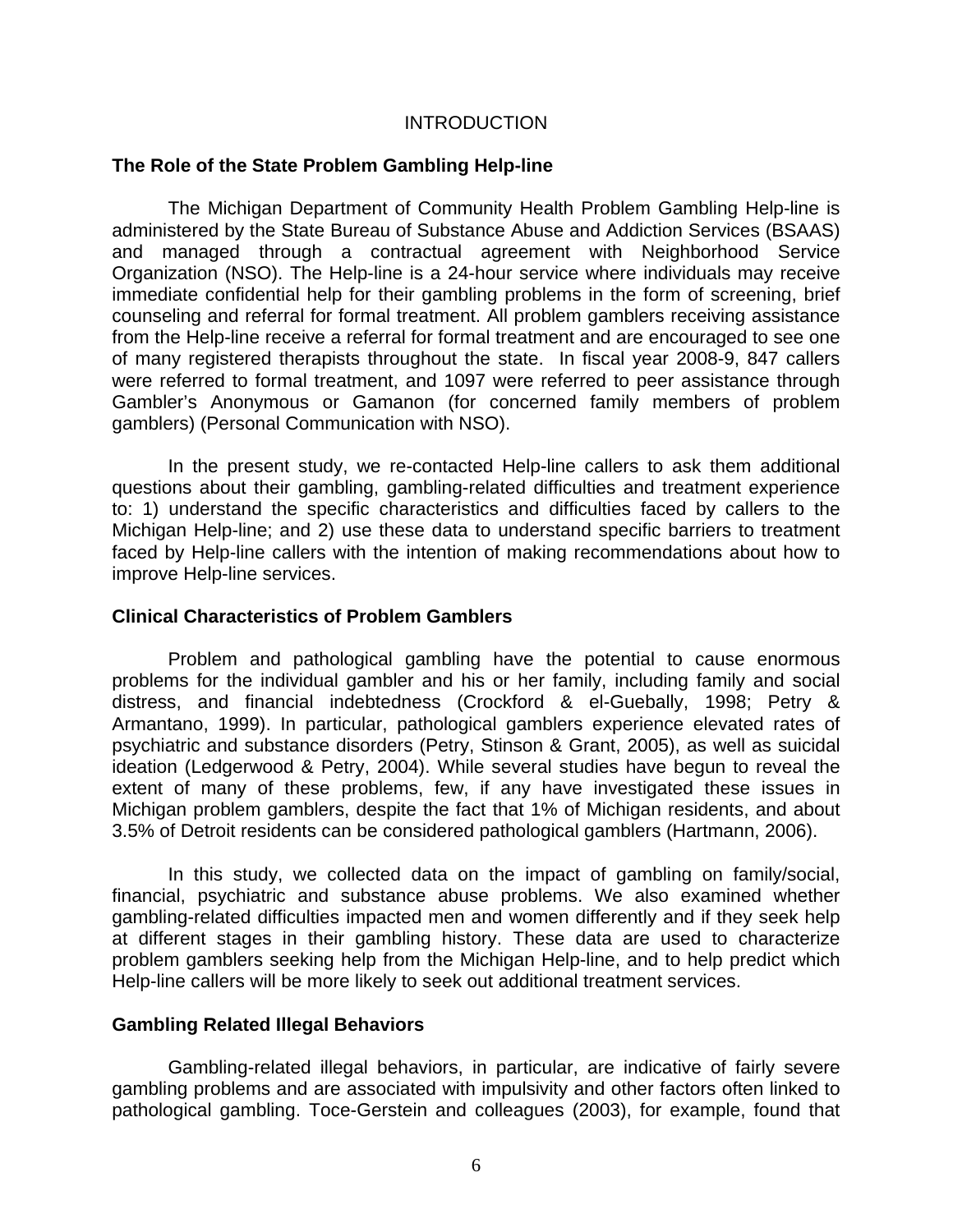gambling-related illegal behaviors are quite rare among individuals meeting only 5-7 DSM-IV disorder criteria for pathological gambling, but very common (over 60%) among those meeting more than 8 symptoms. Thus, illegal activity may be particularly indicative of severe pathological gambling.

Other studies have found relatively high rates of illegal behaviors among problem gamblers. We found 28% of treatment seeking pathological gamblers in Connecticut had committed at least one gambling-related illegal act in the year prior to treatment entry (Ledgerwood, Weinstock, Morasco & Petry, 2007). These illegal behaviors included fraudulent financial dealings, such as writing bad checks (19.0%,  $n = 44$ ), stealing (5.2%,  $n = 12$ ), unauthorized use of a credit card (4.8%,  $n = 11$ ), forgery (2.6%,  $n = 6$ ), and embezzlement (2.2%,  $n = 5$ ). Many individuals in correctional settings are problem or pathological gamblers (Williams, Royston & Hagen, 2005). The prevalence of pathological gambling in U.S. prisons varies based on assessment modality and the specific measure used, but ranges from 5 to 38 percent (Anderson, 1999; Walters, 1997; Walters & Contri, 1998). About 50 percent of incarcerated men and women with pathological gambling in two New Zealand studies reported committing crimes to support their gambling (Abbott & McKenna, 2005; Abbott, McKenna, & Giles, 2005). Most of these were nonviolent crimes including theft, fraud, burglary, shoplifting, and drug offenses.

To date, no studies have examined the rates of gambling-related illegal behaviors among Michigan problem gamblers, and only one study has looked at gambling-related illegal behaviors among gambling Help-line callers (Potenza, et al., 2000). Potenza and colleagues (2000) found that more than 11 percent of callers to a Connecticut gambling Help-line reported at least one prior gambling-related arrest. They concluded that pathological gamblers with a legal history have much worse gambling problems and consequences, and may require different treatment approaches than gamblers without legal problems. In the present study, we collected data on gamblingrelated illegal behaviors from callers to the Michigan Problem Gambling Help-line, and examined several gambling-related and psychosocial correlates of these behaviors.

#### **Treatment Adherence**

Access and barriers to treatment are also important issues that have not been adequately studied in problem and pathological gamblers. Although as many as 1-2% of the U.S. population meets criteria for a diagnosis of pathological gambling (Shaffer, Hall, & Vander Bilt, 1999), very few ever seek treatment. One epidemiological study, for example, found that only between 7% and 12% of pathological gamblers seek treatment for their disorder (Slutske, 2006). Unfortunately, one problem faced by the Michigan Help-line is that many problem gamblers who call the Help-line do not follow through with treatment referrals. Typically, a problem gambler who calls the Help-line is given a referral to a treatment provider in their local community. In 2007, 1171 callers were referred for formal gambling treatment and 894 were referred to peer assistance through Gambler's Anonymous or Gamanon (direct communication with D. Hollis). However, many individuals who initially call the Help-line to address gambling concerns do not utilize the referral they receive (direct communication with D. Hollis).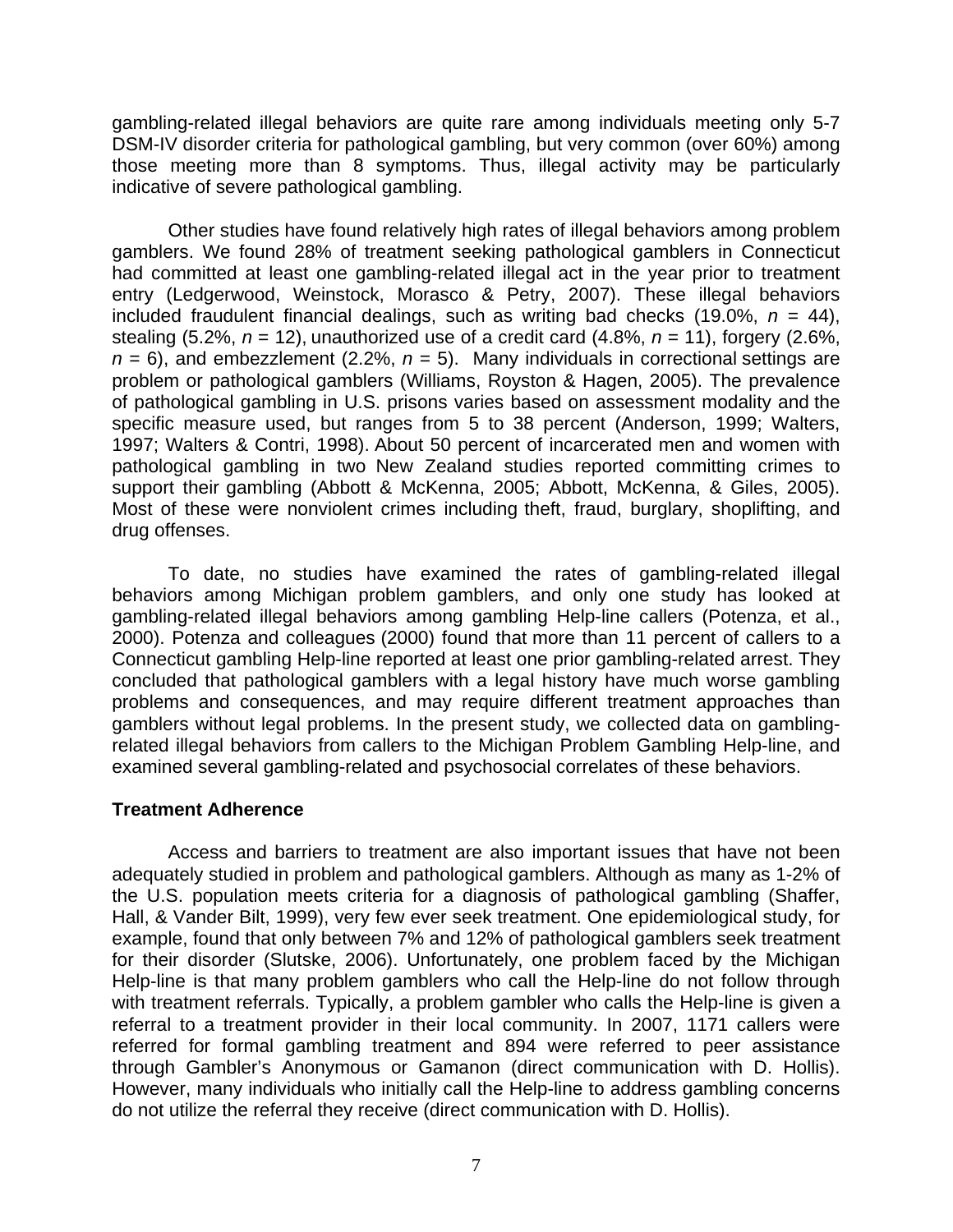Understanding common reasons for not seeking treatment, including barriers to treatment, is an important step toward developing outreach programs that will encourage more problem gamblers to undergo effective treatments. One recent review covering 19 studies that examined barriers to problem gambling treatment found the most commonly reported barriers were wishing to handle the problem by oneself, shame/embarrassment/stigma, unwillingness to admit having a problem and issues specific to treatment (Suurvali, Cordingley, Hodgins, & Cunningham, 2009). Such factors may be addressed by Help-line counselors.

In the present study, we re-contacted Help-line callers at least 2 months following their initial call to the Michigan Help-line to determine whether they followed through with treatment referrals received from the gambling Help-line. We also assessed the specific barriers to treatment faced by these individuals as well as specific factors that increased the callers' chances of seeking treatment. Our sample was somewhat unique among studies examining barriers to treatment because the individuals are calling a Help-line seeking some kind of assistance. Nevertheless, many of these individuals clearly do not follow through on their treatment referrals. In the present investigation we examined potential differences between those who did versus those who did not follow through on their treatment referral.

## **Study Aims**

In this study, we sought to understand the characteristics of problem gamblers calling the Michigan Problem Gambling Help-line. Our study aims were:

- 1) Determine the socio-economic and legal (i.e., criminal) consequences of problem gambling among callers to the Michigan Problem Gambling Help-line;
- 2) Document the proportion of people seeking help from the gambling Help-line who did not enter formal treatment and the perceived and actual barriers they encountered.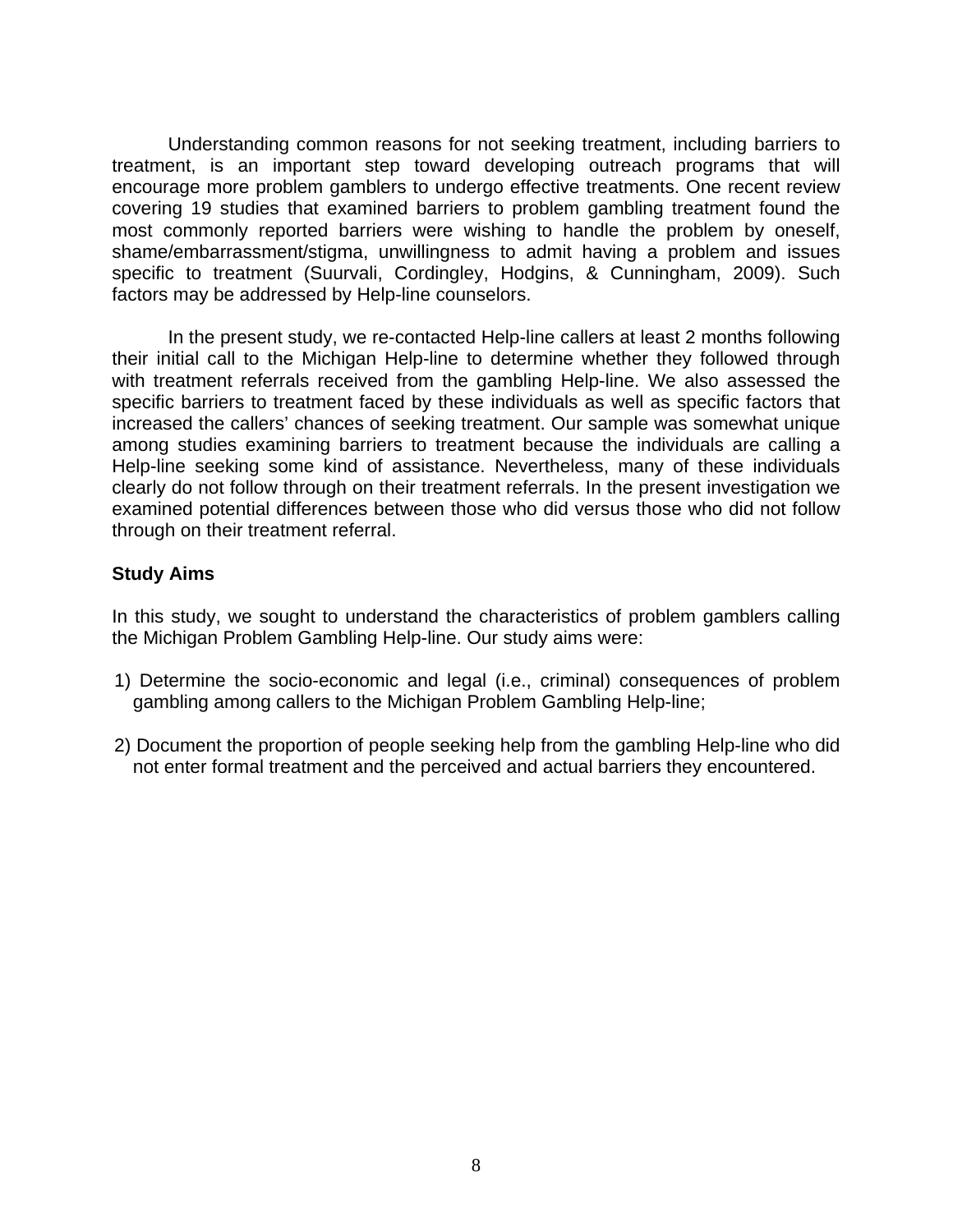#### STUDY METHODS

#### **Participants and Study Recruitment**

Participants in this study were adults ( $N = 202$ ) who called the Michigan Problem Gambling Help-line, administered by Neighborhood Services Organization (NSO), in Detroit, Michigan. When an individual calls the gambling Help-line, he/she receives brief telephone counseling and an assessment of his/her gambling problems. Callers who meet criteria for pathological gambling (as assessed by the NODS) are provided a referral for formal treatment with a community provider who is part of the network of providers who contract with NSO. Any adult callers (age 18 or older) provided with a treatment referral were also read a brief (30 second) script, during which they were told briefly about the present survey, and asked if their name and telephone number could be passed on to Wayne State University study staff. Callers who declined were thanked for considering the request. The NSO Help-line staff member recorded a name and phone number of any individual who was willing to be contacted by WSU staff, and provided our research assistant with a copy of that information.

#### **Inclusion Exclusion**

Participants who were referred to gambling treatment by NSO Help-line staff, were at least 18 years old, and were English speaking were eligible for this study. We had no other inclusion or exclusion criteria to maintain broad generalizability to problem gamblers who call gambling help-lines.

#### **Procedure and Assessments**

Participants who were willing to participate in this study were contacted by telephone on two occasions. The first was within approximately two weeks of their initial call to the gambling Help-line. The second call was at least 2 months after the first call by research staff. Each telephone survey took approximately 15 to 20 minutes, and was conducted by trained research assistants working in the Department of Psychiatry and Behavioral Neurosciences at Wayne State University. Participants received a \$10 gift card to a local business (e.g., Target, BP gas) for each telephone survey they completed (maximum of \$20, total) to partially compensate them for their time. Specific details about the assessments are listed below.

#### *Survey 1 (within approximately 2 weeks of initial call to the Help-line)*

The purpose of the first interview was to conduct a Gambling Telephone Survey in which we obtained information concerning participant demographics, gambling characteristics, financial, family/social, employment, substance use, and legal difficulties related to gambling. The items in this survey were similar to those used in several prior published studies (e.g., Ledgerwood, Steinberg, Wu & Potenza, 2005), and from the National Gambling Impact Study (1999).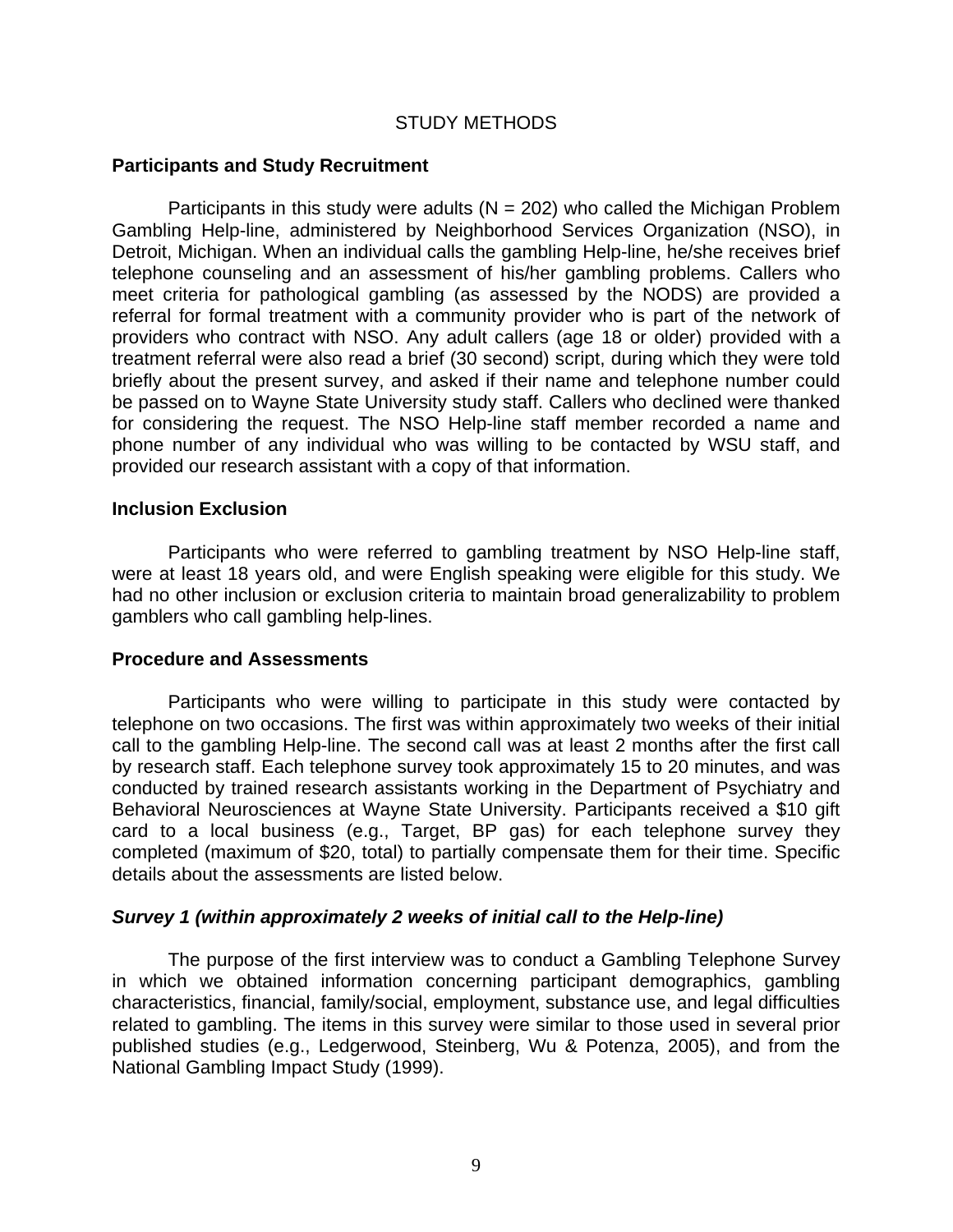From these data, we calculated the impact of gambling-related illegal behaviors, including:

- 1) rates of gambling-related illegal behaviors among Help-line callers
- 2) extent of gambling-related arrests
- 3) convictions related to gambling
- 4) impact of problem gambling on family interactions
- 5) financial and employment consequences of problem gambling
- 6) concurrent mental health and addiction problems that accompany problem gambling

Additionally, we included:

- *University of Rhode Island Change Assessment for Gambling (URICA-G)* is a measure that assesses participants' motivation for changing their gambling behavior. The URICA-G is based on the Stages of Change Model that originated in the substance abuse literature, and has been validated in pathological gamblers (Petry 2005). We assessed motivation for change at our first call to the participant to assess whether motivation was related to treatment attendance.
- *NORC DSM Screen for Gambling Problems (NODS).* The NODS is based on DSM-IV criteria for pathological gambling, and is a valid and reliable diagnostic measure of lifetime and current pathological gambling (American Psychiatric Association, 2000; Gerstein et al., 1999; Hodgins, 2004).

## *Survey 2 (at least 2 months after initial call)*

We conducted a second interview at least 2 months after the first interview with the same callers contacted during the first survey to determine rates of treatment admission and types of treatment barriers encountered. Similar to the first survey, these calls took approximately 15 to 20 minutes, and participants were provided with a \$10 gift card for participating. Specific measures included:

- *Open questions about treatment experience and barriers*. Specifically, we asked callers if they received a referral for treatment from the Help-line, where they were referred, whether they followed-through on their treatment referrals, what might have prevented them from following-through with referrals and whether treatment was helpful (if they went to treatment). We also included open-ended questions asking participants to list specific barriers to treatment they experienced, and factors that made it more likely they would go into treatment.
- *Barriers to Treatment for Problem Gambling (BTPG)* questionnaire is a validated measure used to assess possible barriers to obtaining gambling treatment, and covers treatment availability, stigma, cost, uncertainty about treatment and avoidance of gambling problems (Rockloff & Schofield, 2004).
- *Barriers to Treatment Inventory (BTI)* is a valid and reliable measure examining specific barriers to gambling treatment (Rapp, Xu, Carr, Lane, Wang, & Carlson, 2006). BTI items were re-worded slightly to reflect problem gambling rather than substance use. Specific factors include absence of a problem, negative social support, fear of treatment, privacy concerns, time conflict, poor treatment availability and admission difficulty.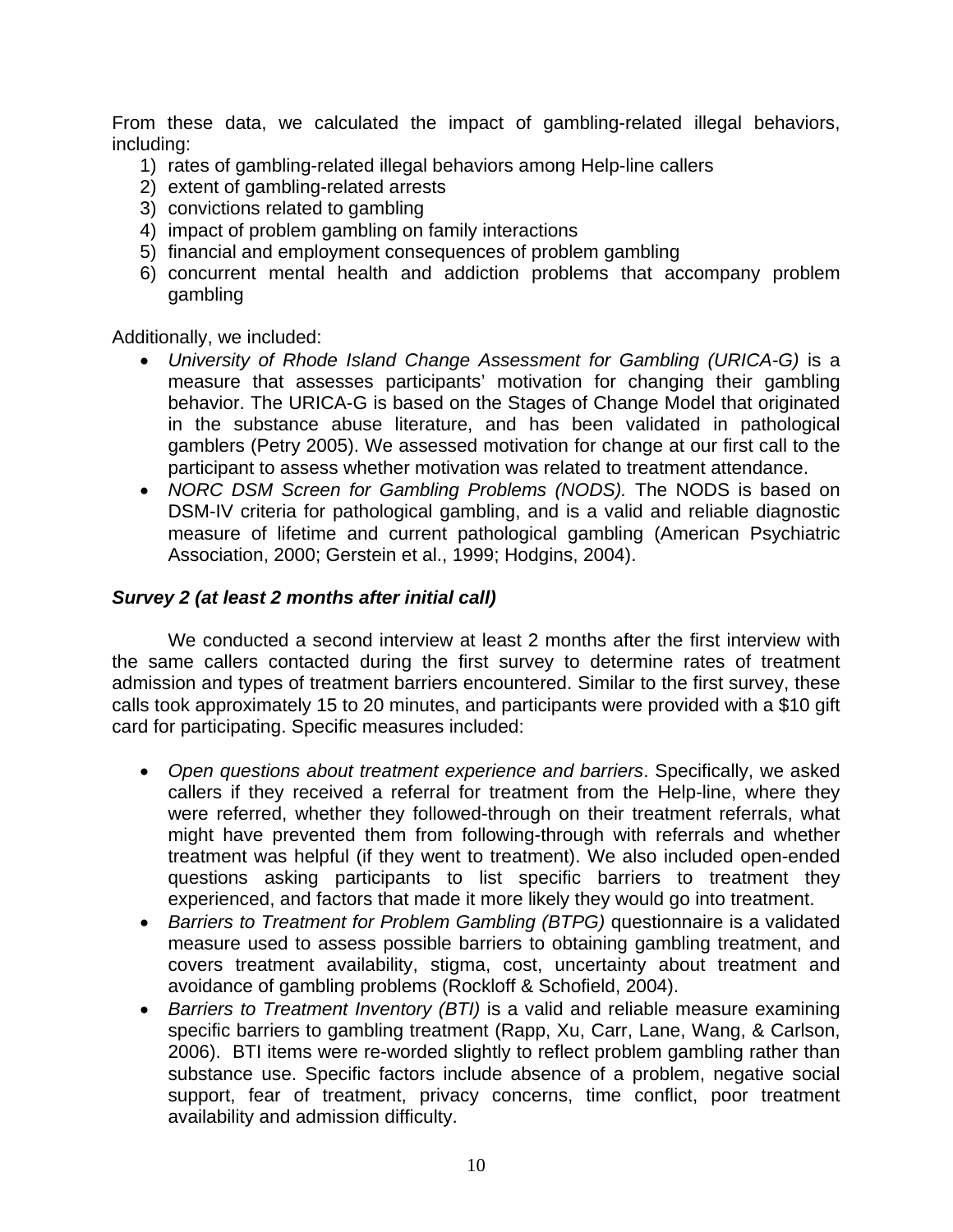## **Study Recruitment**

Table 1 outlines our participant flow from NSO and our interview completion up to July 15, 2010. We recruited 202 participants into the study. We also re-contacted 143 participants for follow-up telephone interviews. This re-contact rate represents 71% of our initial sample.

|  |  | Table 1. Michigan Gambling Help-line study recruitment numbers. |
|--|--|-----------------------------------------------------------------|
|  |  |                                                                 |

|                                                                                                                                                            | <b>Number</b> |
|------------------------------------------------------------------------------------------------------------------------------------------------------------|---------------|
| NSO referrals forwarded - Total                                                                                                                            | 571           |
| <u>'Yes' responses</u> (Completers only)                                                                                                                   | 202           |
| 'No' responses (includes 'No' to NSO staff, 'No' to WSU staff,<br>unresponsiveness to multiple contact attempts and providing<br>inaccurate phone numbers) | 369           |
| Completed Telephone Interviews (Time 1)                                                                                                                    | 202           |
| Currently attempting contact                                                                                                                               | N/A           |
| Completed Telephone Interviews (Time 2)                                                                                                                    | 143           |

 Our initial plan was to recruit between 200 and 300 participants into the study for a first interview. Due to several recruitment challenges, we were only able to meet our lower-end goals. Specifically, we expected that we would be able to reach a greater percentage of those who initially contacted the Help-line. Our rate of initial contact was 35.4% (202/571). This rate reflects both the number of individuals who refused to have their name forwarded to Wayne State (i.e., refusal to NSO staff), who refused to be interviewed (i.e., refusal to Wayne State staff), and who were unable to be contacted (due to frequent non-answer, unreturned phone messages and disconnected telephone numbers). We expect that our low rate was due to many factors: 1) some participants may not have wished to answer personal questions about gambling; 2) although we made calls at several different times of day and on weekends, some individuals were difficult to reach; 3) anecdotally, many telephones were disconnected once we tried to call them, potentially related to the severe financial difficulties faced by many problem gamblers. Once we initially reached a problem gambler, however, our chances of reaching them again for follow-up phone calls improved. As noted above, we were able to re-connect with 71% of those we initially made contact with. Thus, we were able to collect a representative and large follow-up sample that was sufficient for addressing all of our initial research questions.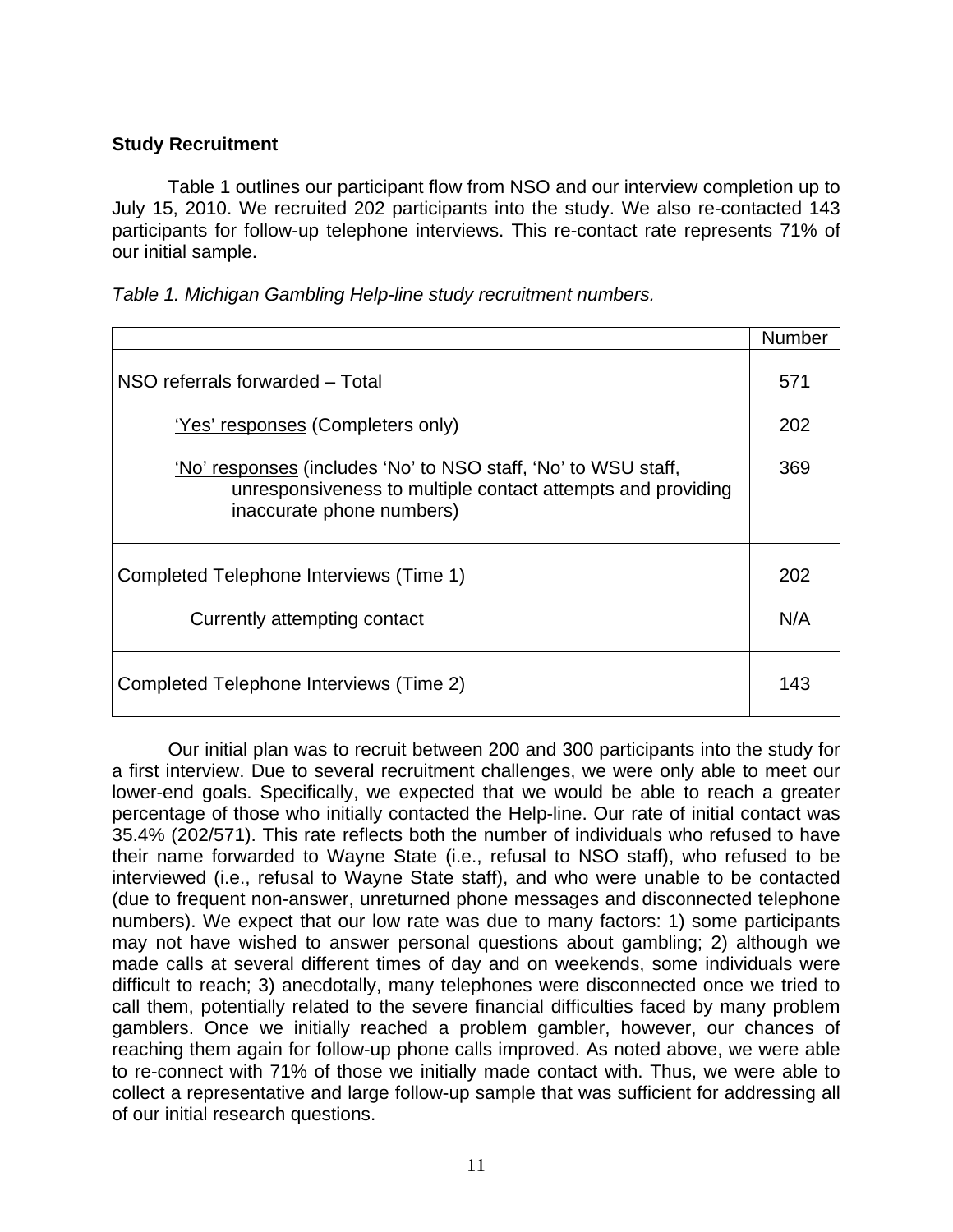#### RESULTS

#### *First interview (n=202)*

#### **Demographics**

We conducted analysis on all participants who received at least one phone interview. Their average age is 48.6 (Standard Deviation  $(SD) = 12.0$ ) years old, 58.4% are women, 41.6% identified as African American, 51.5% identified as European American (remainder include "more than one race" and Native American). In total, 6.5% of callers were between 20 and 29, 17.1% were between 30 and 39, 27.2% were between 40 and 49, 31.6% were between 50 and 59, 12.6% were between 60 and 69, and 5.0% were 70 or older. Nearly 62% had some college education, 30% completed high school, and the remainder had less than high school education.

 Demographic, problem gambling, and psychosocial characteristics of our study sample are presented in Table 2. Because past research has also found that men and women may have significant differences in gambling-related characteristics, we also compared characteristics by gender. Table 2 shows that men and women did not differ on any demographic variable. However, women reported more pathological gambling symptoms suggesting either women seek treatment later in the course of their gambling history or that men deny problems.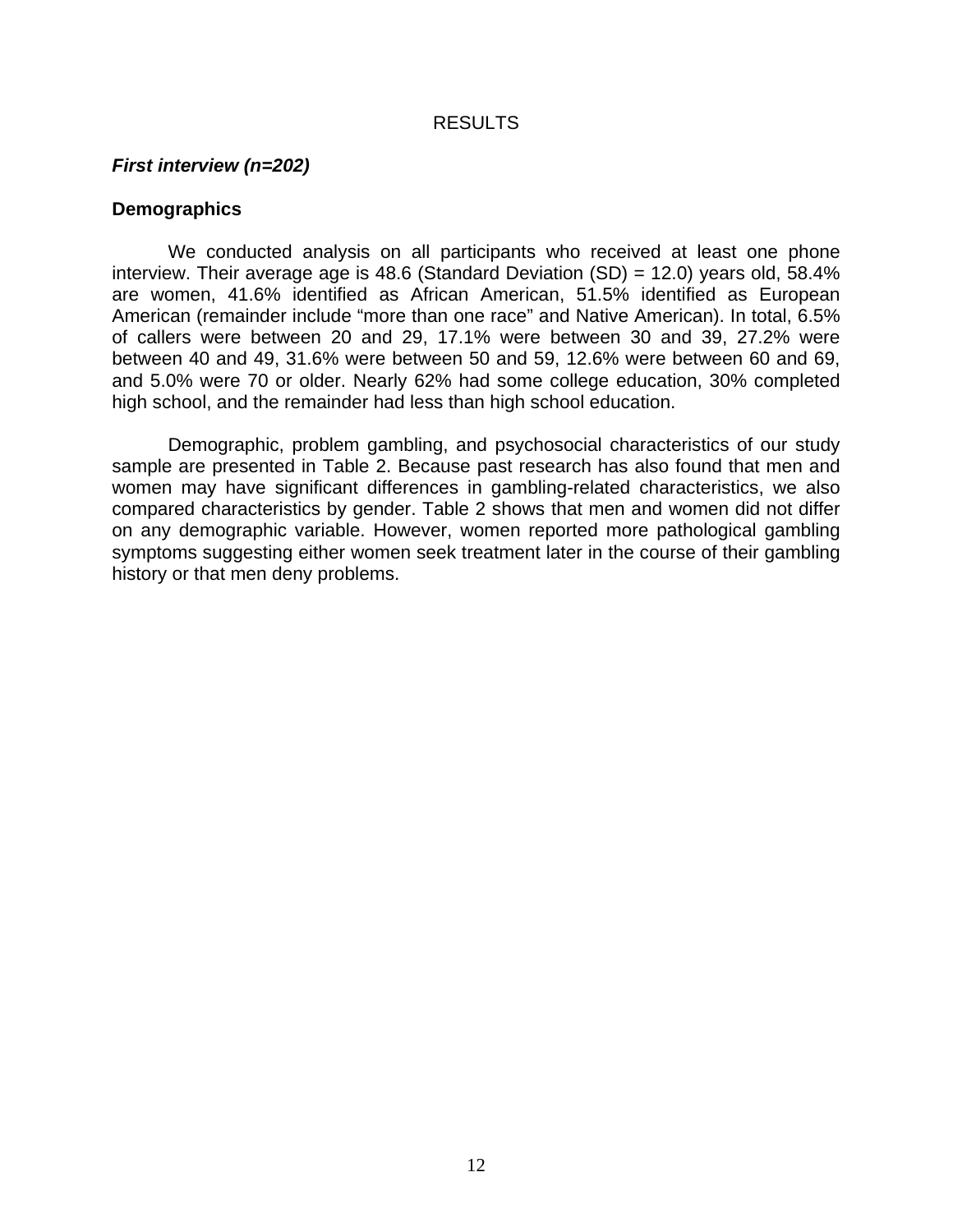| Variable                                                                           | Total<br>$(N = 202)$             | Women<br>$(N = 118)$           | Men<br>$(N = 84)$               | t, $\chi$ 2 or U         | p<br>value |
|------------------------------------------------------------------------------------|----------------------------------|--------------------------------|---------------------------------|--------------------------|------------|
| Age M(SD)                                                                          | 48.6(12.0)                       | 49.0(11.3)                     | 48.1(12.9)                      | $t(197) = .55$           | .58        |
| Race N(%)<br>European American<br>African American<br>Other                        | 104(52.0)<br>84(42.0)<br>12(6.0) | 59(50.0)<br>54(45.8)<br>5(4.2) | 45(54.9)<br>30(36.6)<br>7(8.5)  | $\chi$ 2(2,N=200) = 2.68 | .26        |
| Employed N(%)                                                                      | 93(46.0)                         | 53(44.9)                       | 40(47.6)                        | $\chi$ 2(1, N=202) = .14 | .70        |
| Married N(%)                                                                       | 83(41.1)                         | 53(44.9)                       | 30(35.7)                        | $\chi$ 2(1,N=202) = 1.72 | .19        |
| Education N(%)<br>Less than High School<br><b>High School</b><br>College or higher | 17(8.4)<br>60(29.7)<br>125(61.9) | 8(6.8)<br>30(25.4)<br>80(67.8) | 9(10.7)<br>30(35.7)<br>45(53.6) | $\chi$ 2(2,N=202) = 4.26 | .12        |
| NODS - Lifetime M(SD)                                                              | 7.0(2.4)                         | 7.4(2.3)                       | 6.3(2.4)                        | $t(200) = 3.41$          | .001       |
| NODS - Past Year M(SD)                                                             | 6.9(2.4)                         | 7.3(2.3)                       | 6.2(2.5)                        | $t(200) = 3.22$          | .01        |
| Dollars Gambled (past 30<br>days) Median/Interquartile<br>range                    | \$1500(2500)                     | \$1900(2425)                   | \$1000(2500)                    | $U = 3,771.0$            | .30        |
| Days Gambled (past 30<br>days) Median/Interquartile<br>range                       | 8.0(11.8)                        | 7.0(11.3)                      | 8.5(12.4)                       | $U = 4,430.5$            | .91        |

*Table 2. Baseline demographic and gambling variables and analysis for men and women who called the Michigan Problem Gambling Help-line.* 

Table 3 shows specific differences between men and women on symptom endorsement on the past year version of the NODS. Women are more likely than men to report irritability when cutting down their gambling (similar to withdrawal effects in substance abuse), are more likely to use gambling as a way to escape distressing affect, and are more likely to acknowledge engaging in gambling-related illegal behaviors to support gambling.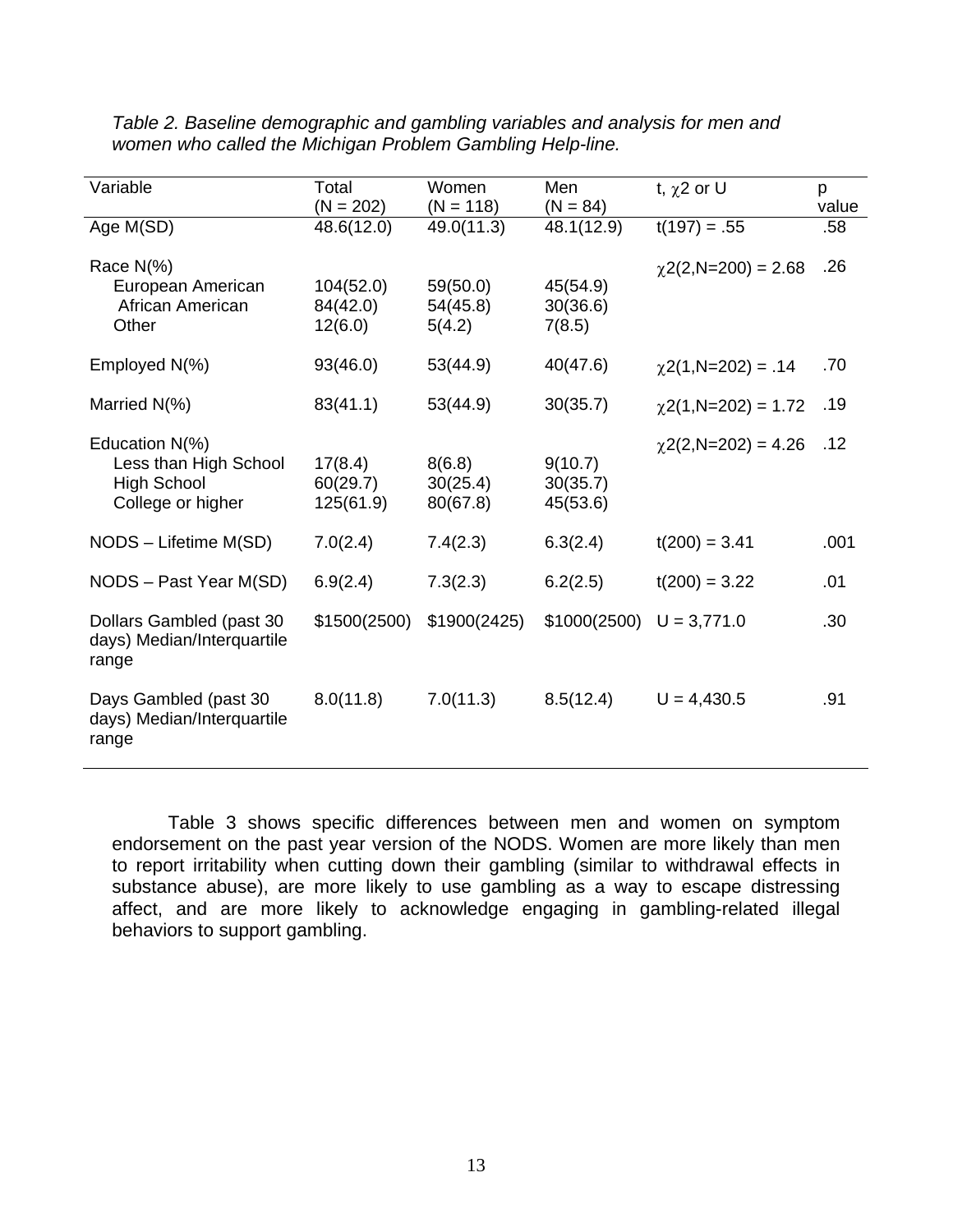| <b>NODS</b> Item                  | Total         | Women        | Men          | $\chi$ 2  | р     |
|-----------------------------------|---------------|--------------|--------------|-----------|-------|
|                                   | $N = 202$     |              |              | (1,N=202) | value |
| 1. Preoccupation                  | 166 (82.2)    | 99 (83.9)    | 67 (79.8)    | 0.57      | .45   |
| 2. Tolerance                      | (64.9)<br>131 | 83 (70.3)    | 48 (57.1)    | 3.75      | .053  |
| 3. Irritability when cutting down | (69.3)<br>140 | (77.1)<br>91 | (58.3)<br>49 | 8.14      | .01   |
| 4. Unsuccessful quit/control      | 135 (66.8)    | (68.6)<br>81 | 54 (64.3)    | 0.42      | .52   |
| attempts                          |               |              |              |           |       |
| 5. Escape                         | 146 (72.3)    | (82.2)<br>97 | 49 (58.3)    | 13.95     | .001  |
| 6. Chasing                        | 174 (86.1)    | 103 (87.3)   | (84.5)<br>71 | 0.31      | .58   |
| 7. Lying                          | 143 (70.8)    | 87 (73.7)    | 56 (66.7)    | 1.18      | .28   |
| 8. Illegal behaviors              | 75 (37.1)     | 56 (47.5)    | (22.6)<br>19 | 12.97     | .001  |
| 9. Relationship/job problems      | 135 (66.8)    | 78 (66.1)    | 57 (67.9)    | 0.07      | .79   |
| 10. Financial bailout             | (69.3)<br>140 | 88 (74.6)    | 52 (61.9)    | 3.70      | .054  |

*Table 3. Gender differences among callers to the Michigan Problem Gambling Help-line on individual items on the NODS, past year.* 

### **Types of Gambling**

Table 4 shows specific types of gambling reported by Help-line callers. Overall, slot machine play was reported as the most frequent form of problematic gambling, followed by various forms of lottery and blackjack. Men were more likely than women to report blackjack, craps, non-casino card games and sports betting as being problematic, while women were more likely to report having difficulty with slots and bingo as being problematic.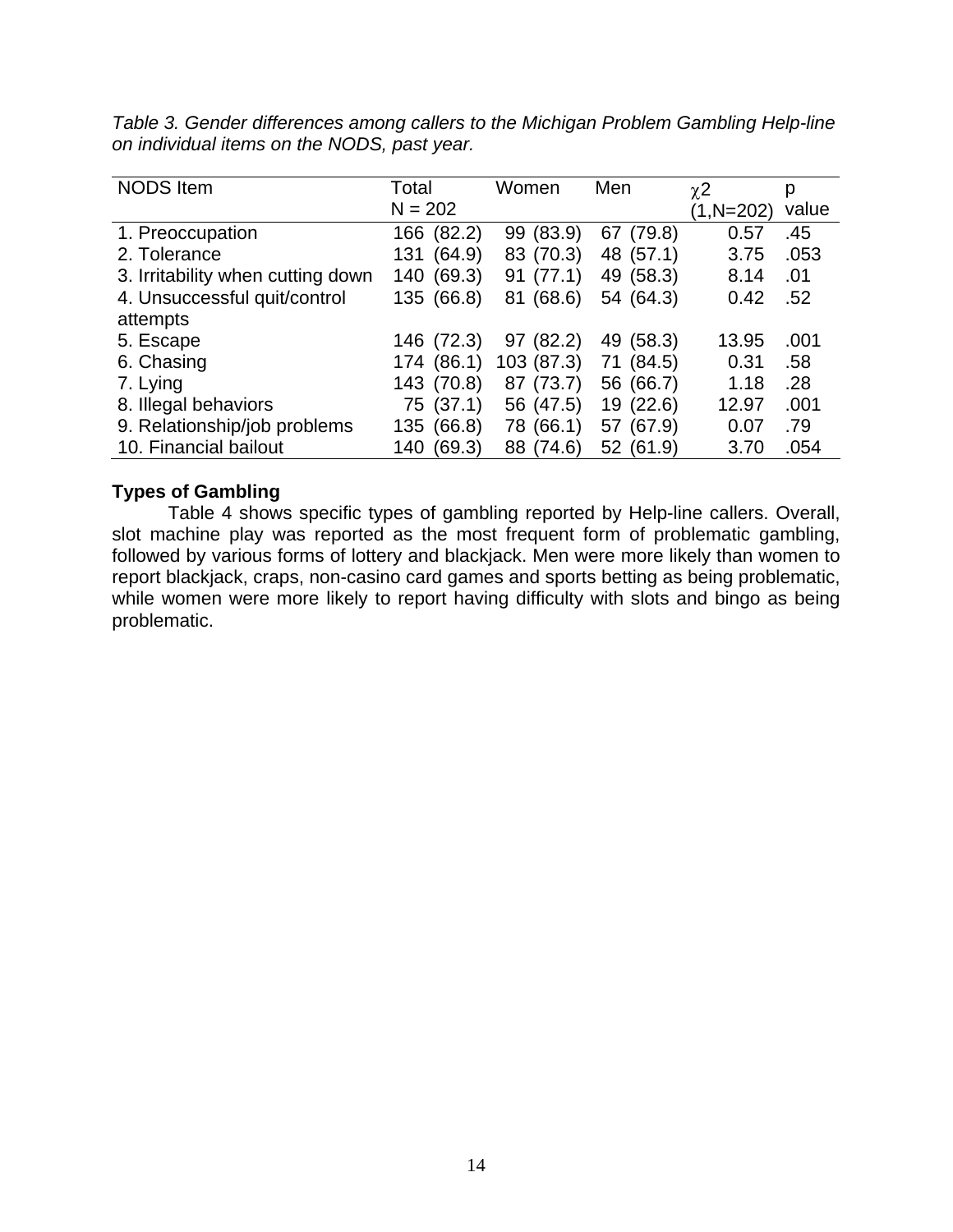|                             | Total     | Women    | Men      | $\chi$ 2(1,N=202) | P value |
|-----------------------------|-----------|----------|----------|-------------------|---------|
|                             | $N(\% )$  | $N(\%)$  | $N(\%)$  |                   |         |
| <b>MEN HIGHER RATES</b>     |           |          |          |                   |         |
| <b>Blackjack</b>            | 52(25.7)  | 20(16.9) | 32(38.1) | 11.48             | .001    |
| Craps                       | 21(10.4)  | 6(5.1)   | 15(17.9) | 8.59              | .01     |
| Cards (non-casino)          | 12(5.9)   | 3(2.5)   | 9(10.7)  | 5.86              | .02     |
| <b>Sports Betting</b>       | 6(3.0)    | 0(0)     | 6(7.1)   | 8.69              | .01     |
| <b>WOMEN HIGHER RATES</b>   |           |          |          |                   |         |
| <b>Slots</b>                | 142(70.3) | 98(83.1) | 44(52.4) | 22.11             | .001    |
| <b>Bingo</b>                | 15(7.4)   | 13(11.0) | 2(2.4)   | 5.32              | .02     |
|                             |           |          |          |                   |         |
| <b>NO SIGNIFICANT</b>       |           |          |          |                   |         |
| <b>DIFFERENCES</b>          |           |          |          |                   |         |
| Lottery                     | 59(29.2)  | 30(25.4) | 29(34.5) | 1.97              | .16     |
| Scratch off                 | 52(25.7)  | 32(27.1) | 20(23.8) | 0.28              | .60     |
| Poker                       | 21(10.4)  | 11(9.3)  | 10(11.9) | 0.35              | .55     |
| Roulette                    | 17(8.5)   | 10(8.5)  | 7(8.4)   | 0.00              | .98     |
| Video poker                 | 17(8.4)   | 9(7.6)   | 8(9.5)   | 0.23              | .63     |
| Video Poker                 | 11(5.4)   | 7(5.9)   | 4(4.8)   | 0.13              | .72     |
| Keno                        | 11(5.4)   | 8(6.8)   | 3(3.6)   | 0.98              | .32     |
| Internet                    | 10(5.0)   | 6(5.1)   | 4(4.8)   | 0.01              | .92     |
| Other non-casino            | 7(3.5)    | 3(2.5)   | 4(4.8)   | 0.72              | .40     |
| Horse racing                | 5(2.5)    | 1(0.8)   | 4(4.8)   | 3.12              | .08     |
|                             |           |          |          |                   |         |
| Total number of problematic |           | 2.2(1.9) | 2.5(2.4) |                   |         |
| forms of gambling M(SD)     |           |          |          |                   |         |

*Table 4. Specific types of problematic gambling and gender differences among Michigan Problem Gambling Help-line callers.* 

## **Gambling-related problems**

Average NORC DSM screen for gambling problem (NODS) scores for lifetime and the past year were 7.0 (SD = 2.4) and 6.9 (SD = 2.4), respectively. Callers began gambling at 30.1 (SD = 18.2) years old, on average, and reported a mean onset of problem gambling at age  $44.0$  (SD = 14.8). Most reported gambling-related debt, and the median current gambling debt was \$2,000. On average, callers had wagered \$2,854 in the month prior to calling the Help-line, and had gambled on an average of 11.1 days. As demonstrated in Table 2, women reported more symptoms on the NODS than did men, with one explanation being that women may experience overall greater gambling disorder severity. Women did not, however, report greater days or dollars gambled in the past month.

 Nearly all problem gamblers (86.6%) reported serious financial consequences of their gambling (Table 5). The most frequently reported financial problems were being in debt, using money to gamble that was supposed to be used for paying bills, borrowing from family or credit cards, and using savings for gambling. Women tended to report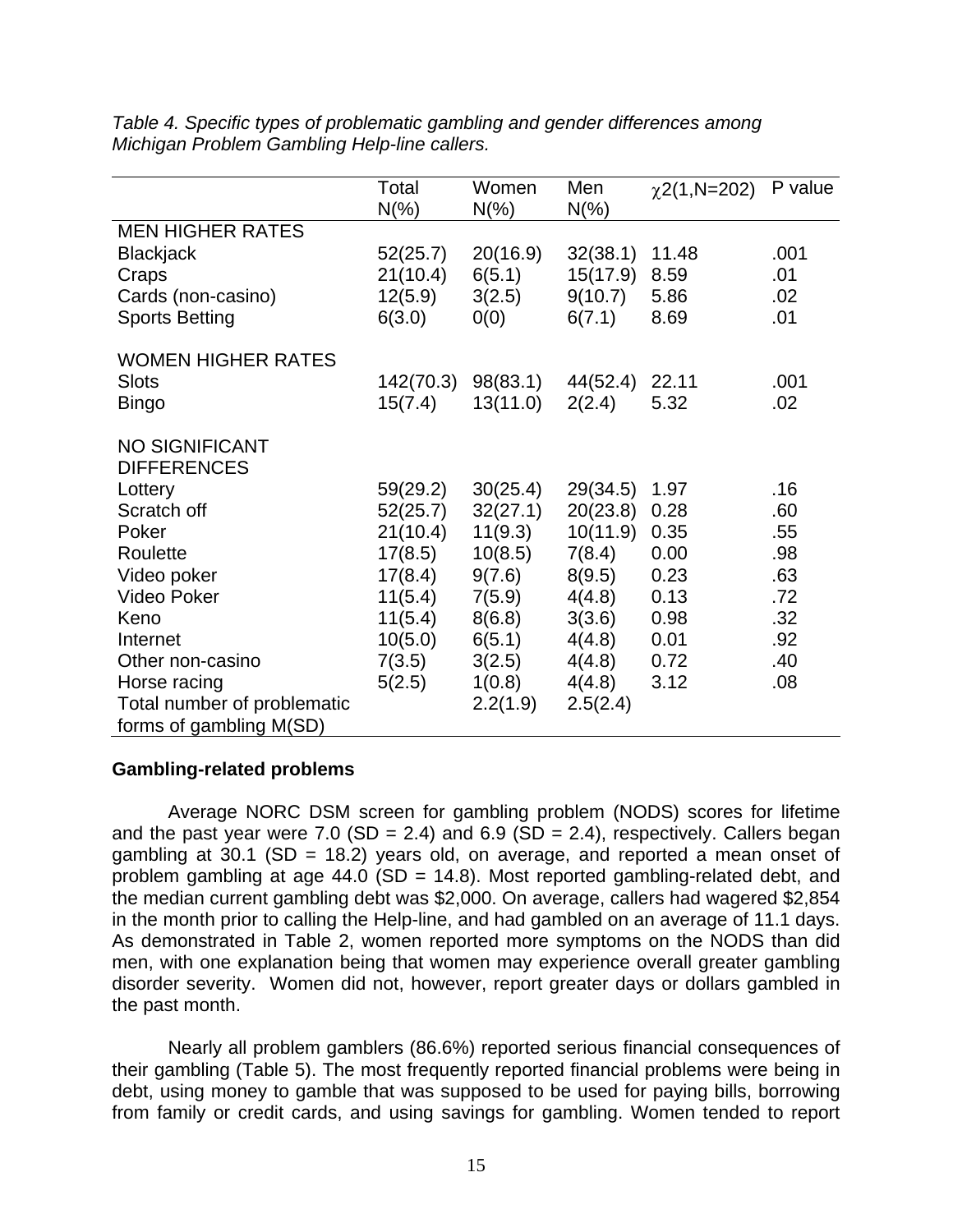more financial difficulties than men, and were significantly more likely than men to report gambling-related bankruptcy, borrowing from credit cards, borrowing from family, using money for paying bills to gamble and being in gambling debt.

 A full 92% of callers acknowledged some psychiatric difficulties as a result of their gambling (Table 5), with well over 80% each reporting gambling –related anxiety and/or depression. Nearly a third of callers reported lifetime gambling-related suicidal ideation, and over 8% reported a gambling-related suicide attempt. Women were more likely than men to report anxiety, depression and suicidal ideation.

 Nearly two thirds of participants smoke cigarettes daily (Table 5). A quarter of the callers reported a lifetime alcohol problem, and 14.4% reported a lifetime problem with illicit substances. Men and women differed on only one substance use variable; men were more likely than women to report a history of drug use problems.

 No gender differences were found for family or social variables (Table 5). Over two thirds of callers reported that their problem gambling resulted in significant family conflict. About one quarter acknowledged that their problem gambling resulted in family neglect, with 4% acknowledging some level of family violence as a consequence of problem gambling.

 About 27.7% of callers acknowledged that they had engaged in some form of illegal behavior during their lifetime to support their gambling, but the rates of gamblingrelated arrest and being on probation or parole as a result of gambling were comparatively low. There were no gender differences on gambling-related legal variables. We address gambling-related illegal activity in more detail below.

 Almost two thirds of our callers reported some history of addictive behaviors (alcoholism, drug abuse or problem gambling) in their family of origin (Table 5). Women were more likely than men to report that a family member suffered from alcoholism in their home while growing up. Otherwise, women were also statistically marginally more likely to report abuse and drug problems in the home when they were growing up. Over one third of callers, regardless of gender, reported that a family member had a problem with gambling.

Fully 73% of callers reported receiving some form of formal treatment for gambling, drug/alcohol, or mental health problems in the past. Nearly half had received gambling-specific treatment previously. Overall, women were more likely to have received any formal treatment in the past. Women were specifically significantly more likely than men to seek treatment for gambling problems or mental health problems in the past. Men were more than two-fold more likely to have a history of drug abuse treatment than were women, but this difference only met marginally statistical significance levels.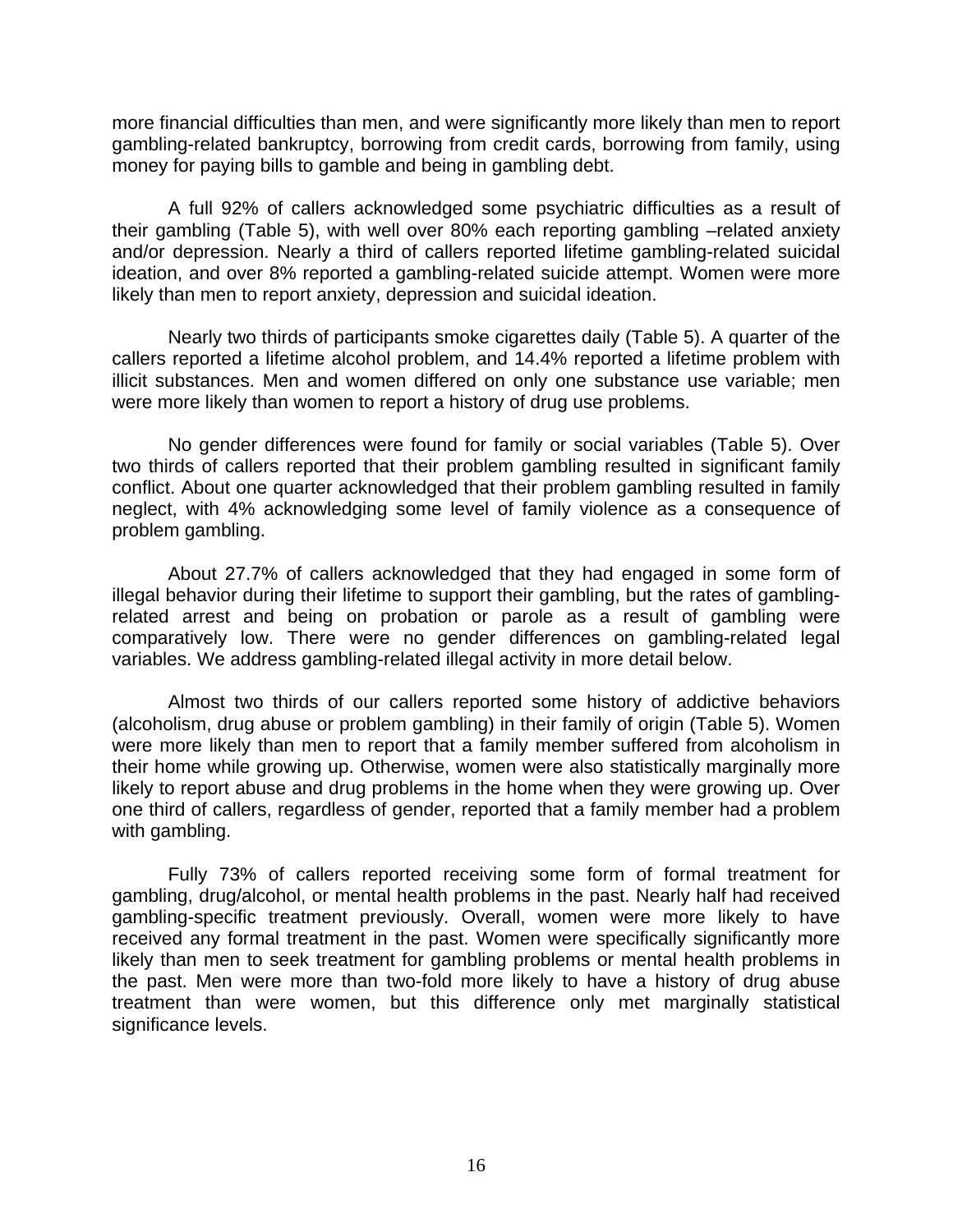| Variable                             | Total                 | Women                | Men                  | Odds         | 95%                    | p          |
|--------------------------------------|-----------------------|----------------------|----------------------|--------------|------------------------|------------|
|                                      | $(N = 202)$           | $(n = 118)$          | $(n = 84)$           | Ratio        | Confidence             | value      |
|                                      | $N(\%)$               | $N(\%)$              | $N\frac{6}{6}$       |              | Interval               |            |
| Financial                            |                       |                      |                      |              |                        |            |
| consequences                         |                       |                      |                      |              |                        |            |
| <b>Bankruptcy</b>                    | 35(17.3)              | 26(22.0)             | 9(10.7)              | 2.36<br>1.96 | 1.04-5.33<br>1.10-3.50 | .04<br>.02 |
| Credit borrowing<br>Family borrowing | 89(44.5)<br>107(53.8) | 60(51.3)<br>71(61.2) | 29(34.9)<br>36(43.4) | 2.06         | 1.16-3.65              | .01        |
| Other borrowing                      | 52(26.1)              | 34(29.3)             | 18(21.7)             | 1.50         | .78-2.89               | .23        |
| Paying bills                         | 130(65.0)             | 86(73.5)             | 44(53.0)             | 2.46         | 1.36-4.46              | .01        |
| Using savings                        | 84(42.2)              | 55(47.4)             | 29(34.9)             | 1.68         | .94-3.00               | .08        |
| Debt                                 | 137(67.8)             | 87(73.7)             | 50(59.5)             | 1.91         | 1.05-3.47              | .03        |
| <b>Any Financial</b>                 | 175(86.6)             | 108(91.5)            | 67(79.8)             | 2.74         | 1.19-6.34              | .02        |
|                                      |                       |                      |                      |              |                        |            |
| Psychiatric                          |                       |                      |                      |              |                        |            |
| Anxiety                              | 171(85.1)             | 106(89.8)            | 65(78.3)             | 2.45         | 1.11-5.41              | .03        |
| Depression                           | 166(82.2)             | 107(90.7)            | 59(70.2)             | 4.12         | 1.90-8.97              | .001       |
| Suicide ideation                     | 63(31.2)              | 44(37.3)             | 19(22.6)             | 2.03         | 1.08-3.83              | .03        |
| Suicide attempt                      | 17(8.4)               | 10(8.5)              | 7(8.3)               | 1.02         | $.37 - 2.79$           | .97        |
| <b>Any Psychiatric</b>               | 185(92.0)             | 114(96.6)            | 71(85.5)             | 4.82         | 1.50-15.52             | .01        |
|                                      |                       |                      |                      |              |                        |            |
| Substance abuse                      |                       |                      |                      |              |                        |            |
| Tobacco use                          | 133(65.8)             | 77(65.3)             | 56(66.7)             | .94          | $.52 - 1.70$           | .84        |
| Alcohol problems                     | 51(25.2)              | 27(22.9)             | 24(28.6)             | .74          | $.39 - 1.41$           | .36        |
| Drug problems                        | 29(14.4)              | 12(10.2)             | 17(20.2)             | .45          | $.20 - .99$            | .05        |
| <b>Any Substance</b>                 | 144(71.3)             | 83(70.3)             | 61(72.6)             | .89          | .48-1.66               | .72        |
| <b>Problem</b>                       |                       |                      |                      |              |                        |            |
| Family/Social                        |                       |                      |                      |              |                        |            |
| <b>Family violence</b>               | 8(4.0)                | 7(5.9)               | 1(1.2)               | 5.23         | .63-43.37              | .13        |
| Family neglect                       | 53(26.2)              | 29(24.6)             | 24(28.6)             | .82          | .43-1.53               | .53        |
| Spousal conflict                     | 139(68.8)             | 85(72.0)             | 54(64.3)             | 1.43         | $.80 - 2.61$           | .24        |
| Any                                  | 144(71.3) 86(72.9)    |                      | 58(69.0) 1.21        |              | $.65 - 2.23$           | .55        |
| <b>Family/Social</b>                 |                       |                      |                      |              |                        |            |
|                                      |                       |                      |                      |              |                        |            |
| Legal consequences                   |                       |                      |                      |              |                        |            |
| Probation/parole                     | 10(5.0)               | 5(4.3)               | 5(6.0)               | .71          | $.20 - 2.52$           | .59        |
| Arrest                               | 12(6.0)               | 6(5.1)               | 6(7.1)               | .70          | $.22 - 2.26$           | .55        |
| Illegal behaviors                    | 56(27.7)              | 38(32.2)             | 18(21.4)             | 1.74         | .91-3.33               | .09        |
| <b>Any Legal</b>                     | 58(28.7)              | 39(33.1)             | 19(22.6)             | 1.70         | .89-3.20               | .11        |
|                                      |                       |                      |                      |              |                        |            |
| Family of Origin                     |                       |                      |                      |              |                        |            |
| Abuse                                | 77(38.1)              | 51(43.2)             | 26(31.0)             | 1.70         | .94-3.06               | .08        |
| Alcohol problems                     | 95(47.0)              | 68(57.6)             | 27(32.1)             | 2.93         | 1.63-5.27              | .001       |

*Table 5. Bivariate logistic regression of gender differences on gambling-related psychosocial difficulties among callers to the Michigan Problem Gambling Help-line.*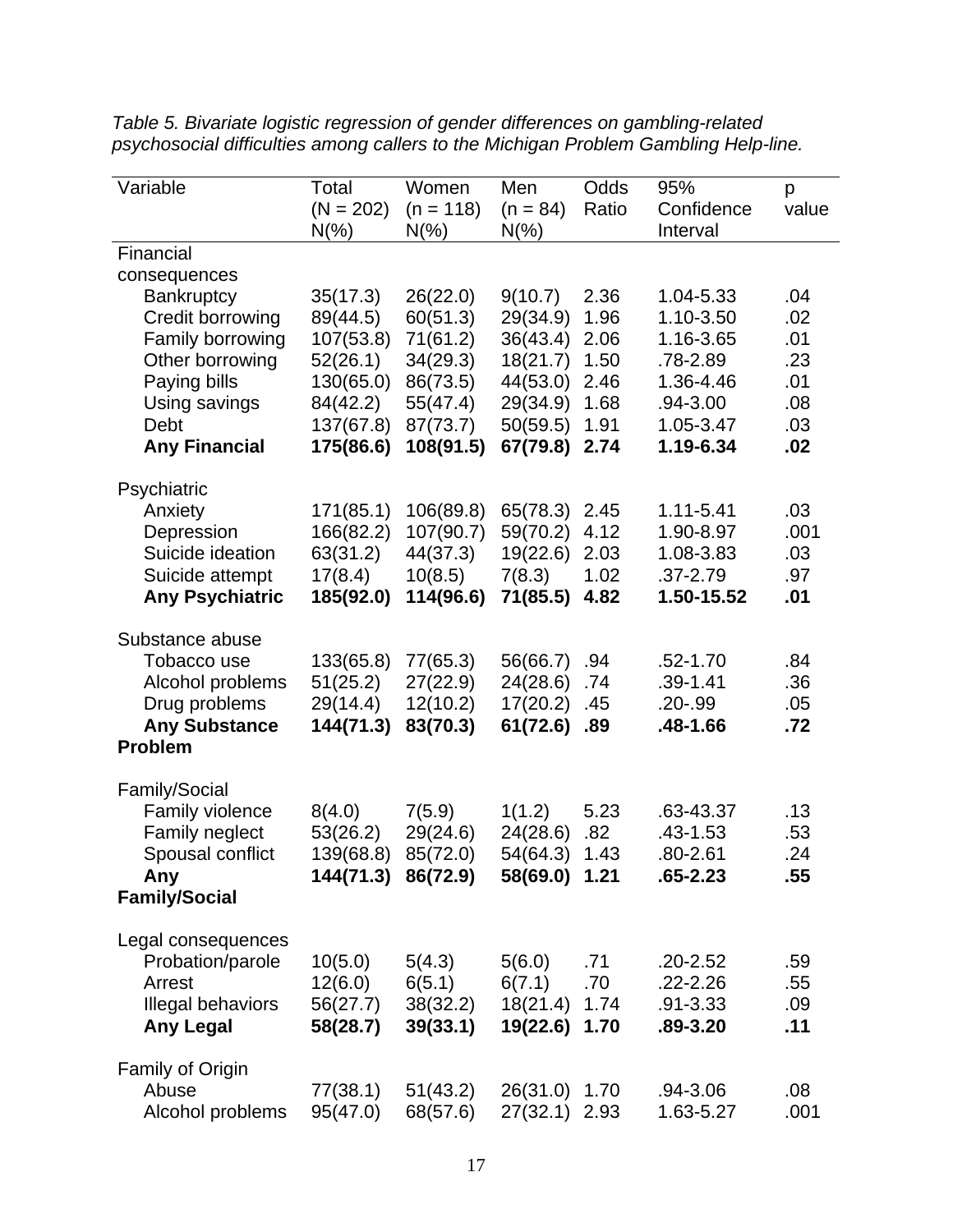| Variable                               | Total<br>$(N = 202)$<br>$N(\%)$ | Women<br>$(n = 118)$<br>$N(\%)$ | Men<br>$(n = 84)$<br>$N(\% )$ | Odds<br>Ratio | 95%<br>Confidence<br>Interval | p<br>value |
|----------------------------------------|---------------------------------|---------------------------------|-------------------------------|---------------|-------------------------------|------------|
| Drug problems                          | 41(20.3)                        | 29(24.6)                        | 12(14.3)                      | 1.96          | $.93 - 4.10$                  | .08        |
| Gambling<br>problems                   | 74(36.6)                        | 52(44.1)                        | 22(26.2)                      | .97           | $.91 - 1.04$                  | .44        |
| <b>Any Family</b>                      | 133(65.8)                       | 90(76.3)                        | 43(51.2)                      | 3.07          | 1.68-5.60                     | .001       |
| <b>History</b>                         |                                 |                                 |                               |               |                               |            |
| <b>Treatment History</b>               |                                 |                                 |                               |               |                               |            |
| Gambling                               | 95(47.0)                        | 63(53.4)                        | 32(38.1)                      | 1.86          | 1.05-3.29                     | .03        |
| GA 12-step                             | 53(26.2)                        | 36(30.5)                        | 17(20.2)                      | 1.73          | .89-3.35                      | .10        |
| Substance abuse                        | 20(10.0)                        | 8(6.8)                          | 12(14.5)                      | .43           | $.17 - 1.11$                  | .08        |
| AA/NA/12-step                          | 20(9.9)                         | 9(7.6)                          | 11(13.1)                      | .55           | $.22 - 1.39$                  | .21        |
| Mental health                          | 73(36.1)                        | 52(44.1)                        | 21(25.0)                      | 2.36          | 1.28-4.36                     | .01        |
| Self-help                              | 12(6.0)                         | 8(6.8)                          | 4(4.8)                        | 1.45          | .42-4.98                      | .56        |
| <b>Any Treatment</b><br><b>History</b> | 148(73.3)                       | 93(78.8)                        | 55(65.5)                      | 1.96          | 1.04-3.68                     | .04        |

\*Higher odds ratios are consistent with higher risk for women relative to men

### **Help-line Services**

Caller ratings of the helpfulness of their call to the State Help-line are presented in Figure 1. When asked to rate how helpful they found the counseling provided by NSO on a scale of 1 (Not helpful at all) to 10 (Extremely Helpful), callers on average rated it 8.3 (SD = 2.5), suggesting that most callers felt they benefited from their calls to the NSO Help-line. When asked to rate whether the counseling provided by the Help-line was enough (i.e., that they did not need additional counseling for gambling problems) on a scale of 1 to 10 (from not at all enough to definitely enough), the average response choice was 4.8 (SD = 3.2), suggesting that most callers believed they needed additional help for their gambling after calling the Help-line.

Finally, when asked to rate (on a scale of 1 to 10 reflecting response choices "I definitely won't follow up" and "I definitely will follow up", respectively) how likely it was that the caller would follow up on their referral for treatment, callers provided an average rating of 8.2 (SD = 3.0), suggesting that callers intended, for the most part, to follow up on their treatment referrals.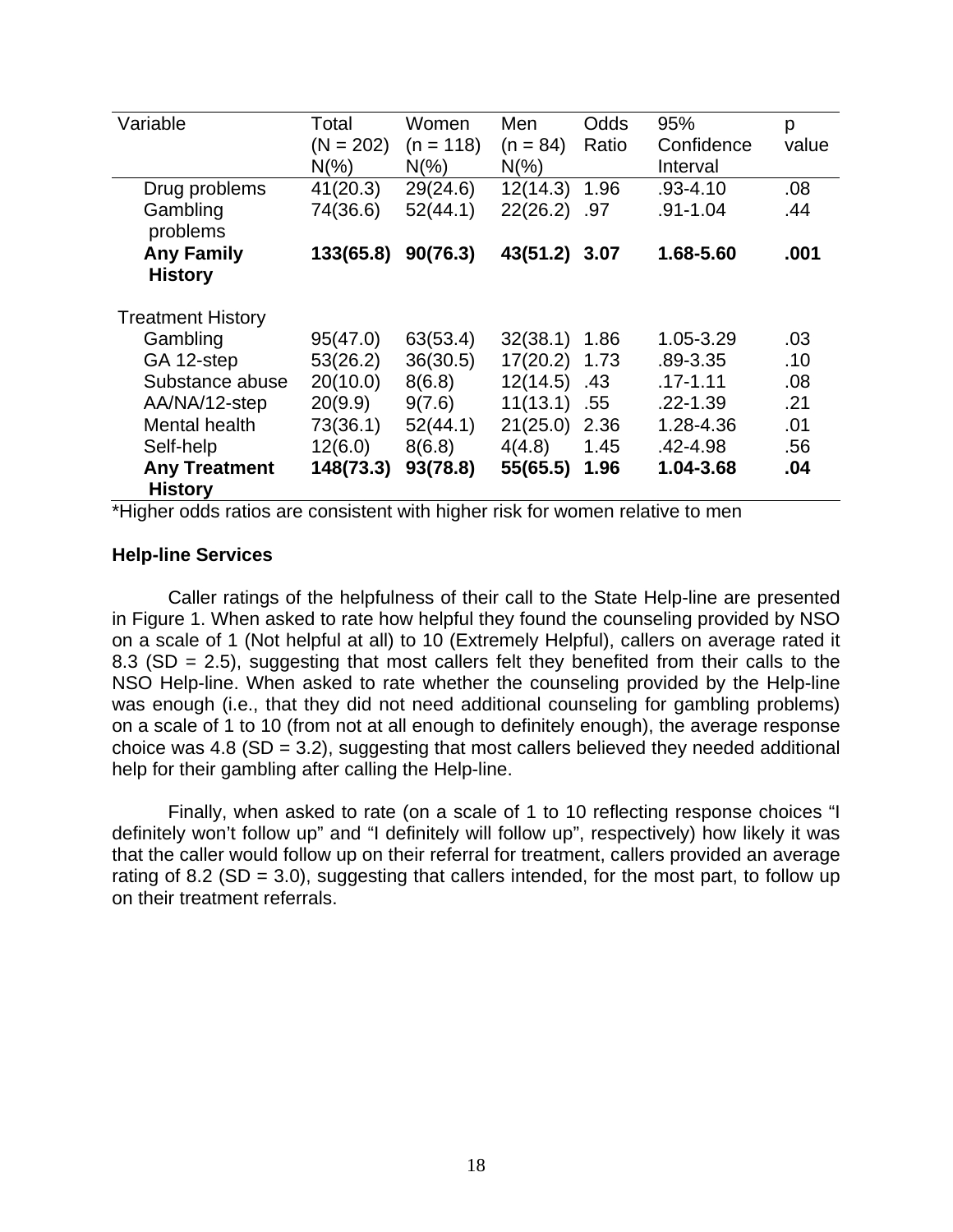*Figure 1. Callers' ratings of their call to the Michigan Problem Gambling Help-line.* 



\* Summary of specific Items: 1) How helpful was the Help-line call; 2) Was the counseling enough?; Will you follow up on your referral?

## **Gambling Related Illegal Behaviors**

With regard to gambling-related illegal behaviors, 19.8% reported engaging in illegal behaviors in the past year to support their gambling. An additional 7.9% who denied past year illegal activities reported some gambling-related illegal behaviors in their lifetime for a total of 27.7% or over 1 out of every 4 gamblers. The most frequently reported gambling-related illegal behaviors were fraud (e.g., passing bad checks or using another person's credit card), theft and embezzlement. Further, 5% were on probation or parole for their gambling, 6% had been arrested, and 5% had been incarcerated for gambling-related illegal behaviors.

Demographic and gambling-related differences between Help-line callers with and without a history of gambling-related illegal behaviors are presented in Table 6. There were no significant differences between Help-line callers with and without gambling-related illegal behaviors on any demographic variable. Nor did these two groups differ on their initiation of treatment or on the number of treatment sessions they attended. Help-line callers with and without gambling-related illegal behaviors did, however, differ on gambling severity, with gamblers having a history of illegal behaviors reporting significantly greater problem gambling disorder severity than those without such a history.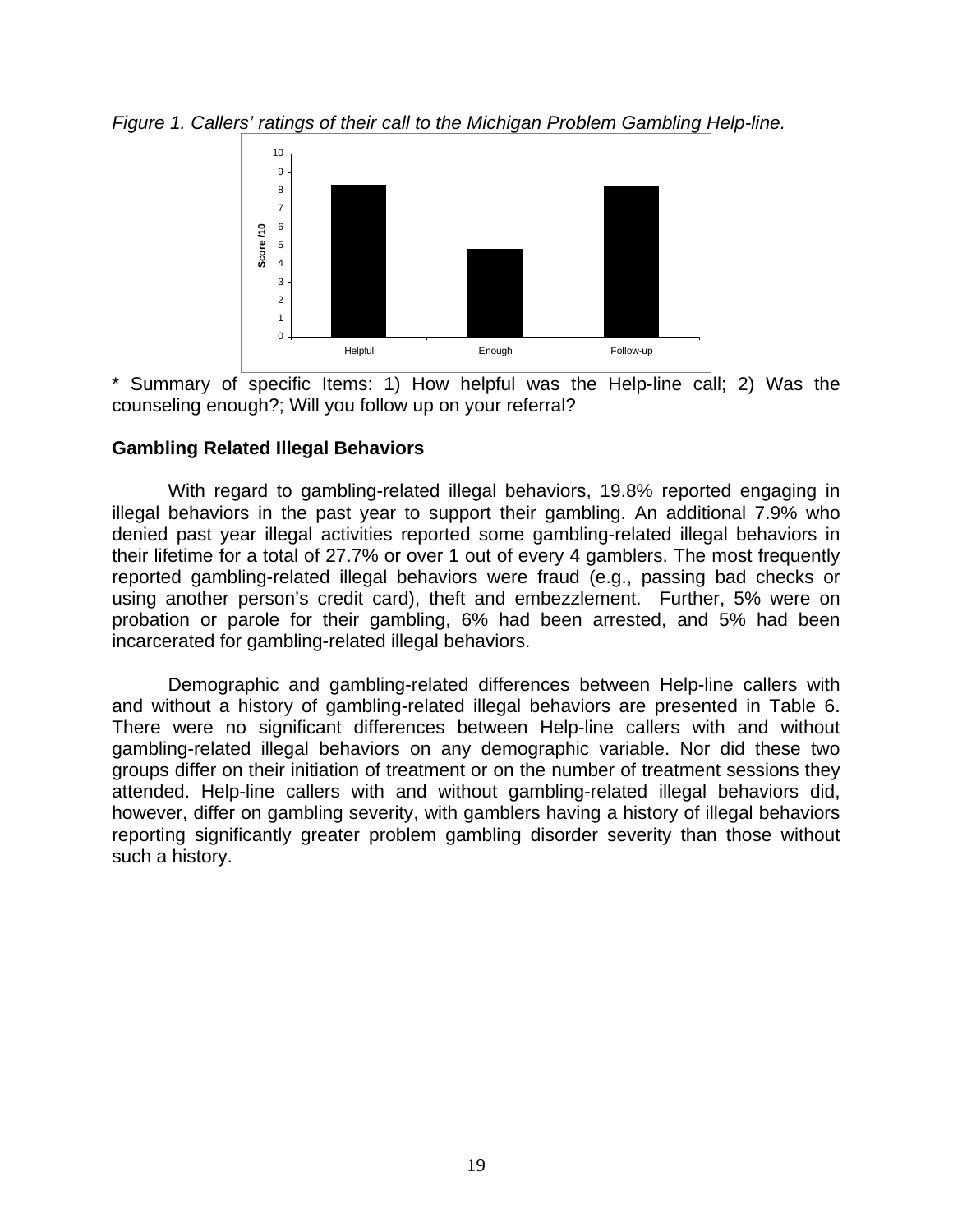| Variable                                                                           | <b>Without Illegal</b><br><b>Behavior</b><br>$(N = 146)$ | With Illegal<br><b>Behavior</b><br>$(N = 56)$ | t or $\chi$ 2            | p<br>value |
|------------------------------------------------------------------------------------|----------------------------------------------------------|-----------------------------------------------|--------------------------|------------|
| Age M(SD)                                                                          | 49.5(12.4)                                               | 46.5(10.6)                                    | $t(197) = 1.56$          | .12        |
| Race $N(\%)$<br>European American<br>African American<br>Other                     | 74(50.7)<br>62(42.5)<br>10(6.8)                          | 30(55.6)<br>22(40.7)<br>2(3.7)                | $\chi$ 2(2,N=202) = .86  | .65        |
| Employed N(%)                                                                      | 69(47.3)                                                 | 24(42.9)                                      | $\chi$ 2(1,N=202) = .32  | .57        |
| Married $N(\%)$                                                                    | 56(38.4)                                                 | 27(48.2)                                      | $\chi$ 2(1,N=202) = 1.63 | .20        |
| Education N(%)<br>Less than High School<br><b>High School</b><br>College or higher | 13(8.9)<br>41(28.1)<br>92(63.0)                          | 4(7.1)<br>19(33.9)<br>33(58.9)                | $\chi$ 2(2,N=202) = .72  | .70        |
| NODS - Lifetime M(SD)                                                              | 6.4(2.4)                                                 | 8.5(1.6)                                      | $t(200) = -6.14$         | .001       |
| NODS – Past Year M(SD)                                                             | 6.3(2.4)                                                 | 8.4(1.7)                                      | $t(200) = -7.25$         | .001       |
| Attended Treatment N(%)                                                            | 56(60.2)                                                 | 26(66.7)                                      | $\chi$ 2(1, N=132) = .49 | .49        |
| Number of Sessions M(SD)                                                           | 6.7(4.2)                                                 | 7.9(5.2)                                      | $t(76) = -1.10$          | .27        |

*Table 6. Baseline demographic and gambling variables and analysis for problem gamblers with and without a history of engaging in gambling-related illegal behaviors who called the Michigan Problem Gambling Help-line.* 

Examination of individual item scores on the past year version of the NODS reveals that callers with a history of gambling-related illegal behaviors reported significantly greater preoccupation with gambling, more chasing of losses, more lying about gambling, placing relationships and jobs at risk due to gambling and more need to ask others for a financial bailout because of gambling (Table 7). Thus, these findings suggest that gamblers may progress to illegal behaviors as their gambling problems worsen.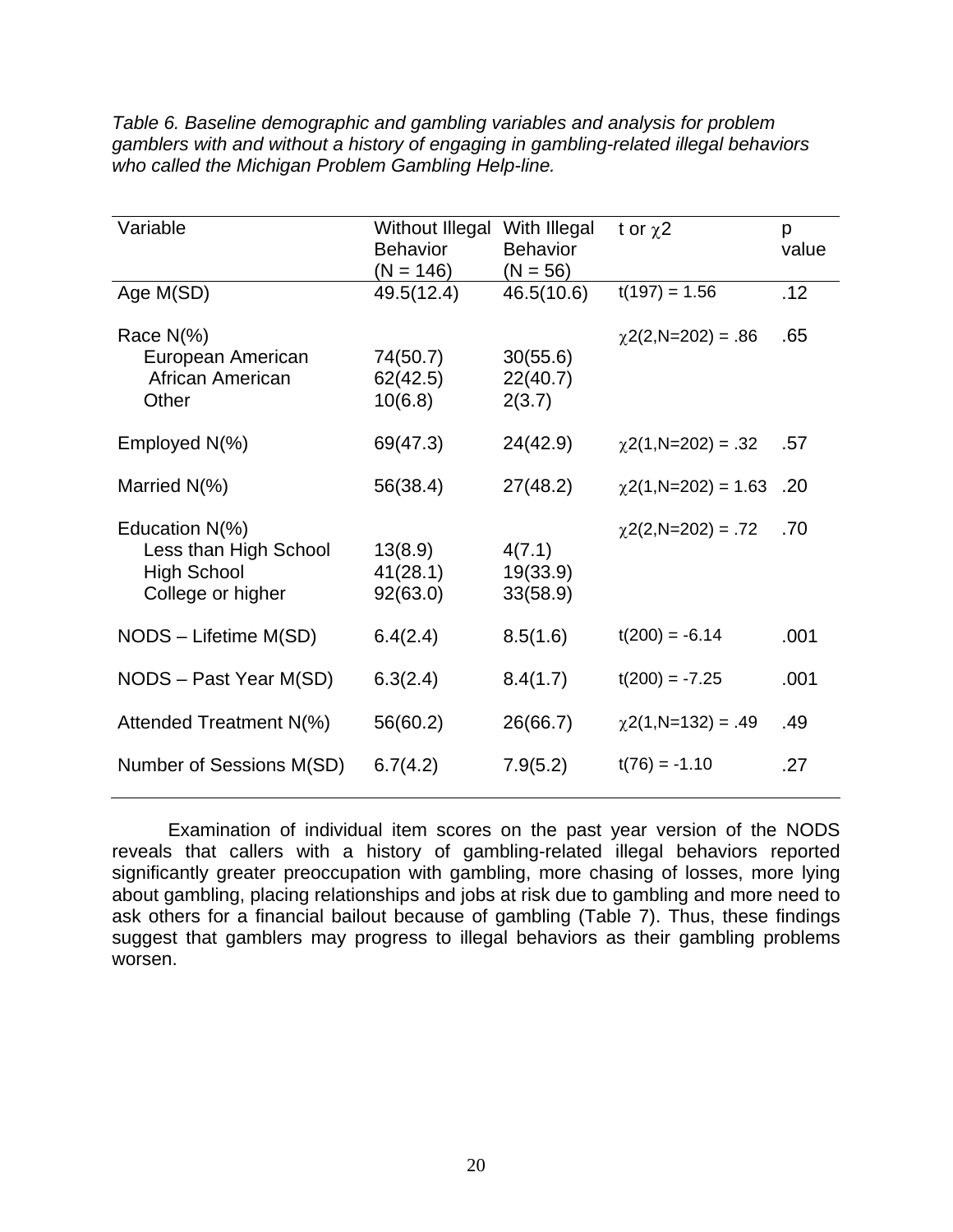*Table 7. Differences between callers to the Michigan Problem Gambling Help-line who did and did not report a history of engaging in gambling-related illegal behaviors on individuals items on the NODS, past year.* 

| <b>NODS</b> Item                  | Total<br>$N = 202$ | Without<br>Illegal<br><b>Behavior</b><br>$N = 146$ | With<br>Illegal<br><b>Behavior</b><br>$N = 56$ | $\chi$ <sup>2</sup><br>$(1, N=202)$ | р<br>value |
|-----------------------------------|--------------------|----------------------------------------------------|------------------------------------------------|-------------------------------------|------------|
| 1. Preoccupation                  | 166(82.2)          | 113(77.4)                                          | 53(94.6)                                       | 8.22                                | .01        |
| 2. Tolerance                      | 131(64.9)          | 92(63.0)                                           | 39(69.6)                                       | 0.78                                | .38        |
| 3. Irritability when cutting down | 140(69.3)          | 98(67.1)                                           | 42(75.0)                                       | 1.18                                | .28        |
| 4. Unsuccessful quit/control      | 135(66.8)          | 95(65.1)                                           | 40(71.4)                                       | 0.74                                | .39        |
| attempts                          |                    |                                                    |                                                |                                     |            |
| 5. Escape                         | 146(72.3)          | 103(70.5)                                          | 43(76.8)                                       | 0.79                                | .38        |
| 6. Chasing                        | 174(86.1)          | 120(82.2)                                          | 54(96.4)                                       | 6.87                                | .01        |
| 7. Lying                          | 143(70.8)          | 91(62.3)                                           | 52(92.9)                                       | 18.24                               | .001       |
| 8. Illegal behaviors              | 75(37.1)           | 25(17.1)                                           | 50(89.3)                                       | 90.29                               | .001       |
| 9. Relationship/job problems      | 135(66.8)          | 87(59.6)                                           | 48(85.7)                                       | 12.46                               | .001       |
| 10. Financial bailout             | 140(69.3)          | 89(61.0)                                           | 51(91.1)                                       | 17.25                               | .001       |

Figure 2 shows gambling-related illegal behaviors acknowledged by Help-line callers. Several types of illegal behaviors specifically inquired about were not endorsed by any caller, including weapons offences, contempt of court, burglary, assault, arson, and manslaughter/homicide. By far, fraud was the most frequently reported gamblingrelated illegal behavior. Embezzlement, theft and forgery were also endorsed fairly frequently.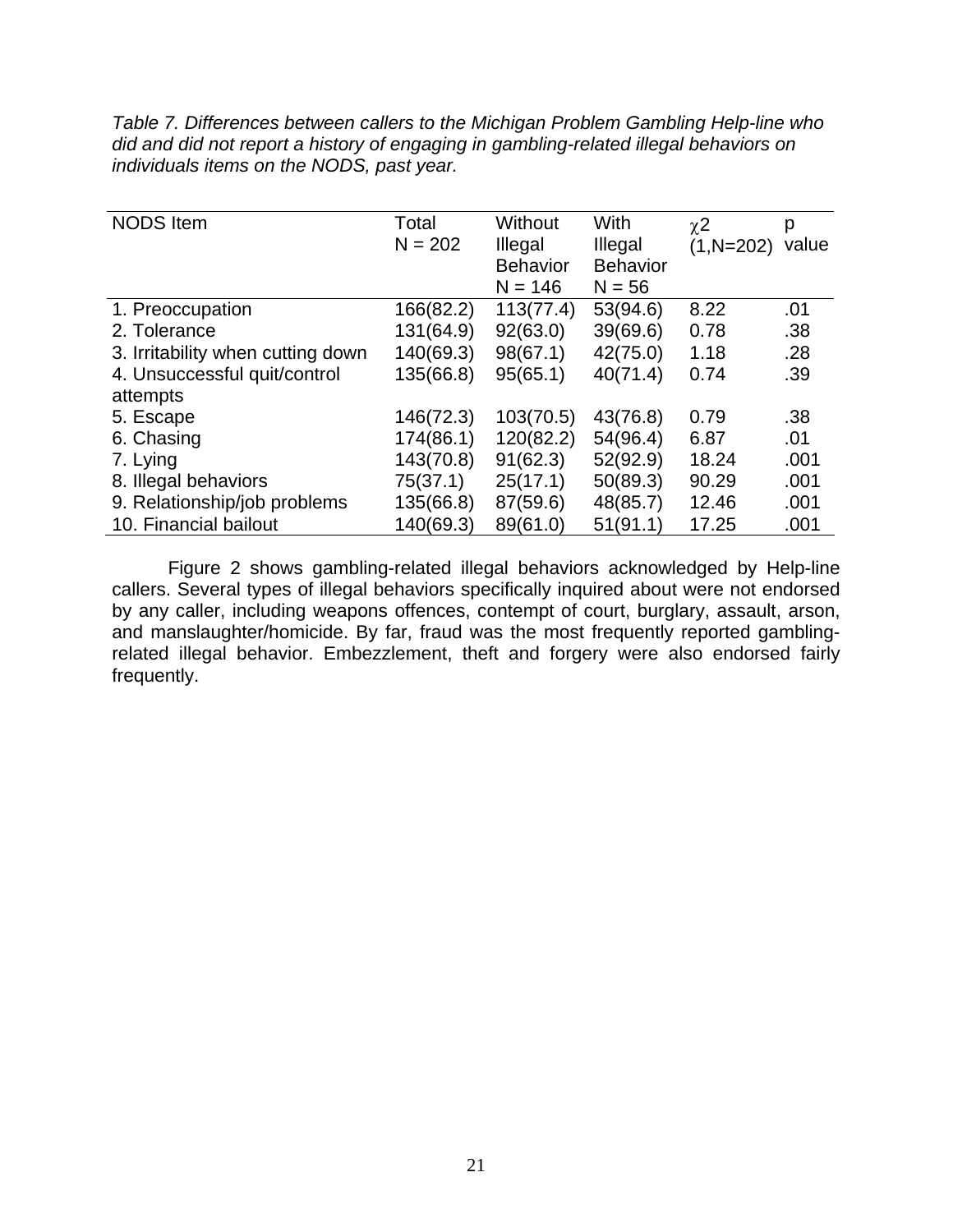

*Figure 2. Specific gambling-related illegal behaviors reported by Michigan Problem Gambling Help-line Callers.* 

 Table 8 shows results of bivariate logistic regression analyses comparing Helpline callers with and without gambling-related illegal behaviors. Although nearly all callers reported financial difficulties related to gambling, those with a history of illegal behavior were more likely to report financial difficulties overall. Callers with a history of gambling-related illegal behaviors were also more likely to report specific forms of financial difficulties including bankruptcy, borrowing from family, borrowing from other sources, using money designated for household bills to gamble, and having gamblingrelated debt.

 Callers with gambling-related illegal behaviors were significantly more likely to report all forms of psychopathology assessed in this study as well as family neglect. They were more likely as well to report family neglect, but not to report substance use or other family/social difficulties, or to report addiction or abuse in their family of origin. Finally, gamblers with a history of gambling-related illegal behaviors were more likely to report past use of gambling treatment and use of Gambler's Anonymous.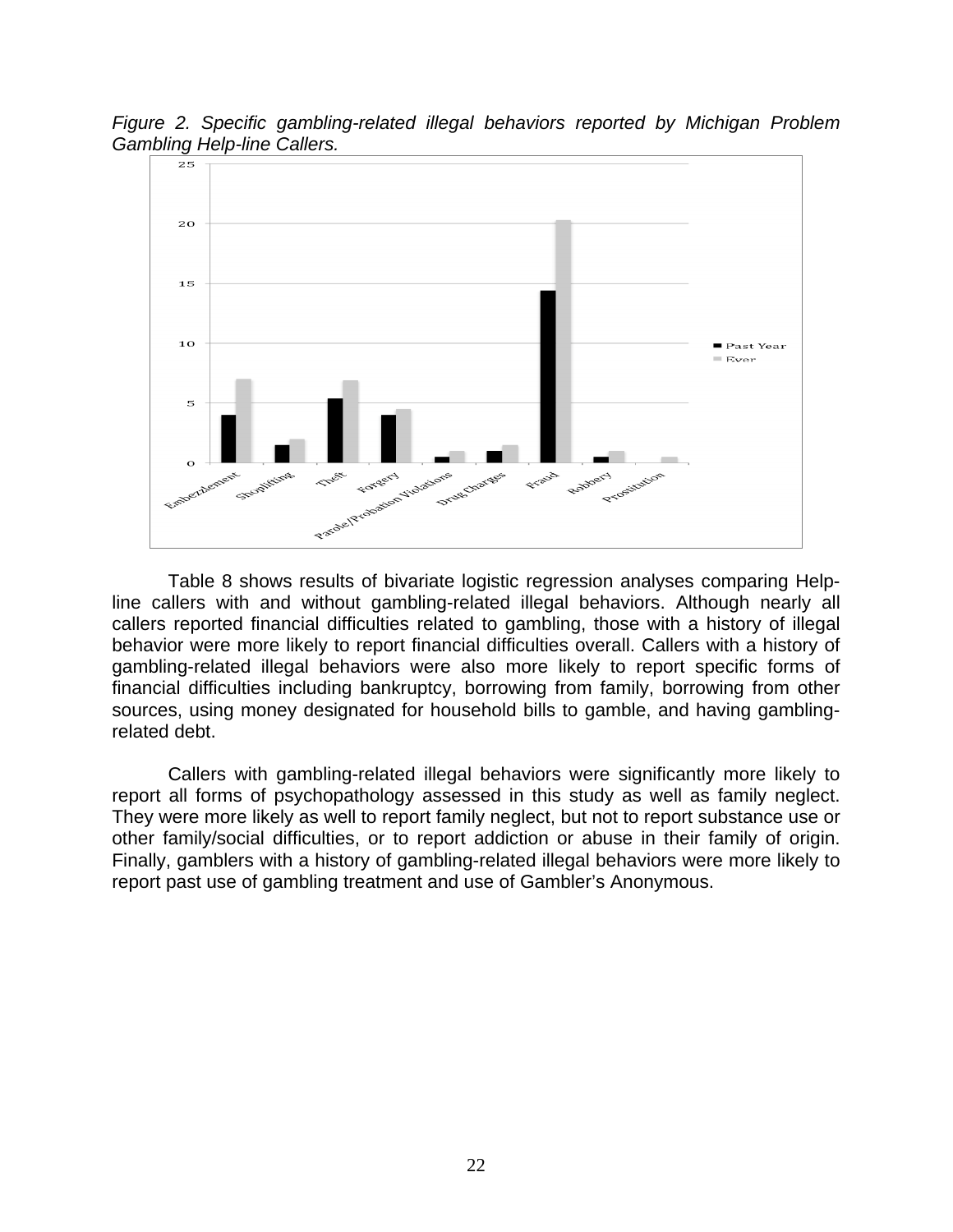| Variable                                                                                                                                                      | Total<br>$(N = 202)$<br>$N(\%)$                                                                  | Without<br>Illegal<br><b>Behaviors</b><br>$(N = 146)$<br>$N(\%)$                              | With<br>Illegal<br><b>Behaviors</b><br>$(N = 56)$<br>$N(\% )$                                | Odds<br>Ratio                                                | 95%<br>Confidence<br>Interval                                                                                | p<br>value                                             |
|---------------------------------------------------------------------------------------------------------------------------------------------------------------|--------------------------------------------------------------------------------------------------|-----------------------------------------------------------------------------------------------|----------------------------------------------------------------------------------------------|--------------------------------------------------------------|--------------------------------------------------------------------------------------------------------------|--------------------------------------------------------|
| Financial                                                                                                                                                     |                                                                                                  |                                                                                               |                                                                                              |                                                              |                                                                                                              |                                                        |
| consequences<br><b>Bankruptcy</b><br>Credit borrowing<br>Family borrowing<br>Other borrowing<br>Paying bills<br>Using savings<br>Debt<br><b>Any Financial</b> | 35(17.3)<br>89(44.5)<br>107(53.8)<br>52(26.1)<br>130(65.0)<br>84(42.2)<br>137(67.8)<br>175(86.6) | 18(12.3)<br>59(40.7)<br>67(46.5)<br>30(20.8)<br>84(58.3)<br>59(41.0)<br>88(60.3)<br>122(83.6) | 17(30.4)<br>30(54.5)<br>40(72.7)<br>22(40.0)<br>46(82.1)<br>25(45.5)<br>49(87.5)<br>53(94.6) | 3.10<br>1.75<br>3.07<br>2.53<br>3.29<br>1.20<br>4.61<br>3.48 | 1.46-6.59<br>$.94 - 3.27$<br>1.56-6.04<br>1.29-4.97<br>1.54-7.03<br>$.64 - 2.25$<br>1.96-10.89<br>1.00-12.04 | .01<br>.08<br>.001<br>.01<br>.01<br>.57<br>.001<br>.05 |
| Psychiatric<br>Anxiety<br>Depression<br>Suicide ideation<br>Suicide attempt<br><b>Any Psychiatric</b>                                                         | 171(85.1)<br>166(82.2)<br>63(31.2)<br>17(8.3)<br>185(92.0)                                       | 117(80.7)<br>115(78.8)<br>35(24.0)<br>6(4.1)<br>129(89.0)                                     | 54(96.4)<br>51(91.1)<br>28(50.0)<br>11(19.6)<br>56(100.0)                                    | 6.46<br>2.75<br>3.17<br>5.70<br>$\blacksquare$               | 1.49-28.11<br>1.01-7.48<br>1.66-6.06<br>2.00-16.30                                                           | .02<br>.05<br>.001<br>.001<br>--                       |
| Substance abuse<br>Tobacco use<br>Alcohol problems<br>Drug problems<br><b>Any Substance</b><br><b>Problem</b>                                                 | 133(65.8)<br>51(25.2)<br>29(14.4)<br>144(71.3)                                                   | 95(65.1)<br>33(22.6)<br>17(11.6)<br>102(69.9)                                                 | 38(67.9)<br>18(32.1)<br>12(21.4)<br>42(75.0)                                                 | 1.13<br>1.62<br>2.07<br>1.29                                 | $.59 - 2.18$<br>$.82 - 3.21$<br>.92-4.67<br>$.64 - 2.61$                                                     | .71<br>.16<br>.08<br>.47                               |
| Family/Social<br><b>Family violence</b><br>Family neglect<br>Spousal conflict<br><b>Any Family/Social</b>                                                     | 8(4.0)<br>53(26.2)<br>139(68.8)<br>144(71.3)                                                     | 4(2.7)<br>97(66.4)<br>100(68.5)                                                               | 4(7.1)<br>28(19.2) 25(44.6)<br>42(75.0)<br>44(78.6)                                          | 2.73<br>3.40<br>1.52<br>1.69                                 | .66-11.32<br>1.74-6.63<br>.76-3.04<br>$.82 - 3.49$                                                           | .17<br>.001<br>.24<br>.16                              |
| Legal consequences<br>Probation/parole<br>Arrest<br>Illegal behaviors<br><b>Any Legal</b>                                                                     | 10(5.0)<br>12(6.0)<br>56(27.7)<br>58(28.7)                                                       | 1(.7)<br>1(.7)<br>2(1.4)                                                                      | 9(16.4)<br>11(20.0)<br>56(100.0)                                                             | 28.37<br>36.25<br>-−                                         | 3.50-229.93<br>4.55-288.64<br>--                                                                             | .001<br>.001<br>--<br>--                               |

*Table 8. Bivariate logistic regression comparing Michigan Problem Gambling Help-line callers with and without gambling-related illegal behaviors on gambling-related psychosocial difficulties.* 

Family of Origin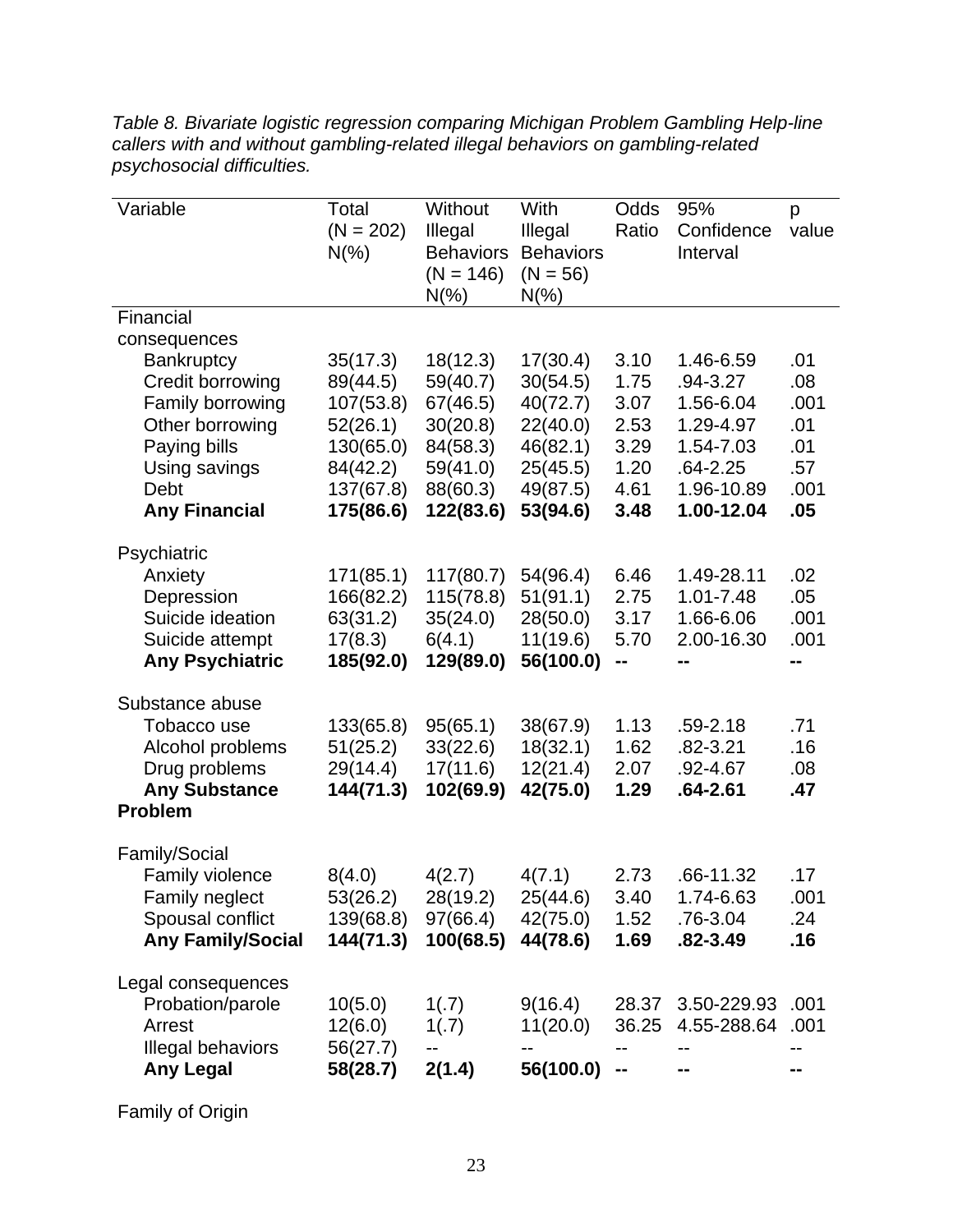| Variable                               | Total<br>$(N = 202)$<br>$N(\%)$ | <b>Without</b><br>Illegal<br><b>Behaviors</b><br>$(N = 146)$<br>$N(\%)$ | With<br>Illegal<br><b>Behaviors</b><br>$(N = 56)$<br>$N(\%)$ | Odds<br>Ratio    | 95%<br>Confidence<br>Interval | p<br>value |
|----------------------------------------|---------------------------------|-------------------------------------------------------------------------|--------------------------------------------------------------|------------------|-------------------------------|------------|
| Abuse                                  | 77(38.1)                        | 51(34.9)                                                                | 26(46.4)                                                     | 1.61             | .86-3.02                      | .13        |
| Alcohol problems                       | 95(47.0)                        | 71(48.6)                                                                | 24(42.9)                                                     | .78              | $.42 - 1.46$                  | .44        |
| Drug problems                          | 41(20.3)                        | 25(17.1)                                                                | 16(28.6)                                                     | 1.94             | .94-3.99                      | .07        |
| Gambling problems                      | 74(36.6)                        | 44(30.1)                                                                | 30(53.6)                                                     | .99              | $.92 - 1.06$                  | .71        |
| <b>Any Family History</b>              | 133(65.8)                       | 91(62.3)                                                                | 42(75.0)                                                     | 1.81             | $.91 - 3.62$                  | .09        |
| <b>Treatment History</b>               |                                 |                                                                         |                                                              |                  |                               |            |
| Gambling                               | 95(47.0)                        | 59(40.4)                                                                | 36(64.3)                                                     | 2.65             | 1.40-5.03                     | .01        |
| GA 12-step                             | 53(26.2)                        | 30(20.5)                                                                | 23(41.1)                                                     | 2.70             | 1.38-5.25                     | .01        |
| Substance abuse                        | 20(10.0)                        | 12(8.2)                                                                 | 8(14.5)                                                      | 1.90             | .73-4.94                      | .19        |
| AA/NA/12-step                          | 20(9.9)                         | 11(7.5)                                                                 | 9(16.1)                                                      | 2.35             | $.92 - 6.03$                  | .08        |
| Mental health                          | 73(36.1)                        | 47(32.2)                                                                | 26(46.4)                                                     | 1.83             | .97-3.43                      | .06        |
| Self-help                              | 12(6.0)                         | 9(6.2)                                                                  | 3(5.6)                                                       | .90 <sub>1</sub> | $.23 - 3.44$                  | .87        |
| <b>Any Treatment</b><br><b>History</b> | 148(73.3)                       | 98(67.1)                                                                | 50(89.3)                                                     | 4.08             | 1.64-10.19                    | .01        |

\*Higher odds ratios are consistent with higher risk for those with illegal behaviors in the past year

## *Second Interview: Approximately 2 months after the first (n=143)*

## **Treatment Attendance**

Among the participants we have contacted to date a second time, 92 of 143 (64%) adhered to their treatment recommendations from the Help-line but 51 of 143 (36%) failed to initiate treatment or attend a single session. Among those who attended at least one session, the average number of sessions was 7.1 (SD = 4.4). Four (3%) individuals attended only a single session, and 30 (21%) attended fewer than 5 sessions. Table 9 presents differences between those who did and did not attend treatment on demographic and gambling severity variables. No demographic variable distinguished those who attended from those who did not. Attendees, however, reported significantly greater gambling disorder severity than non-attendees.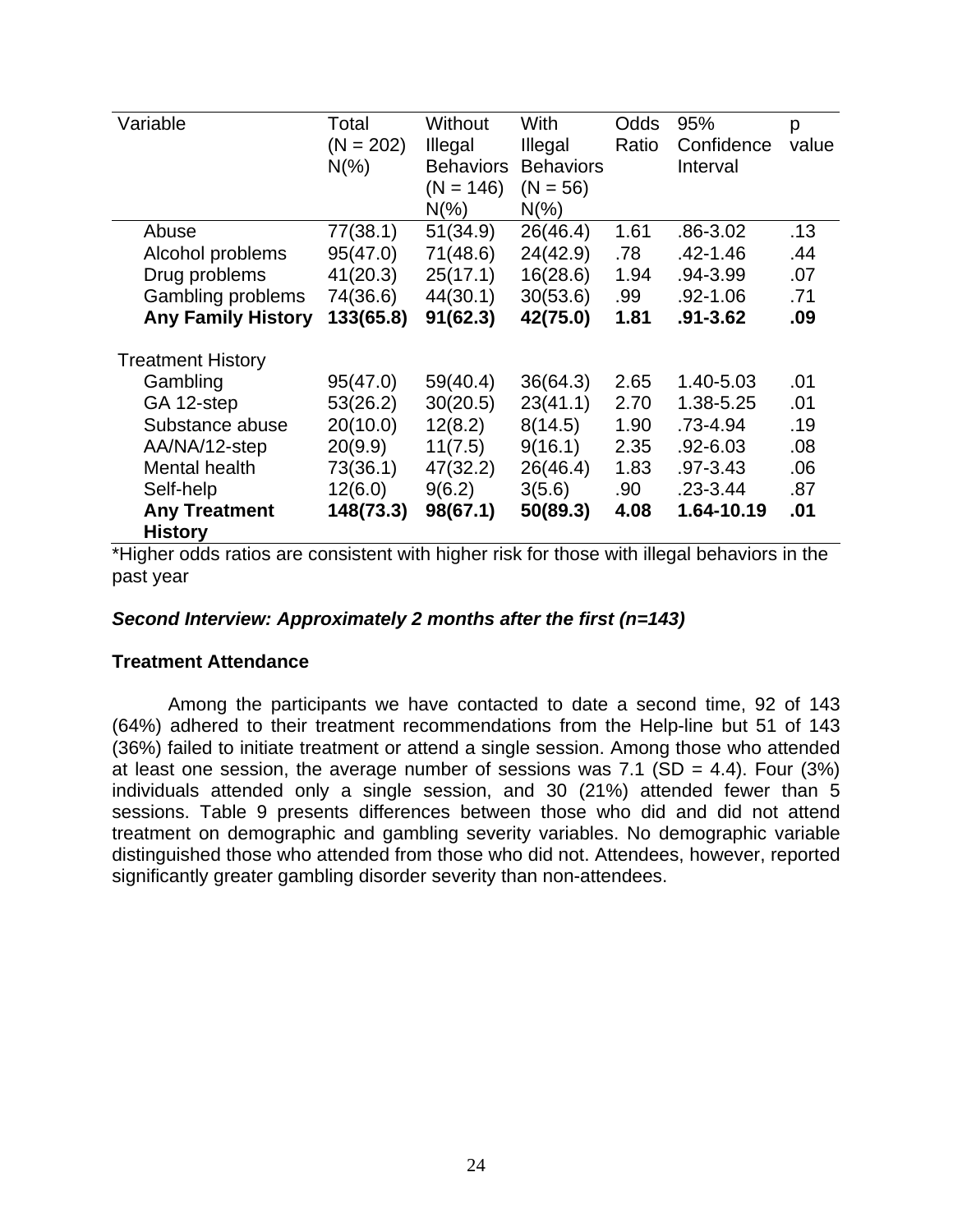| Variable                                                                           | <b>Attendees</b><br>$(N = 92)$ | Non-<br><b>Attendees</b><br>$(N = 51)$ | t, or $\chi$ 2            | p<br>value |
|------------------------------------------------------------------------------------|--------------------------------|----------------------------------------|---------------------------|------------|
| Age M(SD)                                                                          | 49.8(11.3)                     | 48.9(14.3)                             | $t(139) = -.42$           | .68        |
| Race $N(\%)$<br>European American<br>African American<br>Other                     | 53(57.6)<br>35(38.0)<br>4(4.3) | 26(53.1)<br>20(40.8)<br>3(6.1)         | $\chi$ 2(2,N=141) = .38   | .83        |
| Employed N(%)                                                                      | 48(52.2)                       | 22(43.1)                               | $\chi$ 2(1, N=143) = 1.07 | .30        |
| Married $N(\%)$                                                                    | 44(47.8)                       | 20(39.2)                               | $\chi$ 2(1, N=143) = .98  | .32        |
| Education N(%)<br>Less than High School<br><b>High School</b><br>College or higher | 5(5.4)<br>27(29.3)<br>60(65.2) | 8(15.7)<br>16(31.4)<br>27(52.9)        | $\chi$ 2(2, N=143) = 4.65 | .10        |
| NODS - Lifetime M(SD)                                                              | 7.3(2.3)                       | 6.1(2.5)                               | $t(141) = -2.83$          | .01        |
| NODS – Past Year M(SD)                                                             | 7.1(2.4)                       | 5.9(2.4)                               | $t(141) = -2.88$          | .01        |

*Table 9. Baseline demographic and gambling variables and analysis for problem gamblers who did and did not attend treatment following their call to the Michigan Problem Gambling Help-line.* 

 Differences between those who did and did not seek treatment on psychosocial consequences of problem gambling are presented in Table 10. Overall, those who attended treatment were more likely to endorse at least one specific financial difficulty caused by gambling. However, only two specific types of financial difficulties, borrowing from family members and using monies earmarked for paying bills to support gambling, were endorsed more frequently by treatment attendees than non-attendees, which suggests that part of the overall greater endorsement of financial problems by attendees may be partly due to family influences on treatment seeking. This hypothesis is supported by greater endorsement of spousal conflict among Help-line callers who eventually attended treatment.

 Not surprisingly, Help-line callers who had attended treatment for problem gambling in the past were more likely to attend treatment following the Help-line call referenced in the present interview. This was true both for structured problem gambling treatment and utilization of Gambler's Anonymous. However, past use of treatments or self-help programs for substance use or mental health problems did not distinguish attendees from non-attendees.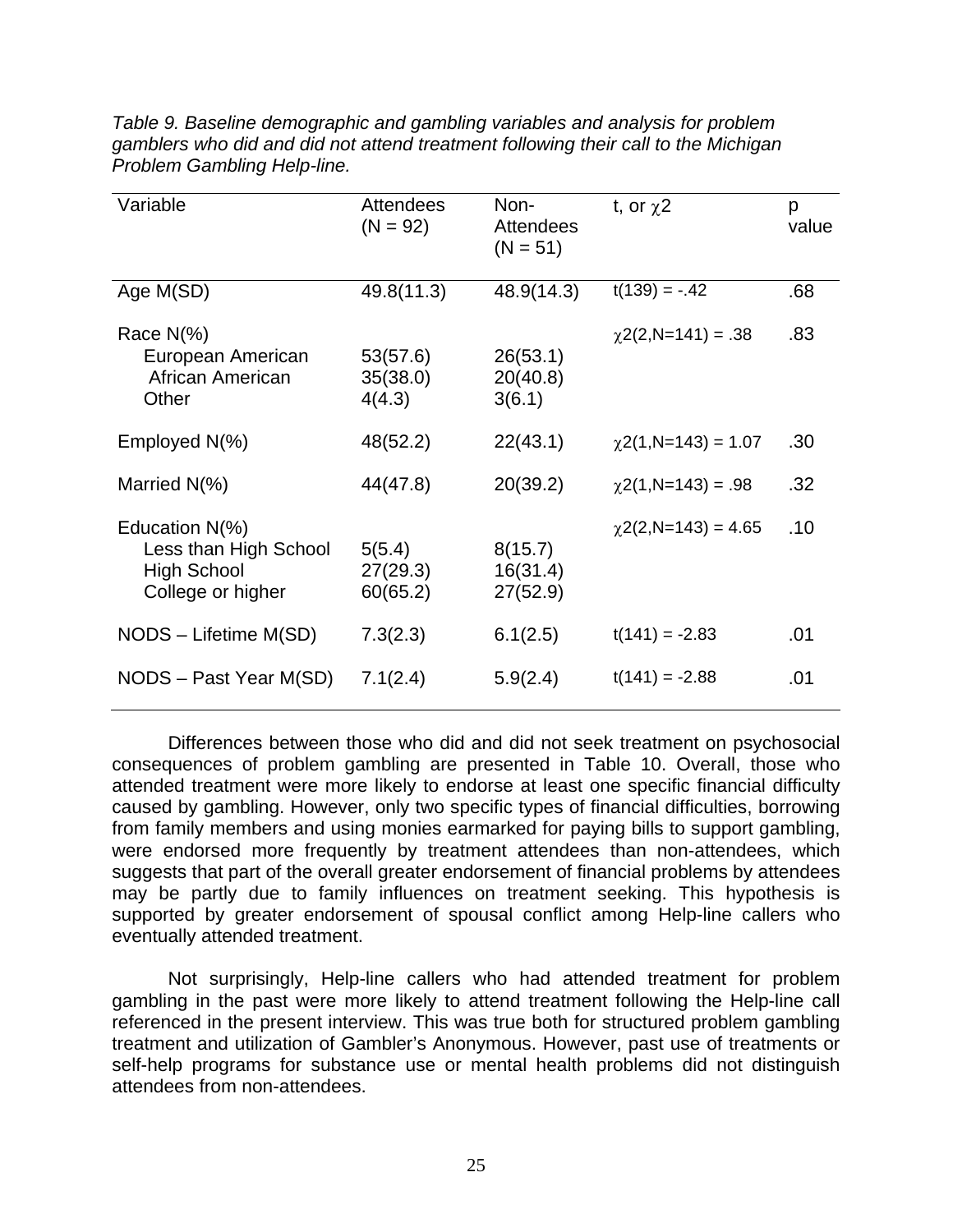Very few other variables distinguished treatment attendees from non-attendees. Non-attendees were more likely to report alcoholism in their family of origin. Otherwise, psychiatric, substance use, family/social (other than spousal conflict), legal and family of origin variables did not differ between the two groups.

| Variable               | Total<br>$(N = 143)$ | <b>Treatment</b><br>Attendees | Treatment<br>Non-                  | Odds<br>Ratio | 95%<br>Confidence value | p   |
|------------------------|----------------------|-------------------------------|------------------------------------|---------------|-------------------------|-----|
|                        | $N(\%)$              | $(N = 92)$<br>$N(\%)$         | attendees<br>$(N = 51)$<br>$N(\%)$ |               | Interval                |     |
| Financial              |                      |                               |                                    |               |                         |     |
| consequences           |                      |                               |                                    |               |                         |     |
| <b>Bankruptcy</b>      | 28(19.6)             | 22(23.9)                      | 6(11.8)                            | 2.36          | .89-6.26                | .09 |
| Credit borrowing       | 67(47.5)             | 46(50.5)                      | 21(41.2)                           | 1.46          | .73-2.92                | .28 |
| Family borrowing       | 76(53.9)             | 56(62.2)                      | 20(39.2)                           | 2.55          | 1.26-5.17               | .01 |
| Other borrowing        | 38(27.0)             | 27(30.0)                      | 11(21.6)                           | 1.56          | .70-3.49                | .28 |
| Paying bills           | 89(63.1)             | 63(70.0)                      | 26(51.0)                           | 2.24          | 1.10-4.57               | .05 |
| Using savings          | 60(42.6)             | 43(47.8)                      | 17(33.3)                           | 1.83          | .90-3.74                | .10 |
| <b>Debt</b>            | 96(67.1)             | 65(70.7)                      | 31(60.8)                           | 1.55          | .76-3.19                | .23 |
| <b>Any Financial</b>   | 123(86.0)            | 84(91.3)                      | 39(76.5)                           | 3.23          | 1.22-8.54               | .05 |
| Psychiatric            |                      |                               |                                    |               |                         |     |
| Anxiety                | 119(83.8)            | 79(86.8)                      | 40(78.4)                           | 1.81          | .73-4.46                | .20 |
| Depression             | 118(82.5)            | 76(82.6)                      | 42(82.4)                           | 1.02          | $.41 - 2.50$            | .97 |
| Suicide ideation       | 44(30.8)             | 29(31.5)                      | 15(29.4)                           | 1.11          | .52-2.33                | .79 |
| Suicide attempt        | 11(7.7)              | 7(7.6)                        | 4(7.8)                             | .97           | $.27 - 3.48$            | .96 |
| <b>Any Psychiatric</b> | 130(91.5)            | 85(93.4)                      | 45(88.2)                           | 1.89          | $.58 - 6.20$            | .29 |
| Substance abuse        |                      |                               |                                    |               |                         |     |
| Tobacco use            | 94(65.7)             | 59(64.1)                      | 35(68.6)                           | .82           | .39-1.69                | .59 |
| Alcohol problems       | 31(21.7)             | 18(19.6)                      | 13(25.5)                           | .71           | $.32 - 1.60$            | .41 |
| Drug problems          | 15(10.5)             | 12(13.0)                      | 3(5.9)                             | 2.40          | .64-8.94                | .19 |
| <b>Any Substance</b>   | 98(68.5)             | 62(67.4)                      | 36(70.6)                           | .86           | $.41 - 1.81$            | .69 |
| <b>Problem</b>         |                      |                               |                                    |               |                         |     |
| Family/Social          |                      |                               |                                    |               |                         |     |
| Family violence        | 4(2.8)               | 3(3.3)                        | 1(2.0)                             | 1.69          | $.17 - 16$              | .66 |
| Family neglect         | 31(21.7)             | 20(21.7)                      | 11(21.6)                           | 1.01          | $.44 - 2.32$            | .98 |
| Spousal conflict       | 93(65.0)             | 66(71.7)                      | 27(52.9)                           | 2.26          | 1.11-4.60               | .05 |

*Table 10. Bivariate logistic regression comparing Michigan Problem Gambling Help-line callers who did and did not attend treatment following their Help-line call on gamblingrelated psychosocial difficulties.* 

 **Any Family/Social 97(67.8) 67(72.8) 30(58.8) 1.88 .91-3.86 .09**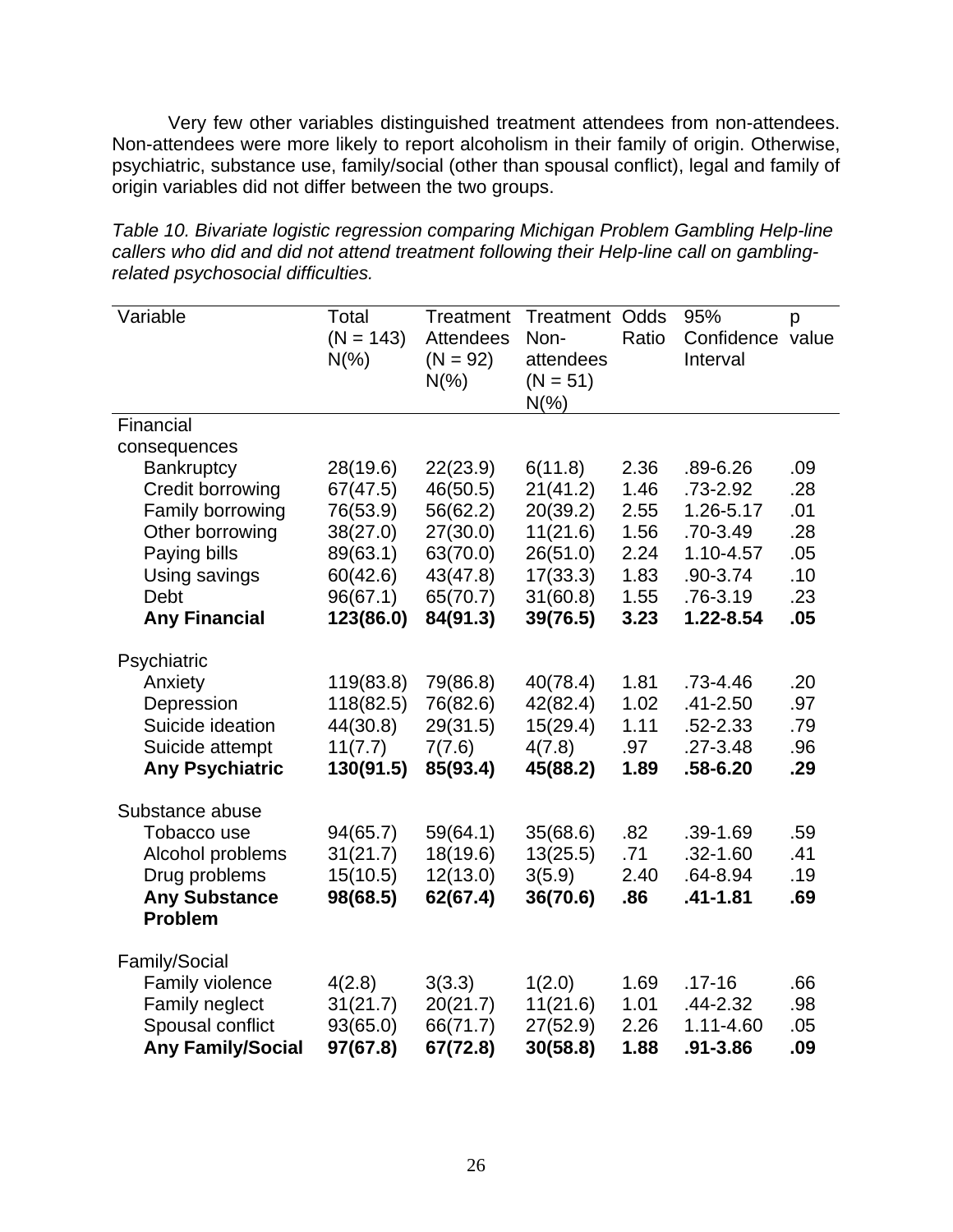| Variable                                                                                                                                                              | Total<br>$(N = 143)$<br>$N(\%)$                                                 | Treatment<br><b>Attendees</b><br>$(N = 92)$<br>$N(\%)$                       | Treatment<br>Non-<br>attendees<br>$(N = 51)$<br>$N(\%)$                   | Odds<br>Ratio                                       | 95%<br>Confidence value<br>Interval                                                          | p                                              |
|-----------------------------------------------------------------------------------------------------------------------------------------------------------------------|---------------------------------------------------------------------------------|------------------------------------------------------------------------------|---------------------------------------------------------------------------|-----------------------------------------------------|----------------------------------------------------------------------------------------------|------------------------------------------------|
| Legal consequences<br>Probation/parole<br>Arrest<br>Illegal behaviors<br><b>Any Legal</b>                                                                             | 7(4.9)<br>9(6.3)<br>41(28.7)<br>43(30.1)                                        | 6(6.5)<br>7(7.6)<br>28(30.4)<br>29(31.5)                                     | 1(2.0)<br>2(4.0)<br>13(25.5)<br>14(27.5)                                  | 3.42<br>1.98<br>1.28<br>1.22                        | .40-29.23<br>.40-9.90<br>$.59 - 2.76$<br>$.57 - 2.59$                                        | .26<br>.41<br>.53<br>.61                       |
| Family of Origin<br>Abuse<br>Alcohol problems<br>Drug problems<br>Gambling problems<br><b>Any Family</b><br><b>History</b>                                            | 54(37.8)<br>70(49.0)<br>26(18.2)<br>50(35.0)<br>95(68.5)                        | 32(34.8)<br>39(42.4)<br>14(15.2)<br>34(37.0)<br>58(63.0)                     | 22(43.1)<br>31(60.8)<br>12(23.5)<br>16(31.4)<br>37(72.5)                  | .70<br>.48<br>.58<br>1.28<br>.65                    | $.35 - 1.42$<br>$.24 - .95$<br>$.25 - 1.38$<br>$.62 - 2.65$<br>$.31 - 1.36$                  | .32<br>.05<br>.22<br>.20<br>.25                |
| <b>Treatment History</b><br>Gambling<br>GA 12-step<br>Substance abuse<br>AA/NA/12-step<br><b>Mental health</b><br>Self-help<br><b>Any Treatment</b><br><b>History</b> | 67(46.9)<br>37(25.9)<br>15(10.6)<br>16(11.2)<br>53(37.1)<br>9(6.3)<br>107(74.8) | 60(65.2)<br>31(33.7)<br>11(12.0)<br>8(8.7)<br>34(37.0)<br>6(6.5)<br>75(81.5) | 7(13.7)<br>6(11.8)<br>4(8.0)<br>8(15.7)<br>19(37.3)<br>3(6.0)<br>32(62.7) | 11.79<br>3.81<br>1.56<br>.51<br>.99<br>1.09<br>2.62 | 4.77-29.15<br>1.47-9.91<br>.47-5.19<br>$.18 - 1.46$<br>.49-2.00<br>$.26 - 4.57$<br>1.21-5.68 | .001<br>.01<br>.47<br>.21<br>.97<br>.90<br>.05 |

#### **Help-line Factors as a Predictor of Treatment Attendance**

 At the first phone interview, we asked all callers to rate the helpfulness of the Help-line call, rate the extent to which the call was sufficient for dealing with the individual's gambling problem, and the individual's intention of following up on their treatment referral (see Figure 1 above). Using follow up data, we then compared Helpline callers who eventually did vs. did not attend treatment, to determine whether their experience with the Help-line predicted subsequent treatment seeking. These data are presented in Figure 3. Help-line callers who did and did not attend treatment did not differ on the extent to which they thought the counseling was enough (i.e., that they did not need any additional counseling  $(t(141) = -.42, p < .68)$ . However, callers who did not attend treatment rated the Help-line call as less helpful  $(t(141) = -2.86, p < .01)$  and reported less intention to attend treatment (t(141) = -6.72,  $p < .001$ ) than individuals who eventually went to treatment. These findings suggest callers who do not attend may be less satisfied with their Help-line experience than callers who do attend, but also that these individuals may already experience reluctance to attend treatment when they first call the Help-line.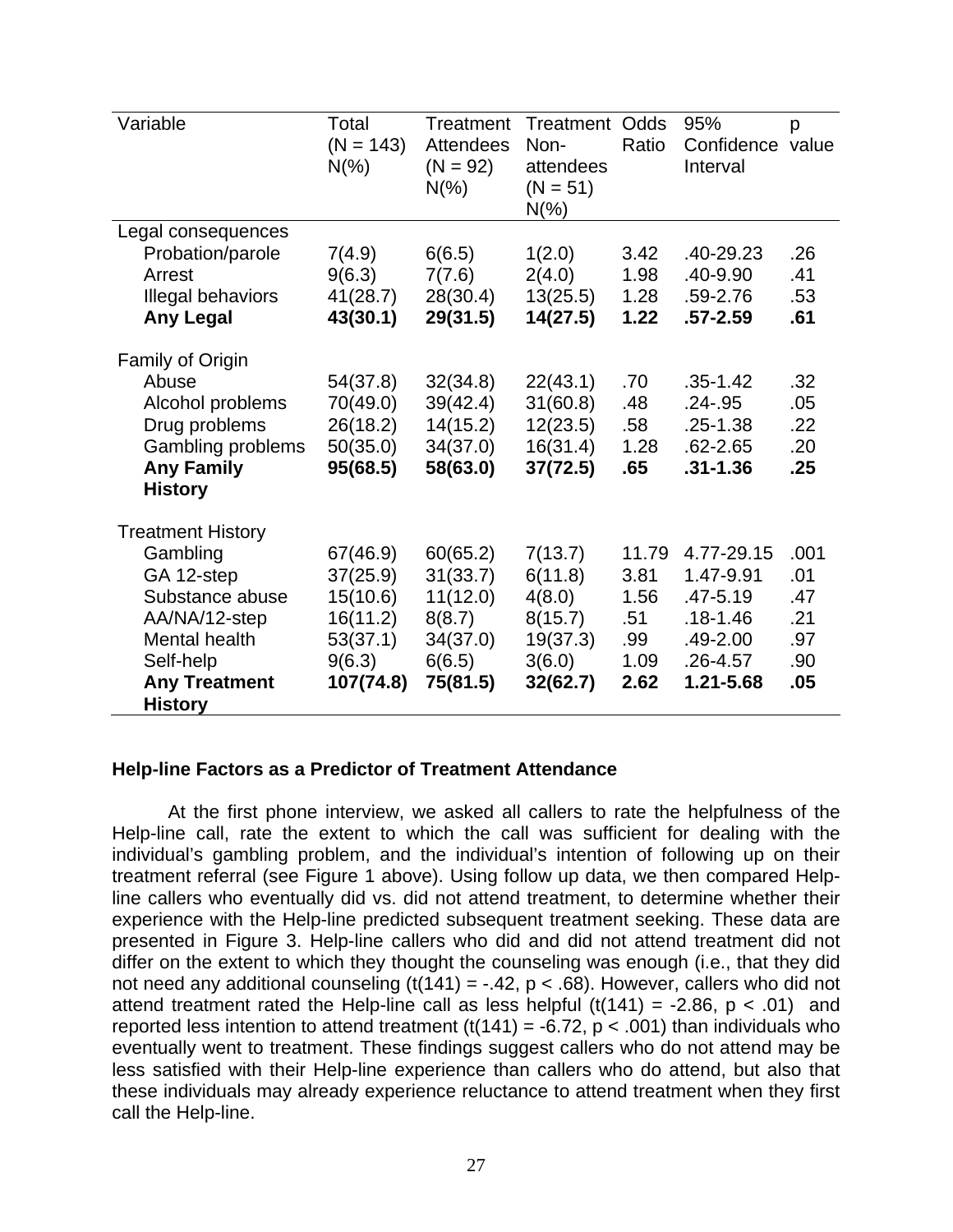*Figure 3. Caller Help-line ratings of Michigan Problem Gambling Help-line callers who did and did not attend treatment.* 



\* Summary of specific Items: 1) How helpful was the Help-line call; 2) Was the counseling enough?; Will you follow up on your referral?

# **Motivation as Predictor of Treatment Adherence**

Independent samples t-tests were performed to examine whether baseline scores on the URICA measure of motivation for changing gambling behaviors predicted eventual treatment attendance. As shown in Figure 4, Help-line callers who did not attend treatment scored significantly higher on the precontemplation scale  $(t(141) =$ 2.11,  $p < .05$ ), and significantly lower on the contemplation (t(141) = -2.80,  $p < .01$ ), action (t(141) = -6.03,  $p < .001$ ) and motivation (t(141) = -3.15,  $p < .01$ ) subscales than those who attended treatment. Those who did not attend also scored lower on the overall scale of readiness for change (t(141) = -4.75,  $p < .001$ ). Thus, motivation for changing gambling behaviors is a significant factor contributing to initial treatment attendance.



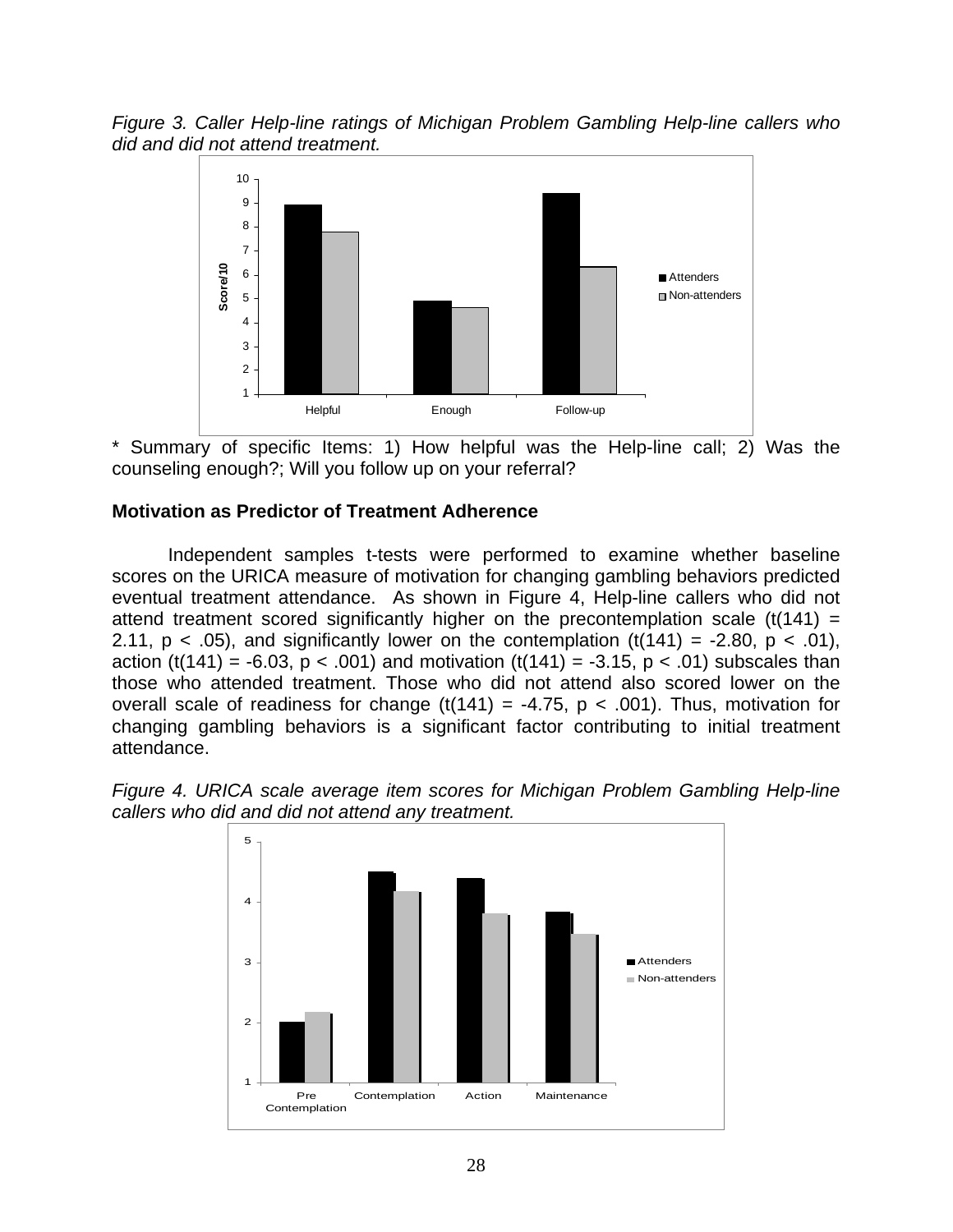#### **Barriers to Treatment**

We compared callers who did and did not attend treatment on the four scales of the BTPG measure of treatment barriers (see Figure 5 below). Help-line callers who did not attend treatment were significantly more likely than those who did attend to report that treatment was less available  $(t(140) = 5.24, p < .001)$ , treatment was too costly (t(140) = 3.12, p < .01), treatment would result in stigma (t(140) = 3.15, p < .01), and that they were uncertain about what would happen in treatment (t(140) = 7.23,  $p \lt$ .001).

*Figure 5. Treatment barriers scale average item scores reported by Michigan Problem Gambling Help-line callers who did and did not attend any treatment.* 



Data from the Barriers to Treatment Inventory (BTI) are presented in Figure 6. As indicated in that figure, Help-line callers who did not attended treatment were more likely to report that their gambling is not a significant problem  $(t(140) = 4.96, p < .001)$ , fear about treatment (t(140) = 2.52,  $p < .05$ ), that treatment would be a time burden  $(t(140) = 3.59, p < .001)$ , and that treatment options are not available to them  $(t(140) =$ 4.49, p < .001). They were no more likely than callers who did attend treatment to report that significant others discourage treatment (t(140) = 1.87,  $p = .06$ ), or that they fear a breach of their privacy  $(t(140) = .90, p = .37)$ .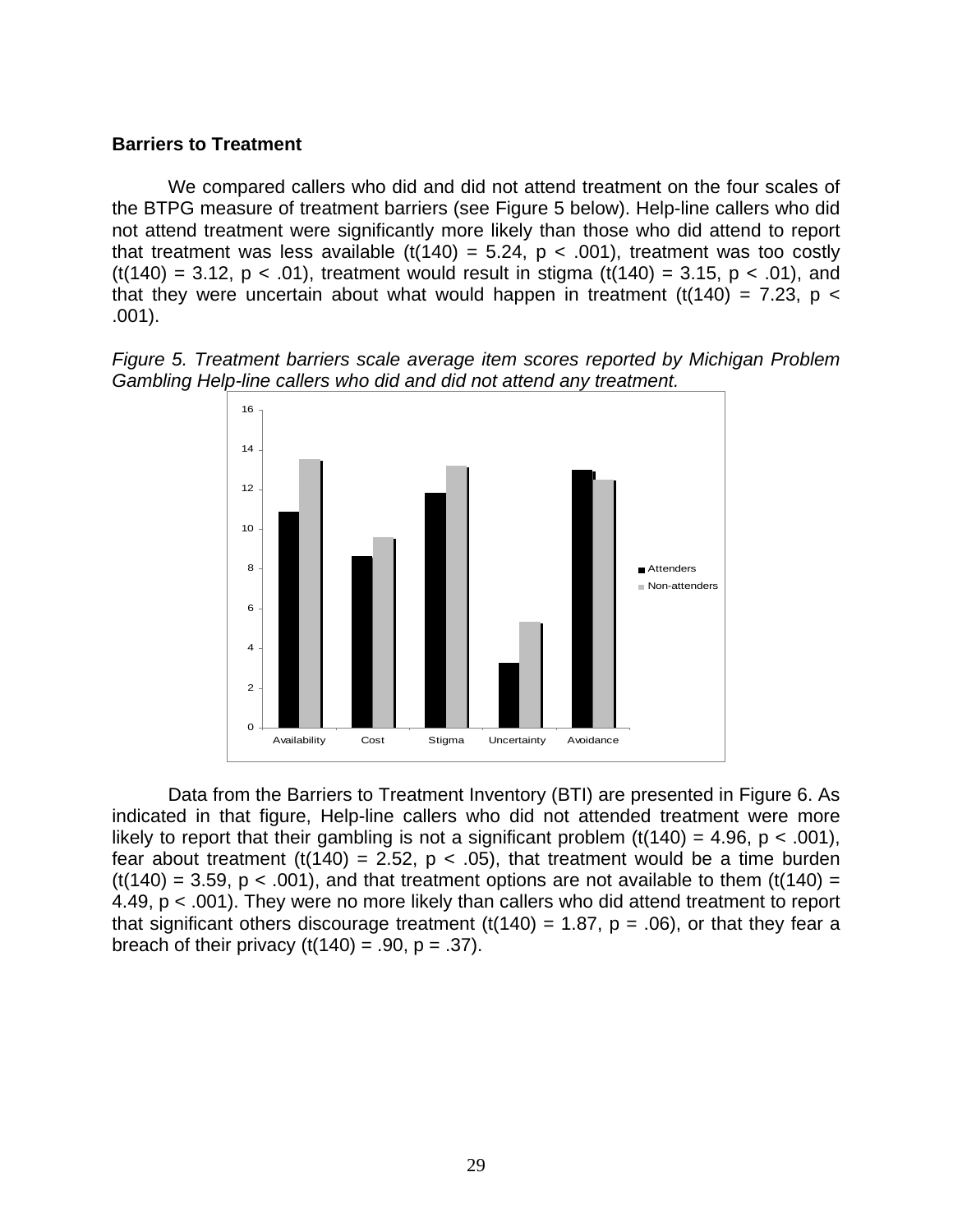*Figure 6. Barriers to Treatment Inventory average item scores for Michigan Problem Gambling Help-line callers who did and did not attend treatment.* 



We also asked participants to provide us with specific barriers they experienced in seeking treatment, as well as specific reasons for going to treatment using openended questions. Our first question was, *"Whether or not you followed up on your treatment referral, what factors made it less likely that you would seek treatment for your gambling problems? (e.g., factors that made it difficult or that turned you off of treatment)"* . Reporting barriers was common. Figure 7 shows that 31.5% of those who attended treatment could not identify a single barrier to treatment, compared with only 5.9% of those who did not attend  $\chi$ 2(1,N=143) = 12.42, p < .001.



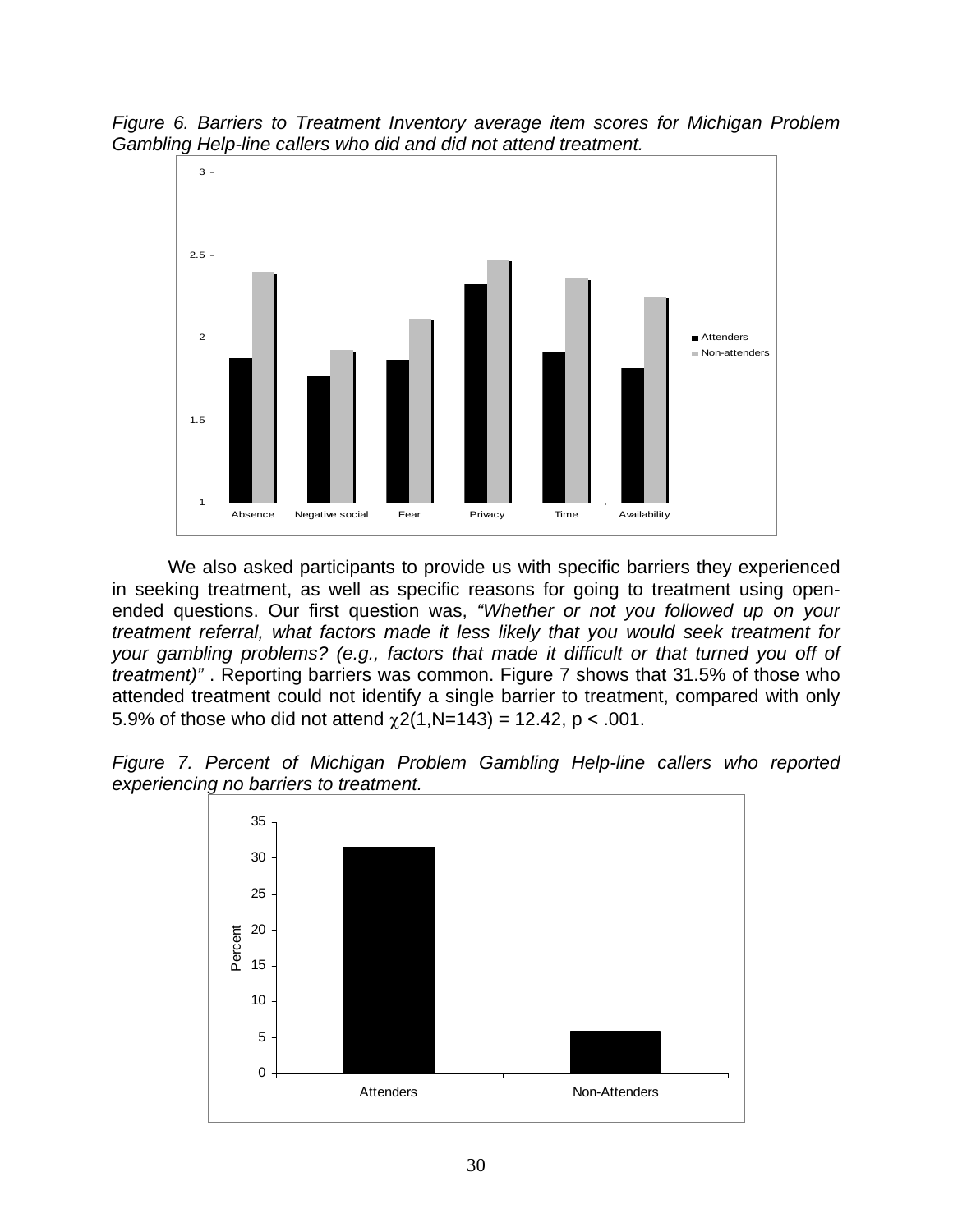Specific barriers to treatment are presented in Figure 8. Two barriers, the belief that gambling is not a problem  $(\gamma 2(1, N=143) = 8.63, p < .01)$  and not being ready for treatment ( $\chi$ 2(1,N=143) = 8.83, p < .01), differed significantly between treatment attendees and non-attendees. These beliefs can be targeted for interventions. Although not significantly different between groups, several other treatment barriers were frequently reported including responsibility for the care of a child or sick relative, illness, poor treatment experience in the past, embarrassment, poor treatment availability, treatment cost, desire for different treatment options, time constraints, transportation difficulties, and financial problems.





We asked a second question, *"What factors made it more likely that you would seek treatment for your gambling problems? (e.g., factors that made seeking treatment easier or that made treatment more appealing)"* to identify factors that increased the likelihood a Help-line caller would go to treatment. As indicated in Figure 9, there was nearly a 7-fold difference between those who sought treatment and those who did not: 29.4% of Help-line caller non-attendees could not provide a single reason why they would attend compared with 4.3% of individuals who attended at least 1 session  $(\gamma 2(1, N=143) = 17.89, p < .001)$ .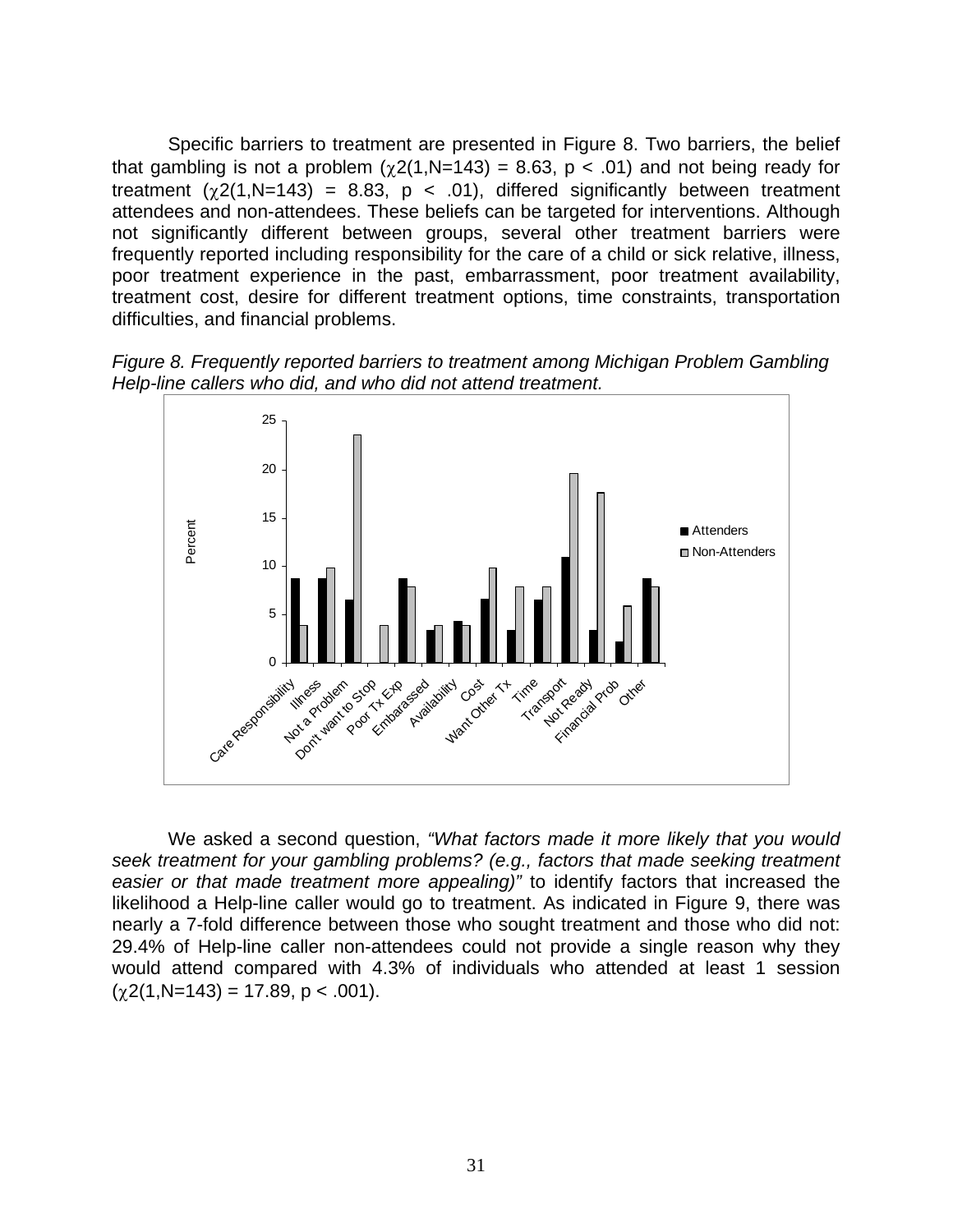*Figure 9. Percentage of Michigan Problem Gambling Help-line callers reporting no factors that make attending treatment more likely.* 



Figure 10 shows that Help-line callers who attended treatment were significantly more likely than those who did not attend to report that they felt they had a gambling problem  $(\gamma 2(1, N=143) = 7.39, p < .01)$ , that they believed treatment would be supportive  $(\gamma 2(1, N=143) = 23.11, p < .001)$ , treatment would be helpful  $(\gamma 2(1, N=143) = 5.72, p < .001)$ .05)and that it would be beneficial to discuss gambling problems with others  $(\gamma 2(1, N=143) = 6.11, p < .05)$ . Attendees were no more likely than non-attendees to report being sent to treatment by a significant other or other outside influence, that treatment would help with financial problems, or that knowing the costs of treatment would increase the likelihood of going to treatment (all p values > .05). Non-attendees were more likely than attendees to report still wanting to go to treatment ( $\gamma$ 2(1,N=143) = 10.61,  $p < .001$ ). In most cases, these individuals reported to our interviewer that they had not attended treatment, but still wanted to go. In those cases, the individual was referred back to the Help-line or to their assigned clinician. Non-attendees were also significantly more likely than attendees to indicate convenience of treatment as a factor that would encourage attendance  $(\chi 2(1, N=143) = 4.44, p < .05)$ . However, convenience was indicated by a relatively small proportion of the sample overall. Thus, these findings are consistent with our other findings that suggest callers who believe they have a gambling problem, and who believe treatment will be both helpful and supportive are more likely to go to treatment. However, some of the non-attendees also indicated a continuing desire to go to treatment despite not going initially, suggesting some of these callers may be open to additional outreach.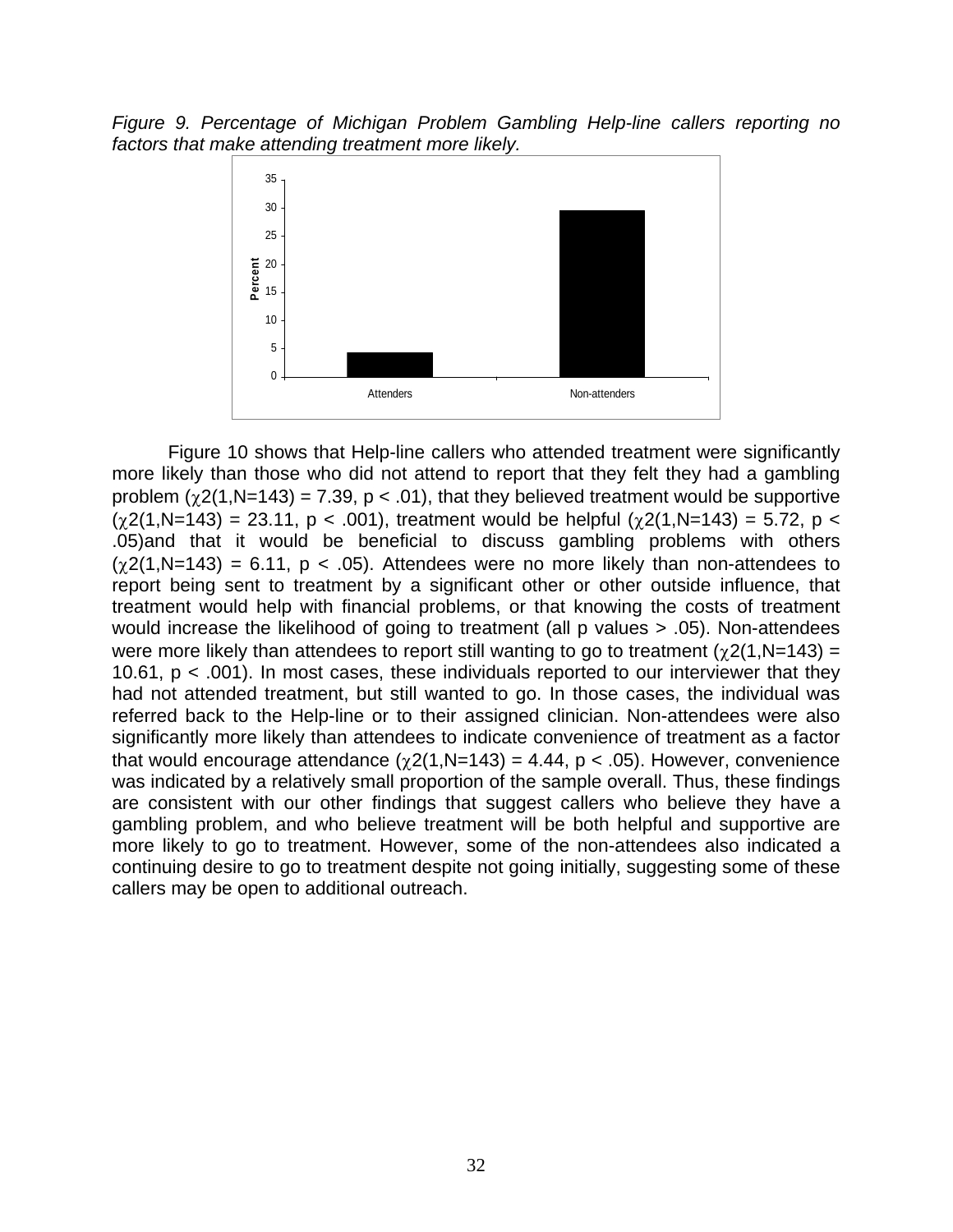

*Figure 10. Frequently reported reasons for attending treatment by Michigan Problem Gambling Help-line callers who did and who did not attend any treatment sessions.*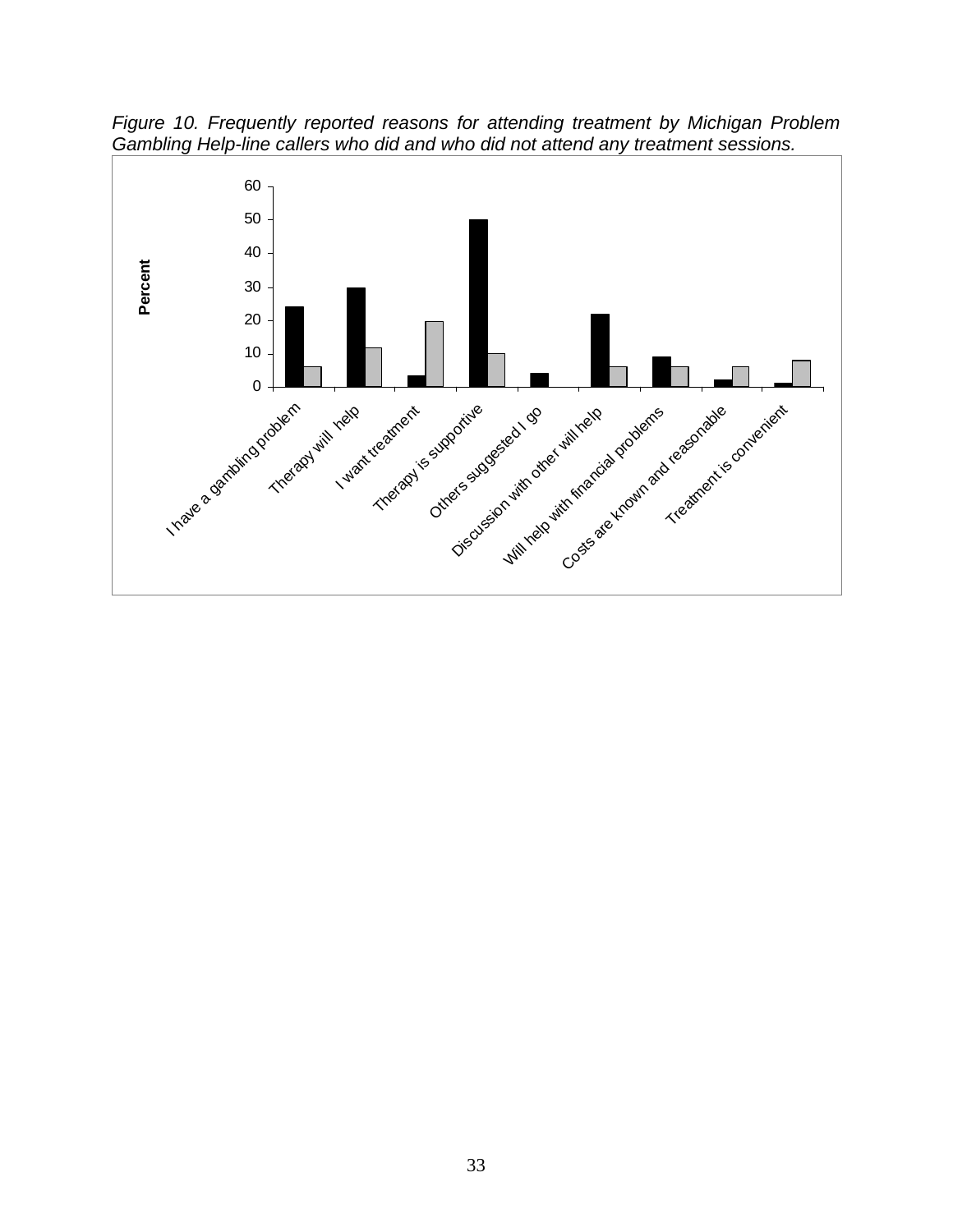#### SUMMARY, RECOMMENDATIONS AND CONCLUSIONS

Our analyses provide valuable information about callers to the Michigan Problem Gambling Help-line. Several factors, for example, distinguish men and women who call the Help-line, and most of our data suggest women may experience significantly greater psychosocial difficulty as a result of their gambling problems. Specifically, women report more financial problems, psychiatric problems, and addiction issues in their families of origin than do men. Women also report greater problem gambling disorder symptom severity than men. These gender analyses suggest: 1) women may experience more severe consequences of their problem gambling; or 2) women and men may perceive or report their psychosocial difficulties differently (e.g., women may be more likely to acknowledge other psychiatric problems than men). However, clinicians should be aware of significant psychiatric, substance abuse and psychosocial consequences of gambling across genders, and treat these co-occurring issues appropriately.

With regard to the Help-line, callers generally felt that the counselors were helpful and intended to follow-up with their treatment referrals. Help-line callers did not, generally, believe that the counseling received from the Help-line was sufficient for dealing with their gambling problems. But, most Help-line callers also reported that they intended to follow through on their Help-line call and make an appointment for treatment. Subsequent analysis comparing those who did vs. did not attend any treatment, however, revealed that non-attendees reported being significantly less likely to attend than attendees. Thus, many non-attendees may have had little or no intention to attend treatment even when they made the initial call to the Help-line.

Individuals who reported a history of gambling-related illegal behaviors were very similar to problem gamblers without illegal behaviors on demographic variables and with regard to treatment attendance. These two groups differ, however, on problem gambling disorder severity with those who engage in gambling-related illegal behaviors experiencing significantly greater financial and psychiatric problems. These individuals also are more likely to have gone to treatment in the past, and were more likely to attend treatment following the current call. These findings are consistent with the frequent finding that problem gamblers with more severe consequences of their gambling problems are more likely to attend treatment.

Finally, several factors were associated with treatment attendance. Using structured questionnaires of barriers to treatment, we found that those who did not attend were more likely to identify availability, cost, stigma and uncertainty/fear of treatment as reasons for not attending treatment. These questionnaires also revealed that those who did not attend any session did not believe their problems were serious enough to warrant treatment. Further, when we asked participants to provide us with barriers to treatment, those who did not attend treatment were more likely to cite motivational issues (not being ready for treatment, not believing that they had a problem). Those who went to treatment were significantly more likely to endorse specific reasons for attending treatment that reflected treatment as a helpful, supportive environment. Finally, readiness for change as measured by the URICA predicted whether or not an individual would attend treatment. **Thus, our findings**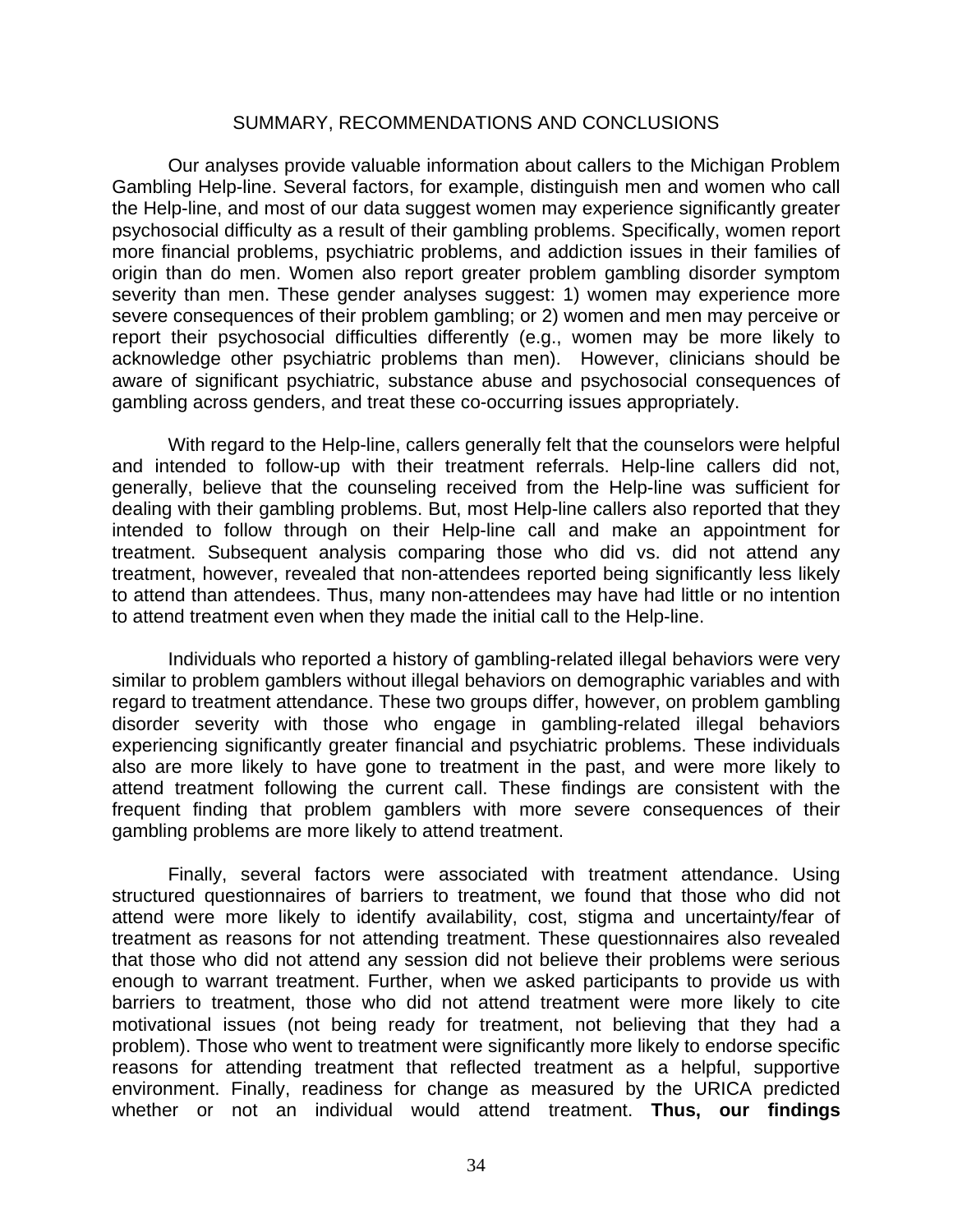**overwhelmingly support the idea that individuals who attended treatment were more motivated to change their gambling behaviors at the time of initial contact with the Help-line.** These beliefs can be targeted for interventions as we describe below.

Together, these findings suggest that there may be strategies that Help-line counselors and problem gambling therapists throughout Michigan may use to improve treatment adherence, and perhaps result in improved treatment outcomes. Based on these findings, we make the following recommendations:

- Overall, the Help-line callers in our survey experienced substantial psychosocial difficulty. It is notable, for example that nearly one third of callers had experienced significant suicidal ideation as a direct result of their gambling problems and over 8% had attempted suicide. Assessment and treatment of Help-line callers should treat co-occurring psychiatric and psychosocial issues.
- Counselors should also be aware of different potential needs of men and women, especially with regard to financial difficulties and psychiatric co-morbidity. They should also be aware that men may be more reluctant to attend treatment in some cases, and use techniques to improve the motivation for treatment of individuals who might be less likely to attend treatment.
- Clearly, individuals with greater problem gambling severity and more psychosocial problems (e.g., legal or psychiatric problems) are more likely to attend treatment. Therefore, while it is important to assist these individuals to receive all of the appropriate care they need, it is also important that Help-line counselors spend time with individuals who have fewer additional problems, explaining the potential benefits of treatment and providing callers a picture of what to expect in treatment. In this way, they can help the caller recognize the problem and build motivation to attend treatment.
- Help-line staff members would benefit from training on how to improve motivation for changing gambling behaviors, and addressing ambivalence about and barriers to treatment. An emerging literature, for example, has revealed that very brief counseling grounded in motivational interviewing or other evidence based approaches can be used successfully improve treatment motivation and reduce problem gambling symptoms (e.g., Hodgins, Currie, & el-Guebaly, 2001; Petry, Weinstock, Morasco, & Ledgerwood, 2009). Such techniques can be used by Help-line personnel to improve rates of treatment adherence.

In summary, we recommend providing Help-line clinical staff members with training to: 1) know the factors that are associated with treatment adherence; 2) understand the processes that affect treatment motivation; 3) work with Help-line callers to overcome perceived and real barriers to treatment; and 4) use motivational interviewing or other specific evidence based techniques to improve a caller's chances of attending his/her first therapy appointment. If these factors are put into place, they have the potential to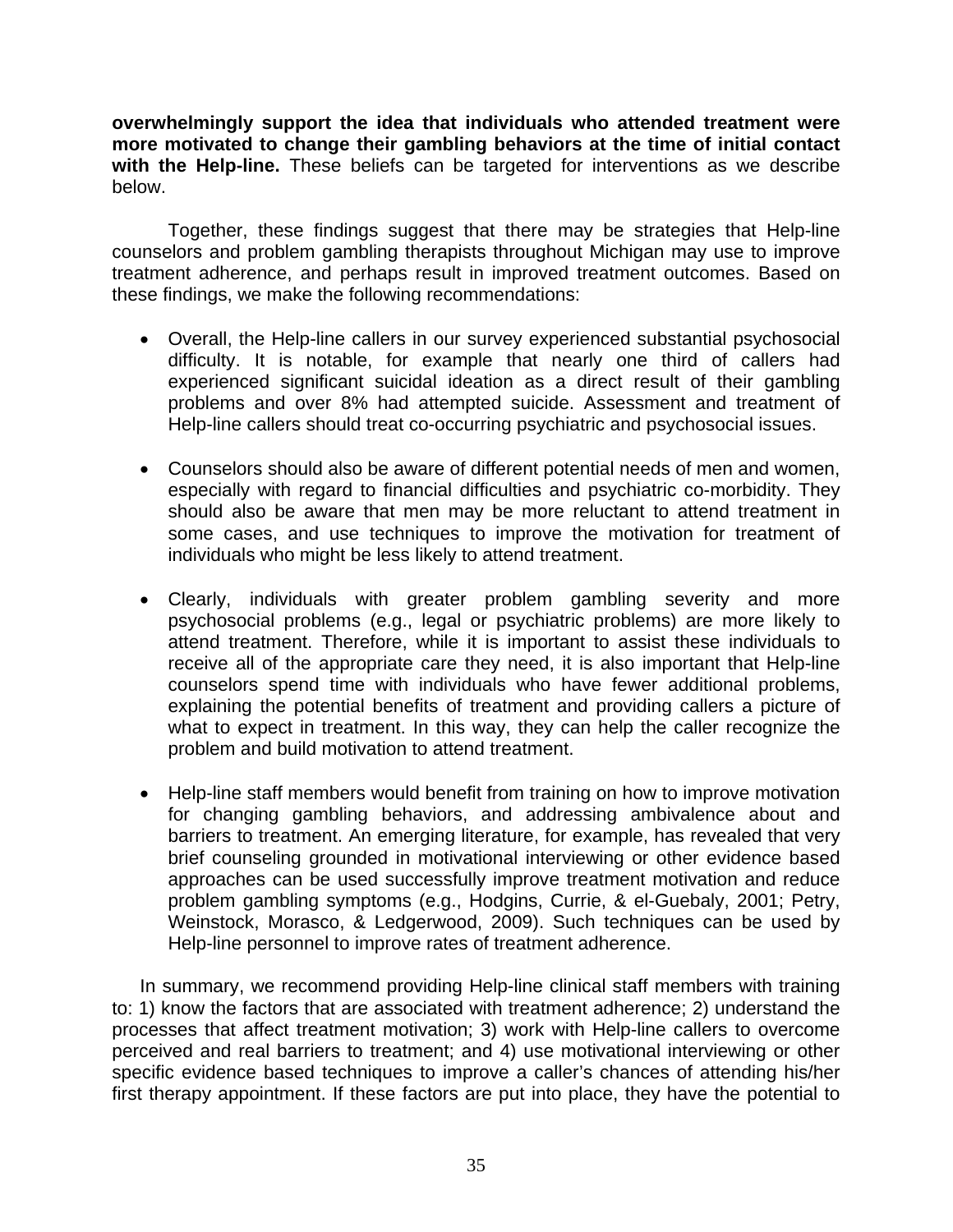improve treatment adherence of individuals who receive a referral from the Michigan Help-line.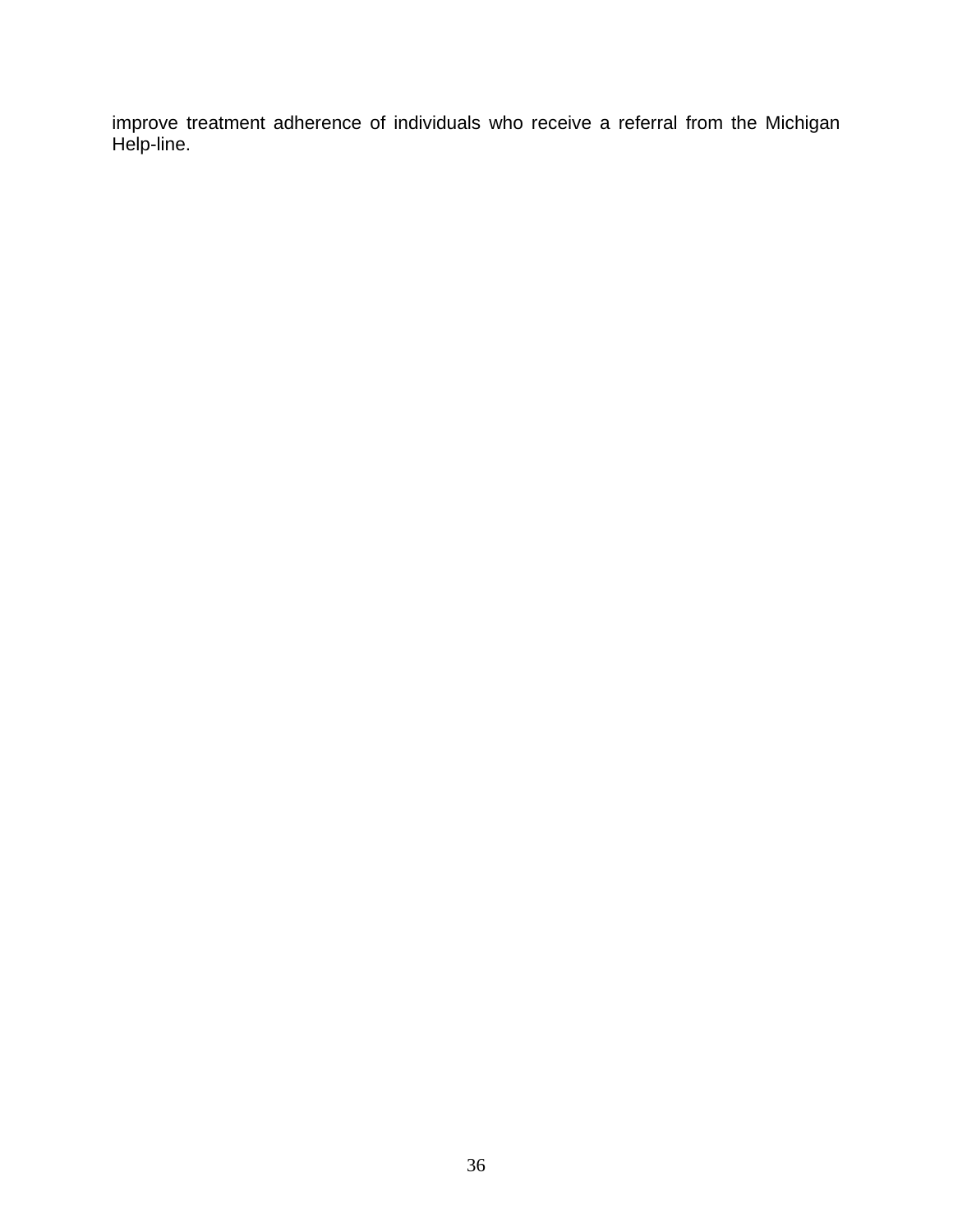## PRESENTATIONS AND PUBLICATIONS BASED ON STUDY DATA

# **Presentations**

Ledgerwood, D.M. (March 2010). *Clinical characteristics and treatment barriers that predict treatment attendance among callers to the State of Michigan Problem Gambling Help-line. Invited* workshop for the Second Michigan Symposium on Problem Gambling, Dearborn, MI.

# **Manuscripts in Preparation for Publication (titles are tentative)**

- Ledgerwood, D.M., et al. (2010, in preparation). *Treatment compliance and barriers among problem gamblers calling the Michigan Gambling Help-line.*
- Ledgerwood, D.M., et al. (2010, in preparation). *Clinical differences between gambling Help-line callers with and without a recent history of gambling related illegal behaviors*.
- Ledgerwood, D.M., et al. (2010, in preparation). *Characteristics of male and female problem gamblers calling the State of Michigan Gambling Help-line.*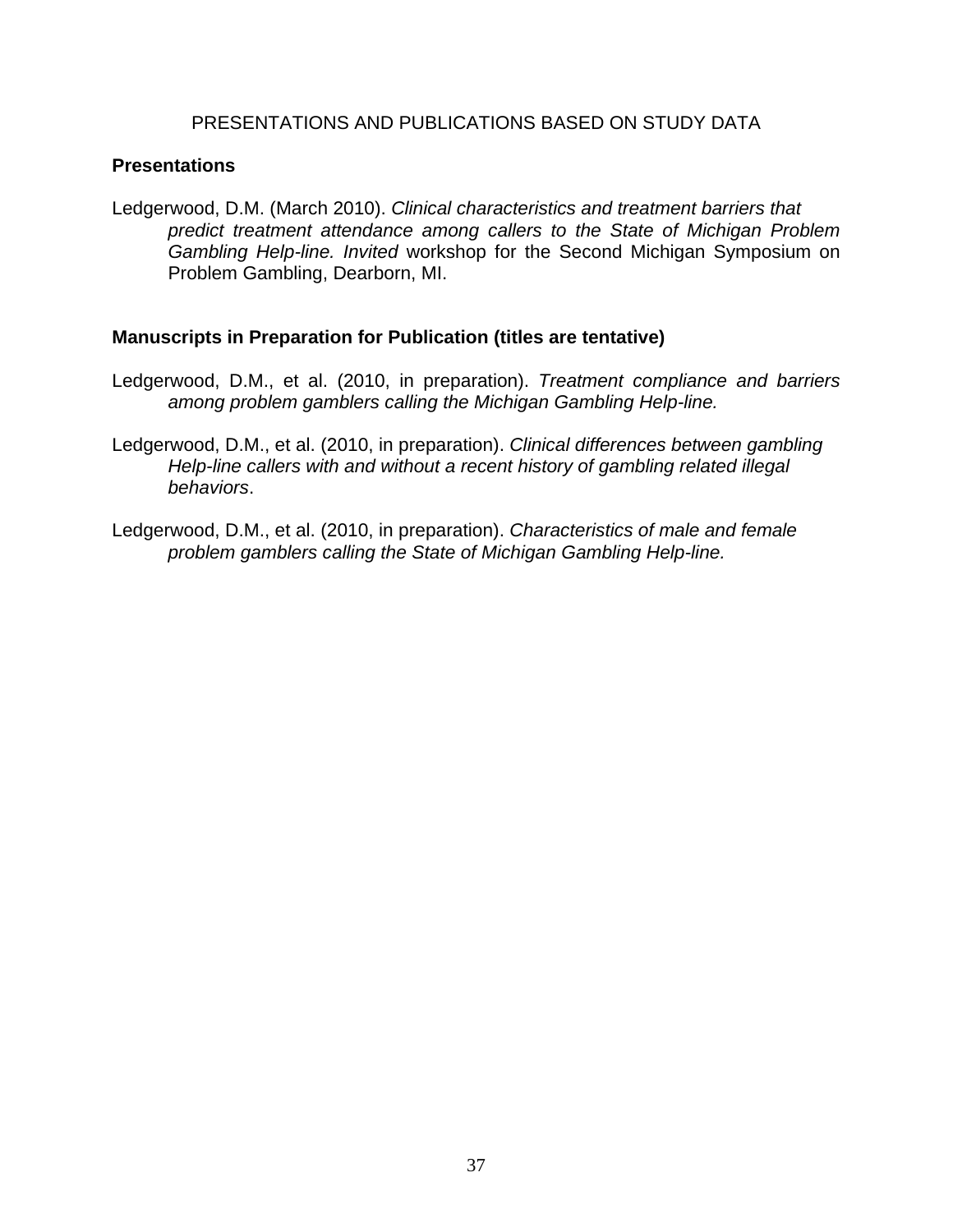#### REFERENCES

- Abbott, M.W., & McKenna, B.G. (2005). Gambling and problem gambling among recently sentenced women in New Zealand prisons. Journal of Gambling Studies, 21, 559–581.
- Abbott, M.W., McKenna, B.G., & Giles, L.C. (2005). Gambling and problem gambling among recently sentenced male prisoners in four New Zealand prisons. Journal of Gambling Studies, 21, 537–58.
- American Psychiatric Association. (2000). *Diagnostic and Statistical Manual for Mental Disorders, fourth edition, text revision*. Washington, DC: Author.
- Anderson, D.B. (1999). Problem gambling among incarcerated male felons. Journal of Offender Rehabilitation, 29, 113–27.
- Crockford, D.N., & el-Guebaly, N. (1998). Psychiatric comorbidity in pathological gambling: A critical review. Canadian Journal of Psychiatry, 43,43-50.
- Gerstein, D., Murphy, S., Toce, M., Hoffmann, J., Palmer, A., Johnson, R., et al. (1999). *Gambling impact and behavior study*. Chicago: University of Chicago.
- Hartmann, D.J. (2006). A survey of gambling behaviors in Michigan, 2006. Lansing, MI: Author.
- Hodgins, D.C. (2004). Using the NORC DSM Screen for gambling problems as an outcome measure for pathological gambling: Psychometric evaluation. Addictive Behaviors, 29, 1685-1690.
- Hodgins, D.C., Currie, S., & el-Guebaly, N. (2001). Motivational enhancement and selfhelp treatments for problem gambling. *Journal of Consulting and Clinical Psychology, 69*, 50-57.
- Ledgerwood, D.M., & Petry, N.M. (2004). Gambling and suicidality in treatment seeking pathological gamblers. *Journal of Nervous and Mental Disease, 192(10),* 711- 714.
- Ledgerwood, D.M., Steinberg, M.A., Wu, R., & Potenza, M.N. (2005). Self-reported gambling-related suicidality among gambling Help-line callers. *Psychology of Addictive Behaviors, 19(2),* 175-183.
- Ledgerwood, D.M., Weinstock, J., Morasco, B., & Petry, N.M. (2007). Clinical Features and Treatment Prognosis of Pathological Gamblers with and without Recent Gambling-Related Illegal Behavior. *Journal of the American Academy of Psychiatry and the Law*, 35, 294-301*.*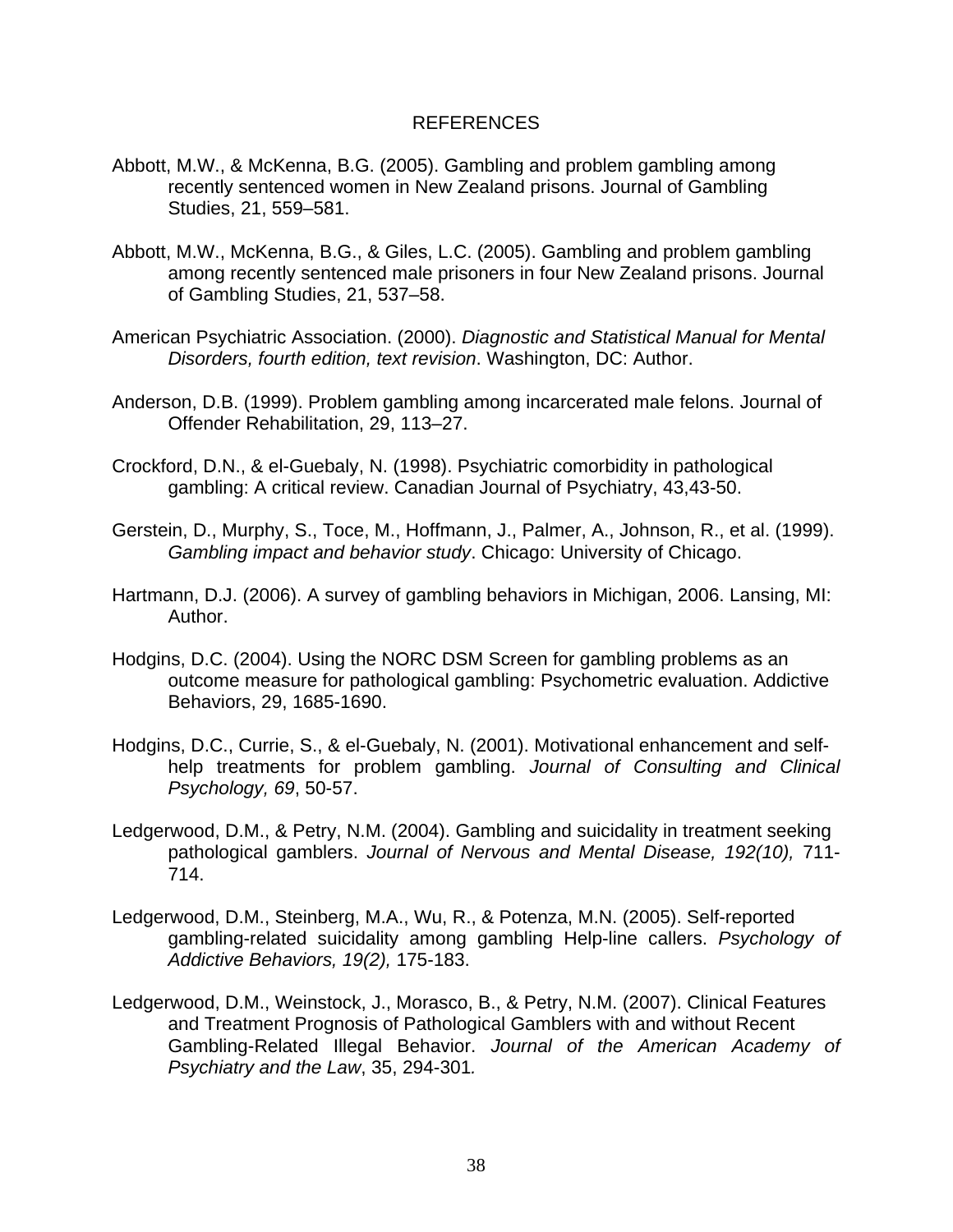- National Gambling Impact Study Commission. (1999). *National Gambling Impact Study Final Report*. Washington, DC: Author.
- Petry, N.M. (2005). Stages of change in treatment-seeking pathological gamblers. Journal of Consulting and Clinical Psychology, 73, 312-322.
- Petry, N.M., & Armentano, C. (1999). Prevalence, assessment, and treatment of pathological gambing: A review. Psychiatric Services, 50, 1021-1027.
- Petry, N.M., Stinson, F.S., & Grant, B.F. (2005). Comorbidity of DSM-IV pathological gambling and other psychiatric disorders: Results from the National Epidemiologic Survey on Alcohol and Related Conditions. Journal of Clinical Psychiatry, 66, 564-574.
- Petry, N.M., Weinstock, J., Morasco, B.M., & Ledgerwood, D.M. (2009). A randomized trial of brief interventions for problem and pathological gambling college students. *Addiction,* 104, 1569-1578.
- Potenza, M.N., Steinberg, M.A., McLaughlin, S.D., Wu, R., Rounsaville, B.J., & O'Malley, S.S. (2000). Illegal behaviors in problem gambling: Analysis of data from a gambling Help-line. Journal of the American Academy of Psychiatry and the Law, 28, 389-403.
- Rapp, R.C., Xu, J., Carr, C.A., Lane, T., Wang, J., & Carlson, R. (2006). Treatment barriers identified by substance abusers assessed at a centralized intake unit. Journal of Substance Abuse Treatment, 30, 227-235.
- Rockloff, M.J., & Schofield, G. (2004). Factor analysis of barriers to treatment for problem gambling. Journal of Gambling Studies, 20, 121-126.
- Shaffer, H. J., Hall, M. N., & Vander Bilt, J. (1999). Estimating the prevalence of Disordered gambling behavior in the United States and Canada: A research synthesis. *American Journal* of Public Health, 89, 1369-1376.
- Slutske, W.S. (2006). Natural recovery and treatment-seeking in pathological gambling: Results of two U.S. national surveys. American Journal of Psychiatry, 163, 297- 302.
- Suurvali, H., Cordingley, J., Hodgins, D.C., & Cunningham, J. (2009). Barriers to seeking help for gambling problems: A review of the empirical literature. Journal of Gambling Studies, 25, 407-424.
- Toce-Gerstein, M., Gerstein, D.R., & Volberg, R.A. (2003). A hierarchy of gambling disorders in the community. Addiction, 98, 1661–1672.
- Walters, G.D. (1997). Problem gambling in a federal prison population: results from the South Oaks Gambling Screen. Journal of Gambling Studies, 13, 7–24.